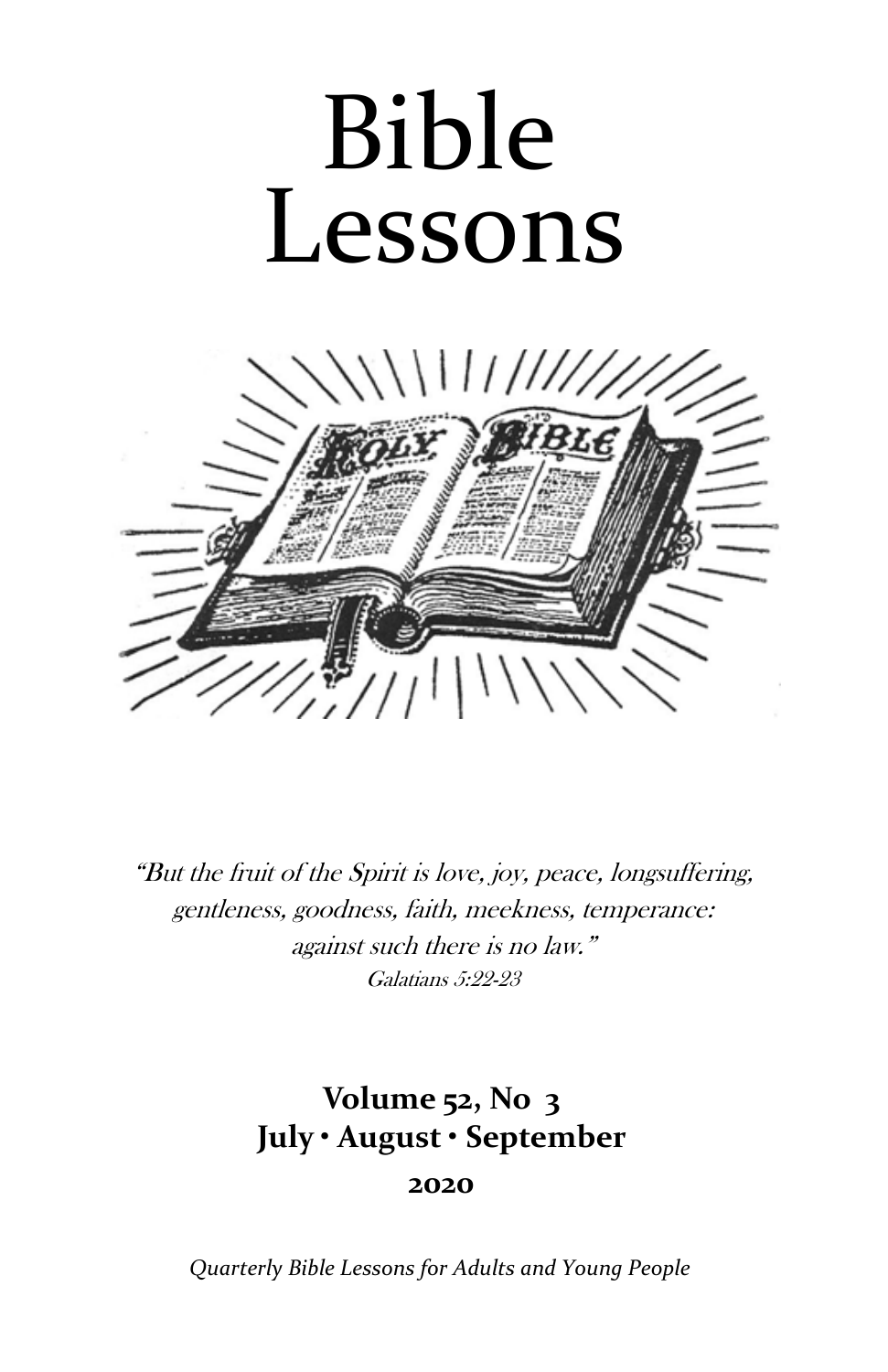# **Bible Lessons for Adults and Young People**

| Volume 52                |    | July • August • September                       | No 3 |
|--------------------------|----|-------------------------------------------------|------|
| <b>Table of Contents</b> |    |                                                 |      |
| <b>DATE</b>              |    | <b>LESSON TITLE</b><br><b>PAGE</b>              |      |
| Jul                      | 5. |                                                 | 1    |
|                          | 12 |                                                 | 6    |
|                          | 19 |                                                 | 10   |
|                          | 26 |                                                 | 15   |
| Aug                      | 2  |                                                 | 20   |
|                          | 9  |                                                 | 26   |
|                          | 16 |                                                 | 31   |
|                          | 23 |                                                 | 36   |
|                          | 31 |                                                 | 41   |
| Sep                      | 6  |                                                 | 45   |
|                          | 13 | Temperance, Part One (The Desires of the Flesh) | 50   |
|                          | 20 |                                                 | 55   |
|                          | 27 |                                                 | 60   |

*Publishing the Bible truths in the interest of Jesus Christ and His Church. In this issue: Reflections contributed by Bob and Leah Wilson, Michael and LaDawna Adams, James and Tricia Bell, Fari and Bonnie Matthews, Darrell and Kimberly Johnson, Ed and Roberta Wilson, Clifford and Patsy Smith, Charles and Geneva Lowe, Loren and Maxine Busbee, Phillip and Rosie Gellenbeck, Nelson and Genece Doolittle, Gerald and Connie Flynn, and Curtis and Karen Williams.* 

#### **NOTICE**

The Bible Lessons are published by CHURCH OF GOD TODAY **Phone: (859) 319-9721. (Please leave text or voice message.)** Lessons are available free of charge online at <churchofgodtoday.com> and can be downloaded for printing in booklet or other format.

Website editor: Angela Gellenbeck

If you would like printed copies mailed to you, please contact Bro. Edgar Martens, 2200 Edwards Avenue, Muscle Shoals, AL 35661 **Phone (318) 402-9592**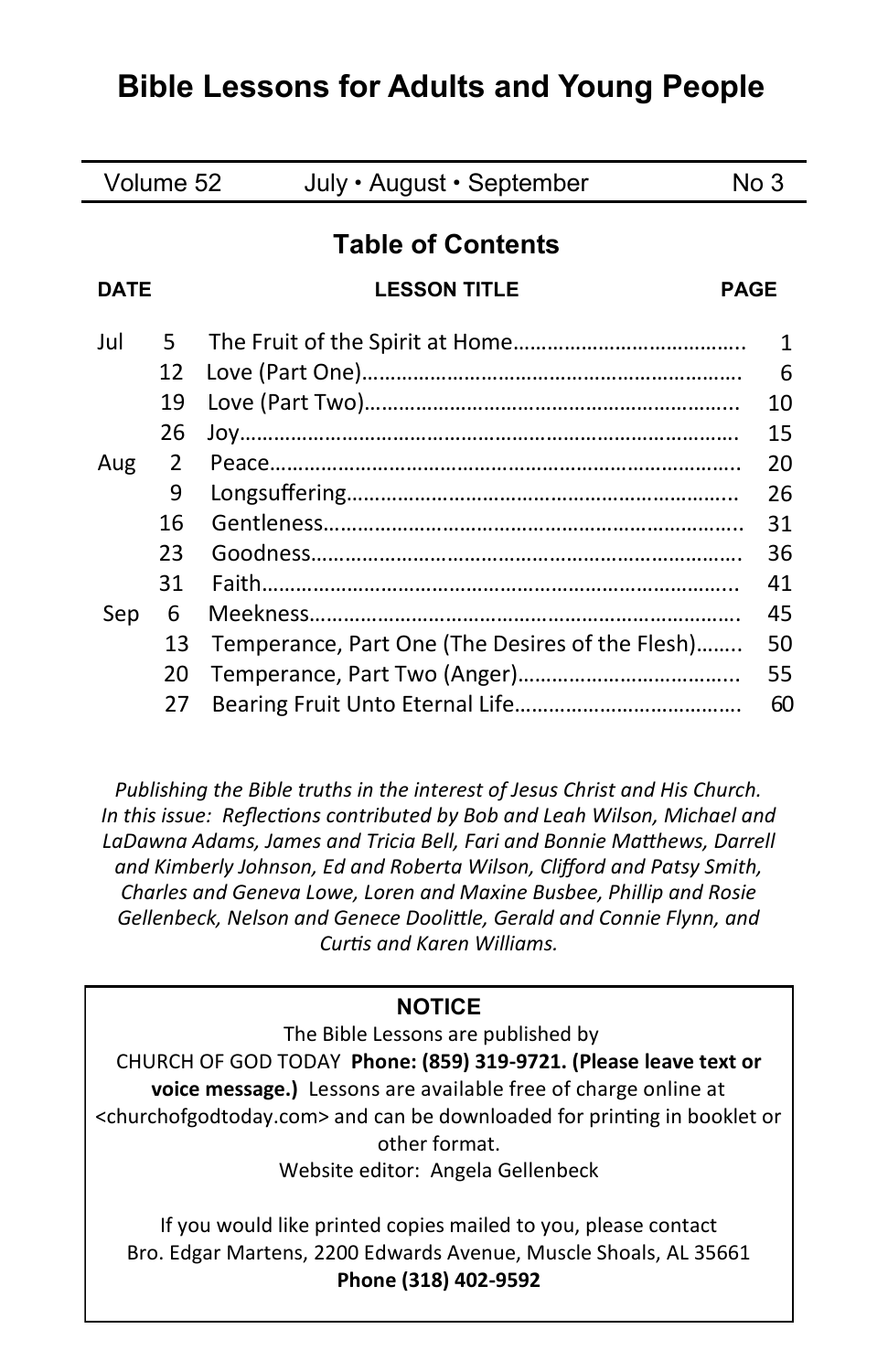#### **THEME FOR BIBLE LESSONS 3RD QUARTER 2020**

# The Fruit of the Spirit-At Home

For some time I have sensed a need for another series of lessons geared toward marriage and family. The more I study scripture the more I see the great importance of applying the specifics of the "gospel life," as some call it, to our lives at home. When I began to study the fruit of the Spirit with this in mind, some amazing things started coming to light!

A theory or ideology is one thing; applying it to practical life can be quite another! Can the principles of love, joy, or self-control actually work in daily life? Can they become reality? They must. What good is my Christian profession if it's not working at home?

Our loving God has promised to make us partakers of His divine nature. Let's give our hearts unto prayerful study of the divine characteristics He has shared with us through the pouring out of His Holy Spirit. If you are married or single, a parent or a child, a grandparent or a teenager, there will be something in God's Word for you in this series!

—Sis. Angela Gellenbeck

#### **JULY 5, 2020**

#### **THE FRUIT OF THE SPIRIT AT HOME**

*"But the fruit of the Spirit is love, joy, peace, longsuffering, gentleness, goodness, faith, meekness, temperance."*

**John 15:1** I am the true vine, and my Father is the husbandman.

**2** Every branch in me that beareth not fruit he taketh away: and every branch that beareth fruit, he purgeth it, that it may bring forth more fruit.

**3** Now ye are clean through the word which I have spoken unto you.

**4** Abide in me, and I in you. As the branch cannot bear fruit of itself, except it abide in the vine; no more can ye, except ye abide in me.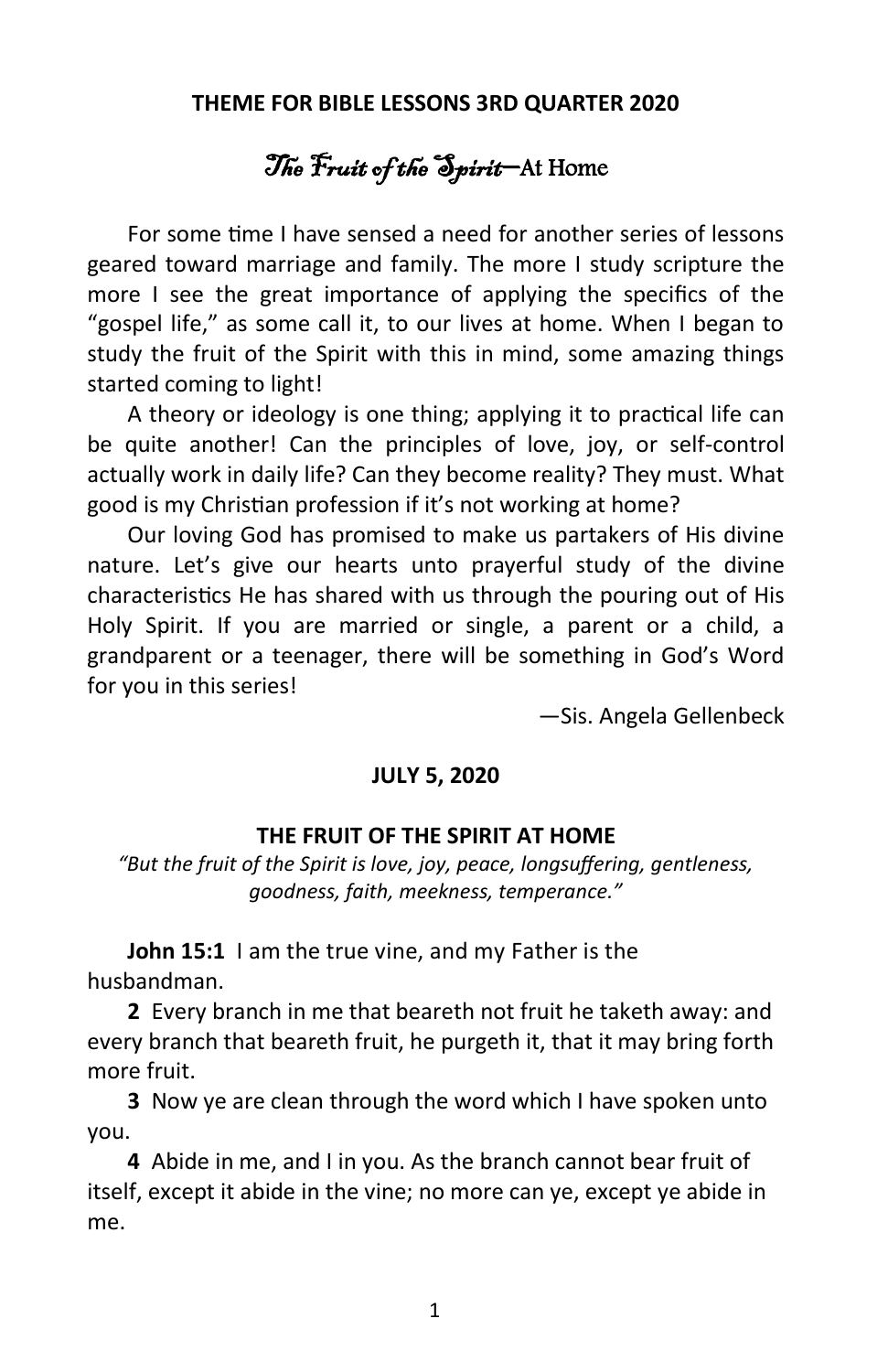**5** I am the vine, ye are the branches: He that abideth in me, and I in him, the same bringeth forth much fruit: for without me ye can do nothing.

**6** If a man abide not in me, he is cast forth as a branch, and is withered; and men gather them, and cast them into the fire, and they are burned.

**7** If ye abide in me, and my words abide in you, ye shall ask what ye will, and it shall be done unto you.

**8** Herein is my Father glorified, that ye bear much fruit; so shall ye be my disciples.

**9** As the Father hath loved me, so have I loved you: continue ye in my love.

**10** If ye keep my commandments, ye shall abide in my love; even as I have kept my Father's commandments, and abide in his love.

**16** Ye have not chosen me, but I have chosen you, and ordained you, that ye should go and bring forth fruit, and that your fruit should remain: that whatsoever ye shall ask of the Father in my name, he may give it you.

**Hosea 14:8b** From me is thy fruit found.

**Romans 6:22** But now being made free from sin, and become servants to God, ye have your fruit unto holiness, and the end everlasting life.

**Philippians 1:**11 Being filled with the fruits of righteousness, which are by Jesus Christ, unto the glory and praise of God.

**Hebrews 12:11** Now no chastening for the present seemeth to be joyous, but grievous: nevertheless, afterward it yieldeth the peaceable fruit of righteousness unto them which are exercised thereby.

**James 3:18** And the fruit of righteousness is sown in peace of them that make peace.

**MEMORY VERSE**: But the fruit of the Spirit is love, joy, peace, longsuffering, gentleness, goodness, faith, Meekness, temperance: against such there is no law. **—Galatians 5:22-23**

**CENTRAL THOUGHT:** Jesus has saved us and filled us with His Spirit so we may bear the precious fruits of righteousness every day in our lives; only as we are in union with Him, abide in Him, and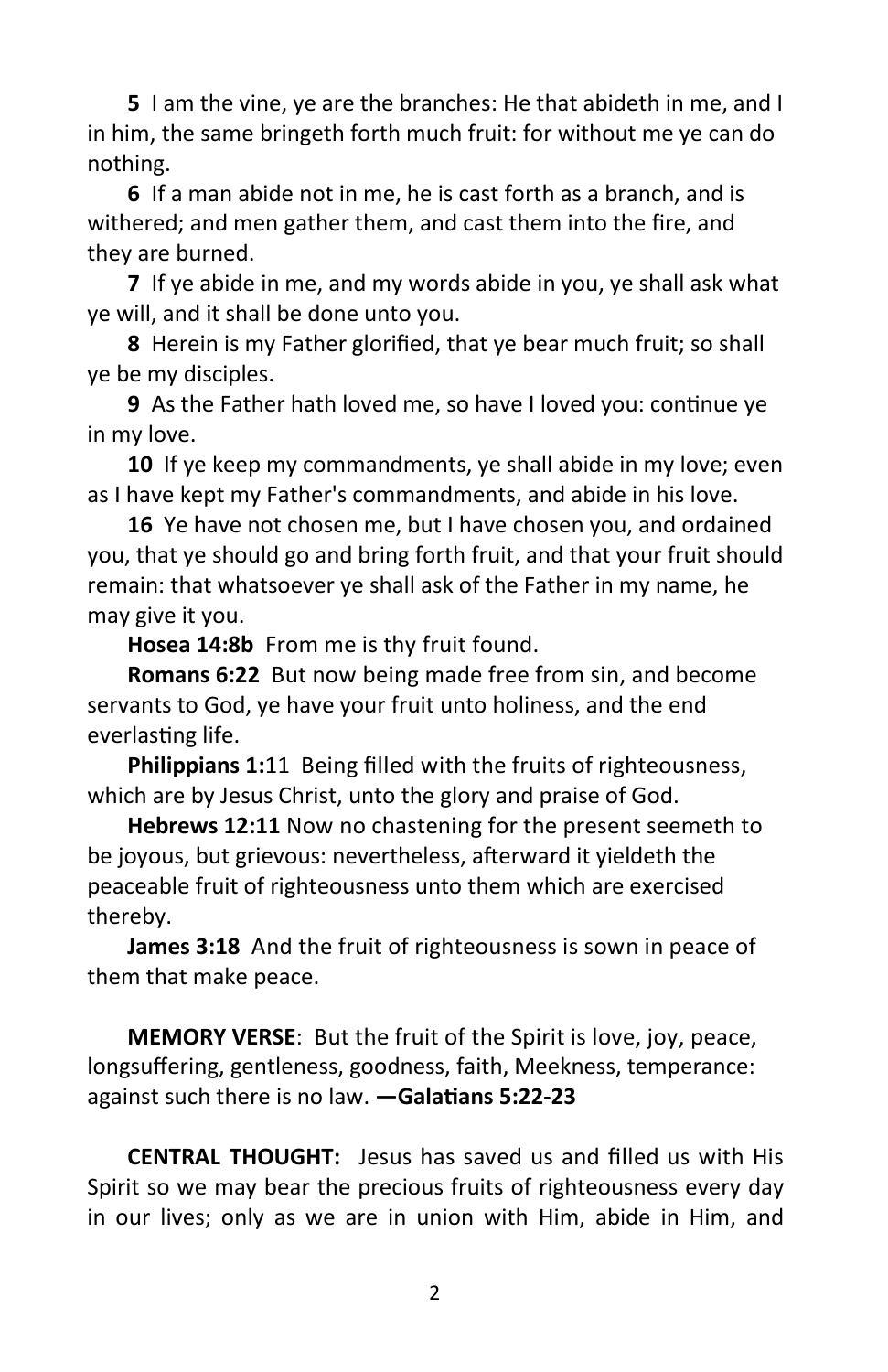remain under His discipline will we bear good fruit that will endure.

# **WORD DEFINITIONS**

John 15:1 "Husbandman": farmer; vine-dresser; tiller of the soil. John 15:2 "Purge": to cleanse from filth or impurity; to prune. Hebrews 12:11 "Chastening": discipline; instruction; training. "Exercised": from a Greek word picture of the ancient Greek athlete in intense training. Stripped of his outer garments, he endures constant, rigorous discipline in order to maintain top physical ability, agility and endurance. From this word, *gumnazo*, we get the English words *gymnasium* and *gym*.

# **LESSON BACKGROUND AND LIFE APPLICATION**

We begin this series of lessons with Jesus giving the example of the vine and branches as He prepared His disciples for His death, resurrection, ascension and indwelling Holy Spirit. Combine this passage with Romans chapters 6 and 11, and you have a very clear teaching about the possibility of being cut off or losing your salvation if through unbelief or disobedience you do not abide or remain in Christ; coupled with verses of hope for the cut-off ones to be reconnected to the vine through faith and obedience. We also quote from Paul's writings to the Galatians, Philippians, and the Hebrews, and James' instructions to the church.

Fruit-bearing was not a new subject for Jesus to be teaching. As early as His Sermon on the Mount, He had used analogies of fruit, trees, and plants to illustrate spiritual truths. In the Old Testament, God had compared His dealings with His people to a husbandman who cares for a vineyard: "What could have been done more to my vineyard that I have not done in it? wherefore, when I looked that it should bring forth grapes, brought it forth wild grapes?" (Isaiah 5:4).

Our verses today teach very important truths, which we may use as a quick check-list:

**We must be connected to the vine**. Fruit only comes through union with Christ! ("Abide in Me.")

In the parable of the sower, the "ground" of the heart must be "good." Fallow, unattended, or hard ground must be broken up;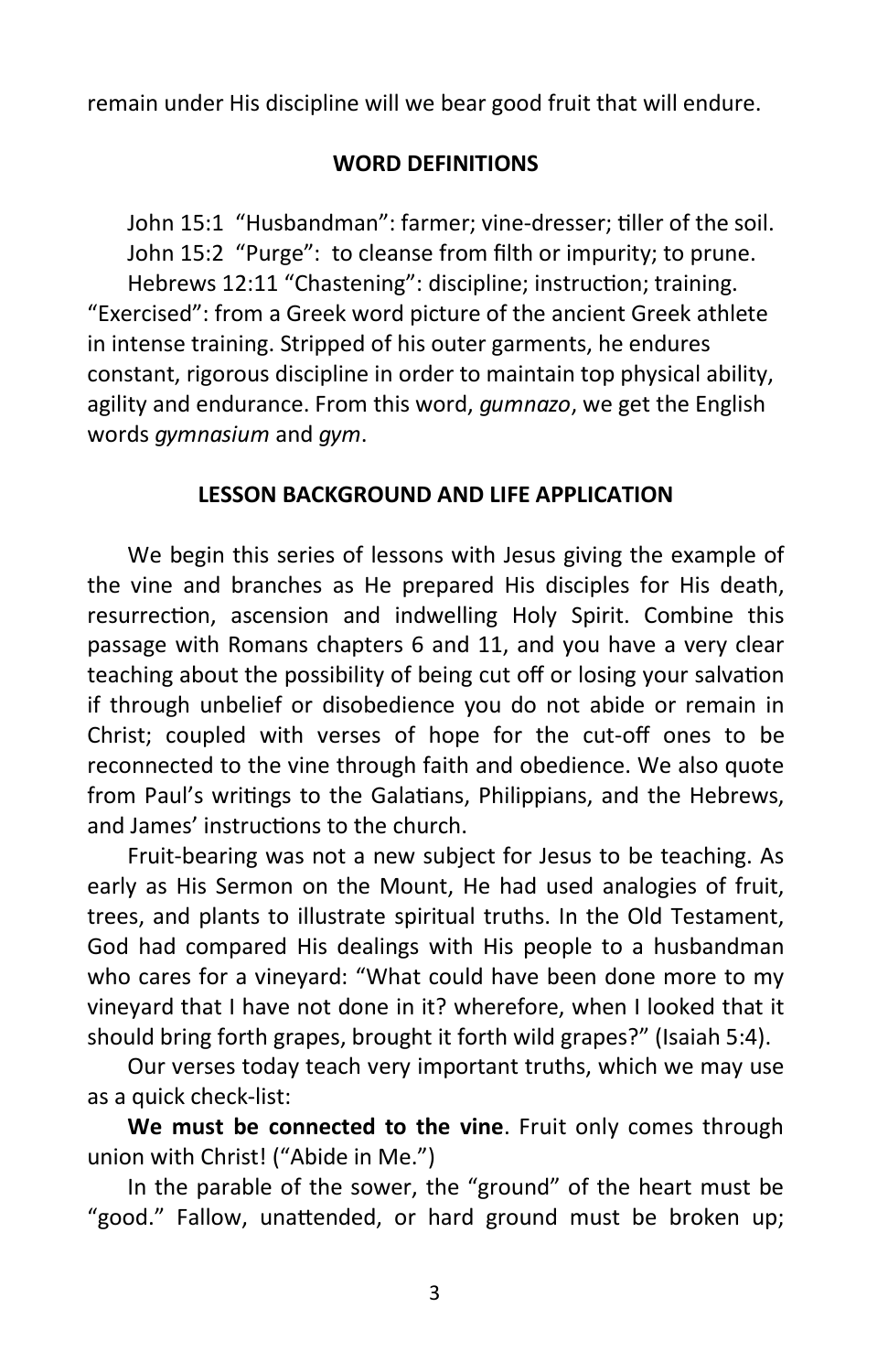meaning **the heart must be made tender and receptive, and stones, thorn roots and carnal seeds taken out.** 

**Through trusting in Him and delighting in His Word, we must draw spiritual water from His Spirit**. ("And my words abide in you...")

**The old life of** *self* **must die—initially and continually**. ("If it die it bringeth forth much fruit.")

**We must endure pruning, chastening, cultivating, and fertilizing.**  ("He purgeth it, that it may bring forth more fruit.")

Don't be discouraged if you feel you just aren't seeing the love, gentleness, or self-control in your life; neither should you let the fear of being "cut off" keep you from progress. Consider the parable in Luke 13 where Jesus told of *taking extra time* to dig about and fertilize an unfruitful plant. This is not an excuse for slothfulness but a reminder of God's mercy shown in discipline.

Accept His discipline which will, many times, involve Him letting you see how weak and marred you are without Him. Remember, He is digging about you, pruning the little shoots of self-reliance and pride, hacking out the stones of envy and bitterness, feeding the malnourished pockets where fear and doubt wreaked havoc. He has chosen you and put you where He put you, and it is His will that you bear MUCH FRUIT!

—Sis. Angela Gellenbeck

# **DISCUSSION:**

1. Jesus is the true \_\_\_\_\_\_\_\_\_, and His Father is the \_\_\_\_\_\_\_\_\_\_\_\_, which means \_\_\_\_\_\_\_\_\_\_\_\_, \_\_\_\_\_\_\_-\_\_\_\_\_\_\_\_\_\_\_\_\_ or  $\bullet$  of the  $\bullet$  .

2. Every branch that does not bear fruit, He

- \_\_\_\_\_\_\_\_\_\_\_\_. 3. Every branch that bears fruit, He and it, which means  $\mathsf{to} \hspace{2em} \mathsf{or} \hspace{2em} \ldots \hspace{2em}$
- 4. Find two statements that match very closely—one from Hosea and one from Jesus.
- 5. Which prophet told the Pharisees that their fruits must be fitting to their repentance?
- 6. Jesus spoke of purging, or pruning, for more fruit-bearing. How does Hebrews 12:11 express this same truth?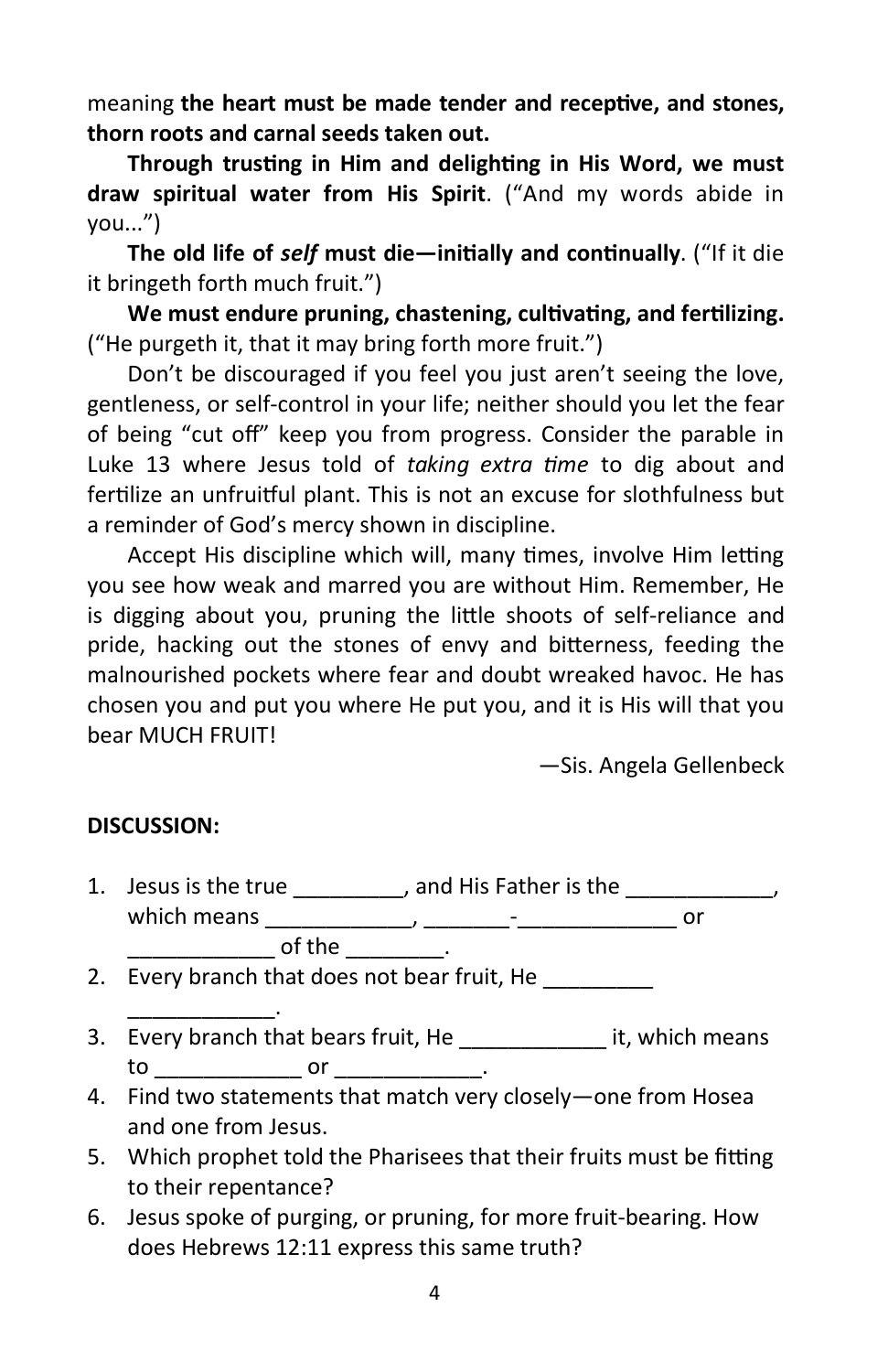#### **REFLECTIONS**

 Years ago when our children were young, an older minister bared his soul in a message preached at Monark. He gave examples of how he often neglected his sons for the work of the ministry. He was gone a lot in meetings, and when he was at home he was often busy with counseling, visiting, praying for the sick and other ministerial duties. He asked his sons' forgiveness when they were older, but couldn't buy back the years that were spent.

We were deeply moved by the message and didn't want that failure to be ours. One of our greatest desires was to have a happy home. So we made many good memories: camping, trips back to campmeeting, skiing, tubing, hiking, trips to the coast, reading, and singing. However, we failed to comprehend and understand the value and great significance of meeting emotional needs in one another and our children. Being together is wonderful and a great start, but it is not enough. As I, Bob, have gotten older, I realize that my emotional needs as a child were not met; that, along with many negative influences have made it very difficult for me to know and understand emotional needs. I also realize that much of men's communication is surface level (it's easier) and lacks emotional depth.

Following is a list of innate emotional needs we as humans have:

 1. Security—safe territory and an environment which allows us to develop. Consider the danger of over-using or overdoing of corporal punishment.

2. Attention—to give and to receive.

 3. Sense of autonomy and control—having volition to make responsible choices.

4. Emotional connection to others.

5. Feeling part of a wider community or bigger whole.

 6. Friendship; intimacy—(IN-TO-ME-SEE)—the knowledge that at least one person accepts us totally for who we are, negatives and all.

7. Privacy; opportunity to reflect and consolidate experience.

8. Sense of competence and achievement.

9. Awareness of meaning and purpose.

We all—husband, wife, children—have emotional needs which are just as real and important as nourishment for the physical body.

> —Bro. Bob and Sis. Leah Wilson, Enid, Oklahoma Married September 28, 1985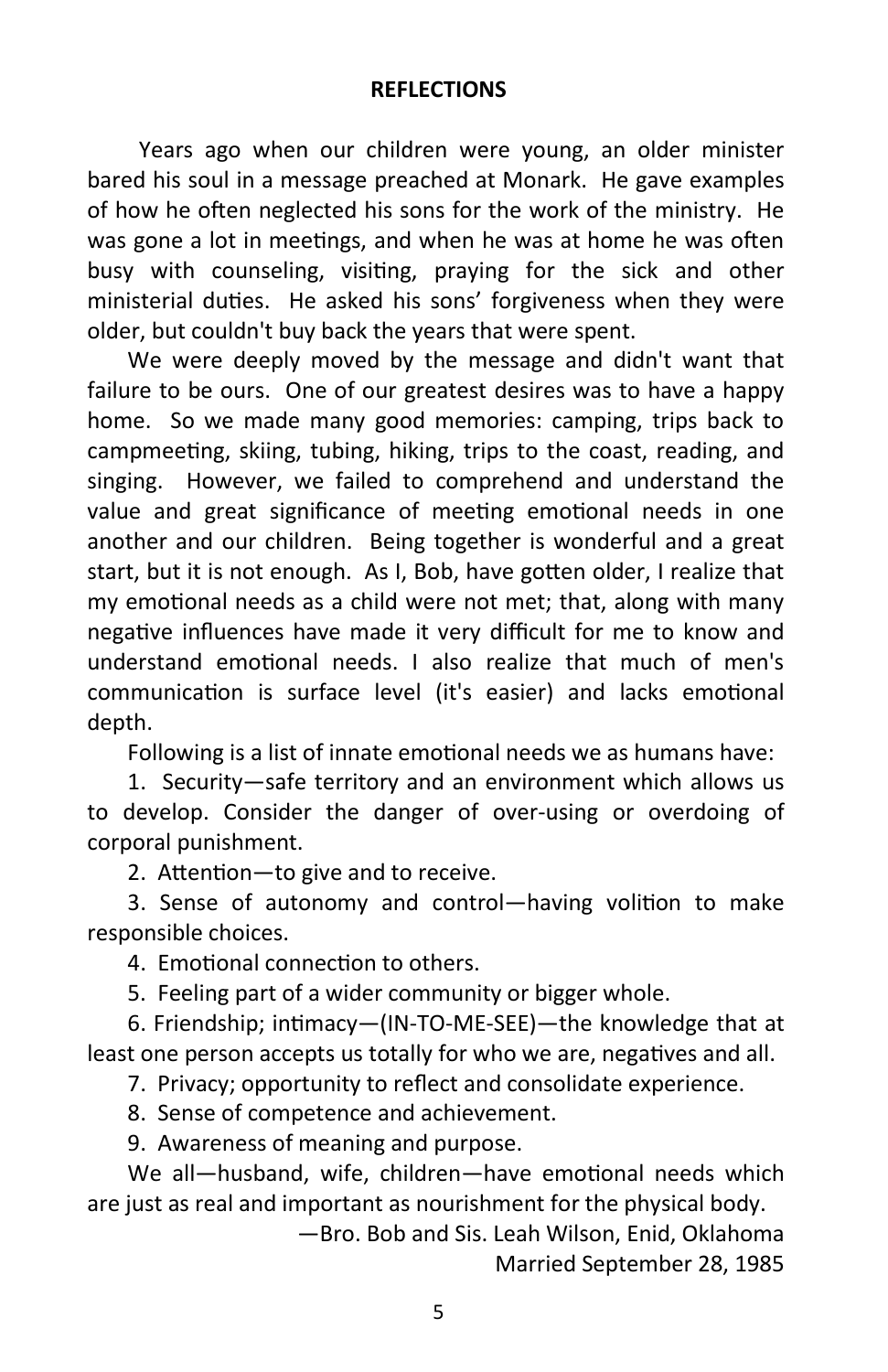# **JULY 12, 2020**

#### **LOVE (PART ONE)**

*"But the fruit of the Spirit is love, joy, peace, longsuffering, gentleness, goodness, faith, meekness, temperance."*

**John 13:34** A new commandment I give unto you, That ye love one another; as I have loved you, that ye also love one another.

**35** By this shall all men know that ye are my disciples, if ye have love one to another.

**John 15:9** As the Father hath loved me, so have I loved you: continue ye in my love.

**12** This is my commandment, That ye love one another, as I have loved you.

**13** Greater love hath no man than this, that a man lay down his life for his friends.

**John 17:26** And I have declared unto them thy name, and will declare it: that the love wherewith thou hast loved me may be in them, and I in them.

**Romans 5:5b** The love of God is shed abroad in our hearts by the Holy Ghost which is given unto us.

**Romans 12:9a** Let love be without dissimulation.

**10** Be kindly affectioned one to another with brotherly love; in honour preferring one another.

**Romans 13:10** Love worketh no ill to his neighbour: therefore love is the fulfilling of the law.

**Galatians 5:13** For, brethren, ye have been called unto liberty; only use not liberty for an occasion to the flesh, but by love serve one another.

**14** For all the law is fulfilled in one word, even in this; Thou shalt love thy neighbour as thyself.

**Ephesians 5:25** Husbands, love your wives, even as Christ also loved the church, and gave himself for it;

**28** So ought men to love their wives as their own bodies. He that loveth his wife loveth himself.

**29** For no man ever yet hated his own flesh; but nourisheth and cherisheth it, even as the Lord the church.

**33** Nevertheless let every one of you in particular so love his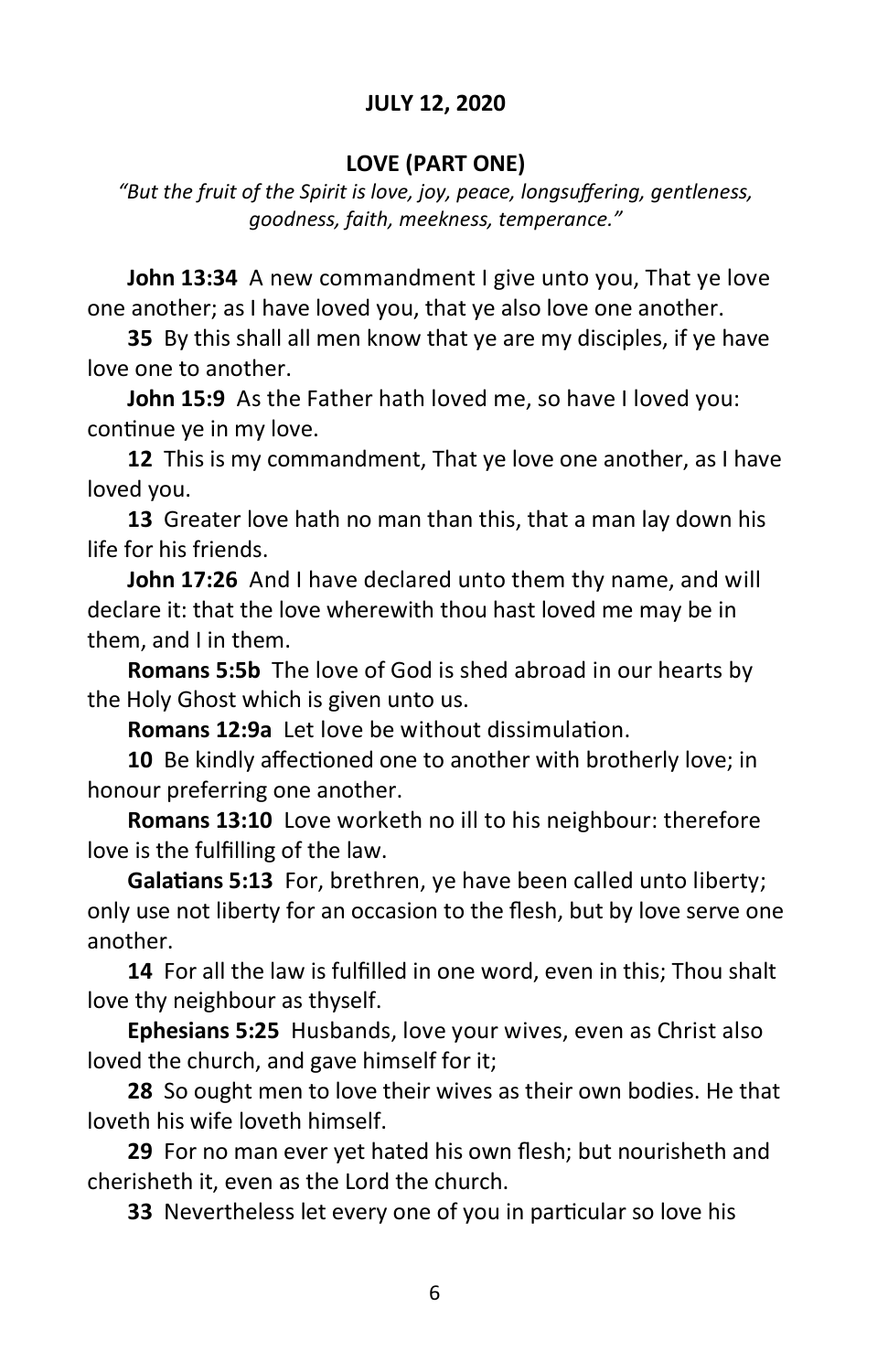wife even as himself; and the wife see that she reverence her husband.

**Titus 2:4** That they [the aged women] may teach the young women to be sober, to love their husbands, to love their children.

**I John 3:16** Hereby perceive we the love of God, because he laid down his life for us: and we ought to lay down our lives for the brethren.

**MEMORY VERSE:** My little children, let us not love in word, neither in tongue; but in deed and in truth. **—I John 3:18**

**CENTRAL THOUGHT:** As God loved Christ, and Christ loved us and gave His life for us, we are to love one another with that same kind of love and sacrifice; particularly, a husband is to love his wife and nourish and cherish her as he does himself, the wife is to reverence and love her husband and love her children, and all of us are to lay down our lives for one another and show our love by deeds and actions, and not just words.

#### **WORD DEFINITIONS**

John 13:34 "A new commandment": not new because the commandment, "Love your neighbor as yourself," was not in effect, but "His commandment proposed a new object of love, it set forth a new measure of love, so greatly different from all that had preceded it as to become almost a new kind of love, and it suggested and supplied a new motive power for love" (*MacLaren's Expositions*). "It was new because it had never before been made that by which any class or body of people had been known and distinguished … They were not to be known by distinctions of wealth, or learning, or fame; they were not to aspire to earthly honors; they were not to adopt any special style of dress or badge, but they were to be distinguished by tender and constant attachment to each other" (*Barnes' Notes on the Bible*). This "would be based on a new principle, and measured by a higher standard, and even mean more than love of self altogether. Christ's love to his disciples was self-abandoning, self-sacrificing love" (*Pulpit Commentary*). "Now Christ more than fulfilled the Mosaic precept; he not only loved his neighbor as himself, but he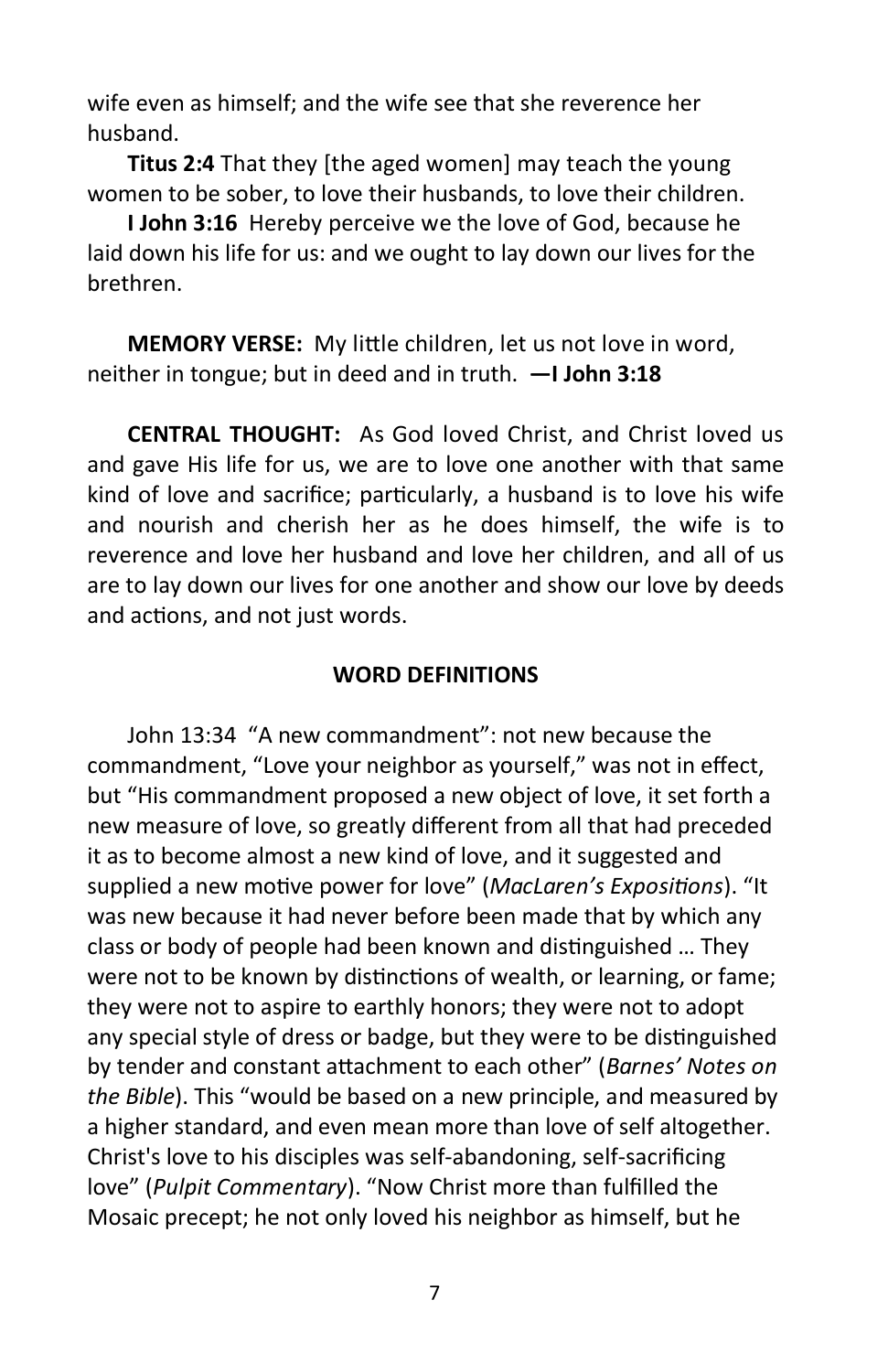loved him more than himself, for he laid down his life for men. In this he calls upon the disciples to imitate him; to be ready on all occasions to lay down their lives for each other" (*Clarke's Commentary*).

Romans 5:5b "Shed abroad": poured out; copiously diffused. Romans 12:9 "Without dissimulation": unfeigned; without hypocrisy; sincere.

Romans 12:10 "Be kindly affectioned": tenderly loving; the special affection between family members, especially the reciprocal tenderness of parents and children.

Ephesians 5:29: "Nourisheth": feed; nurture to maturity. "Cherisheth": keep warm; foster; comfort. *Webster's* definition of *foster* is, " to encourage, sustain and promote."

Ephesians 5:33 "Reverence": to treat with deference or reverential obedience; respect. *Webster's* definition of *deference* is, "A yielding in opinion; submission of judgment to the opinion or judgment of another. Hence, regard; respect."

# **LESSON BACKGROUND AND LIFE APPLICATION**

Jesus had just washed the feet of His disciples, thus instituting a new ordinance for them to follow; an example of humility and charity. Afterward, He talked about the one who should betray him, and Judas immediately went out to carry out his plan. Jesus spoke then about His impending death, by which they would be separated from Him. But now He gives them something special and new, and contained in this commandment is a promise that this new and special kind of love would be their identification to all the world.

The emphasis in this lesson is the concept of the self-giving and self-sacrificing love that was in Christ; He spoke of continuing in the love that will cause a man to "lay down his life" for his friends. He also prayed for that love to be in His followers (John 17).

Paul wrote about that love to the Romans as a genuine, sincere love, generously poured out by the Holy Spirit; tender, affectionate, and one which works no ill to its neighbor. In the Romans and Galatians letters he spoke of love as being the fulfillment of the entire law of God. To the Galatians he qualified the freedom we have by saying that we, being set free, are still to lovingly serve one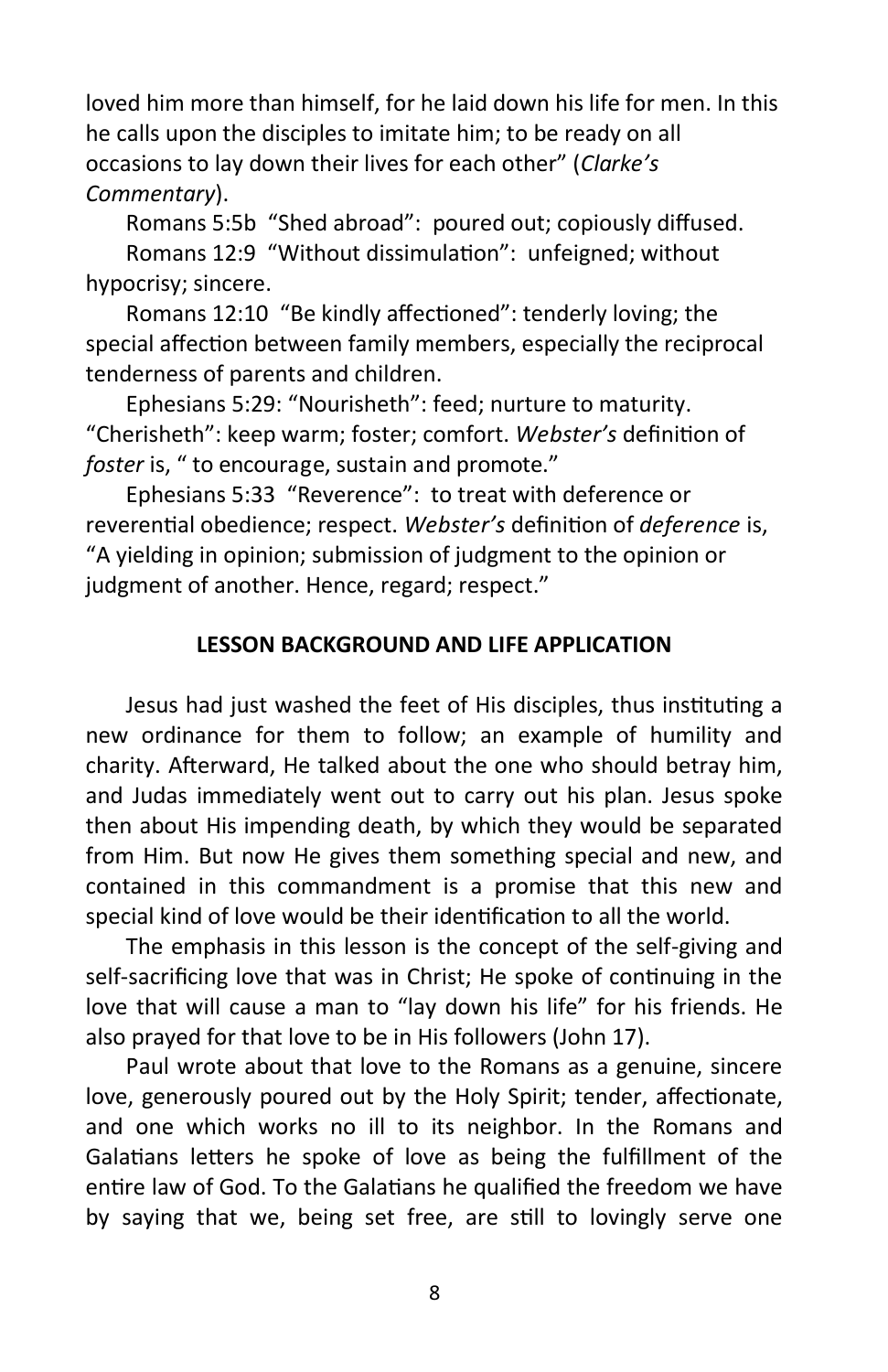another; that the fruit of the Spirit in our lives would be, first of all, love.

The characteristics of that love are especially essential for marriage and family life. To the Ephesians and to Titus, Paul wrote specific instructions for marriage and raising children. Again he spoke of the special love Christ had as the kind of love a man should have for his wife: He gave himself. The kind of love a wife gives to her husband is also an expression of giving: she must yield to, or respect, her husband. The older women, Paul explained, were to teach this kind of love to the younger women, so that they would love their husbands and their children.

The apostle John also taught the quality of Jesus' love that would dwell in the hearts and lives of believers. They were to "lay down their lives." This, he said, is the genuine love that is proven by deeds and actions.

Practically speaking, every husband and wife need to seek God: "Lord, break up the hardened, fallow ground of my heart! Make me tender and completely willing to GIVE myself for my spouse. Lord, make my heart compassionate and tender toward the little ones You have given me. Take out the stony heart of harshness, scorn and sarcasm. Make me a willing servant of love for my family. Help me to lay down my life for my loved ones."

—Sis. Angela Gellenbeck

# **DISCUSSION:**

- 1. Give the "new" commandment and its specifications which are set forth in both John 13:34 and 15:12.
- 2. What does this mean? "As the Father hath loved me."
- 3. The gospel brought freedom from all bondage, but what special servitude is enjoined?
- 4. List the qualities of the love of Christ set forth in the verses of the lesson. Can you find at least 12?
- 5. Share how self-sacrificing love is practically carried out in marriage.
- 6. Share what hinders the production of this fruit in everyday life.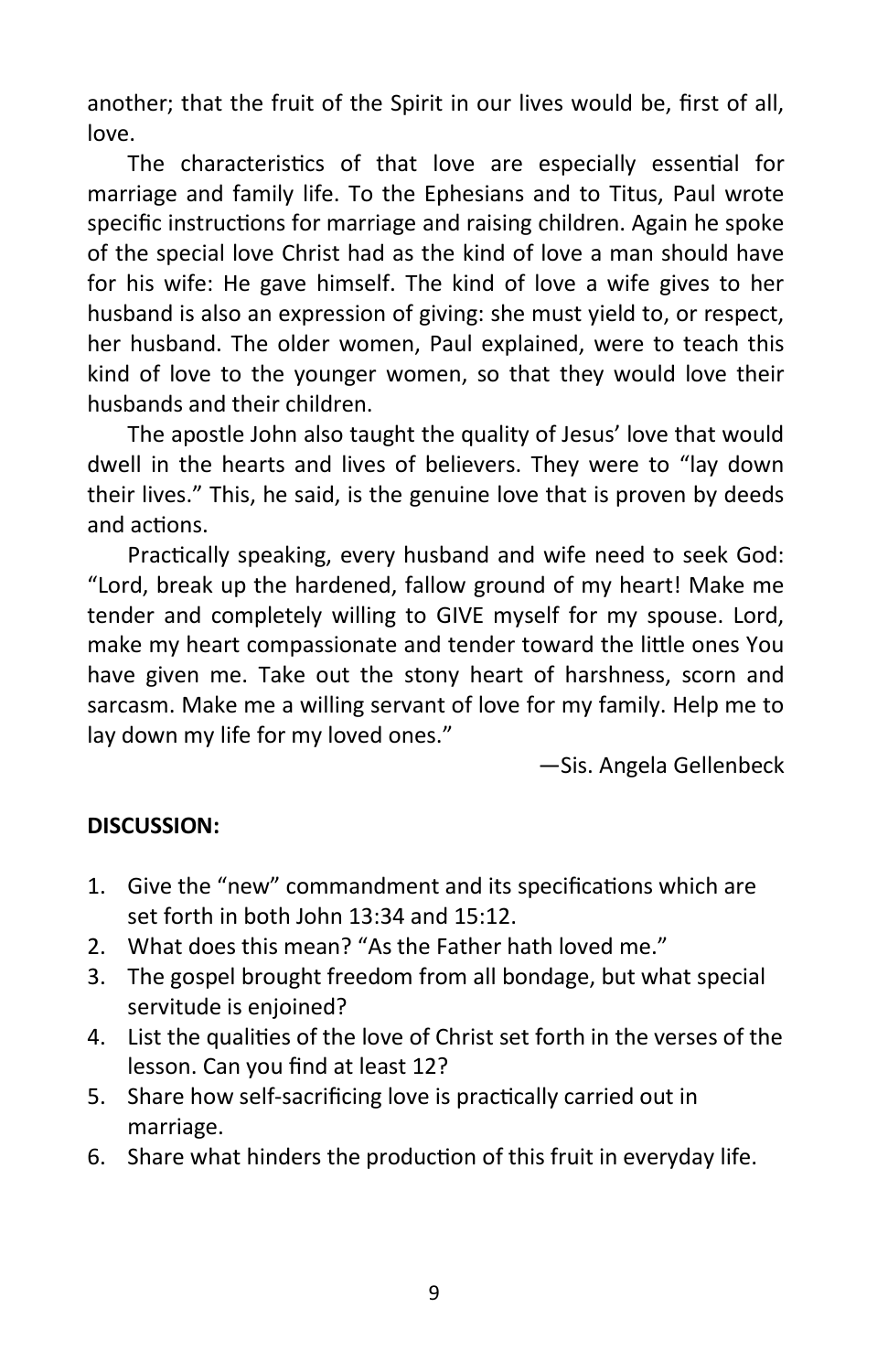#### **REFLECTIONS**

On our wedding day, November 28, 1987, we had the song "Each for the other and both for the Lord" sung. That was over thirtytwo years ago and we have found that when God is the central figure of a marriage union, it is the greatest of blessings. We have enjoyed each other's company and have found a spiritual strength in carrying the burdens and responsibilities of life together. Our home has been a safe haven for ourselves as well as our children. It is a pleasure to share meals, thoughts, ideas, and memories with our family.

This is not to say that the journey has always been easy or smooth sailing, as life has a way of bringing unexpected twists and turns, but we are thankful that the Lord has been with us to guide and direct every step of the way. We have a plaque hanging in our house that says, "We may not have it all together, but together we have it all." Life does not have to be perfect in order to enjoy a perfect life.

—Bro. Michael and Sis. LaDawna Adams, Neosho, Missouri

#### **JULY 19, 2020**

#### **LOVE, (Part Two)**

*"But the fruit of the Spirit is love, joy, peace, longsuffering, gentleness, goodness, faith, meekness, temperance."*

**I Corinthians 13:1** Though I speak with the tongues of men and of angels, and have not charity, I am become as sounding brass, or a tinkling cymbal.

**2** And though I have the gift of prophecy, and understand all mysteries, and all knowledge; and though I have all faith, so that I could remove mountains, and have not charity, I am nothing.

**3** And though I bestow all my goods to feed the poor, and though I give my body to be burned, and have not charity, it profiteth me nothing.

**4** Charity suffereth long, and is kind; charity envieth not; charity vaunteth not itself, is not puffed up,

**5** Doth not behave itself unseemly, seeketh not her own, is not easily provoked, thinketh no evil;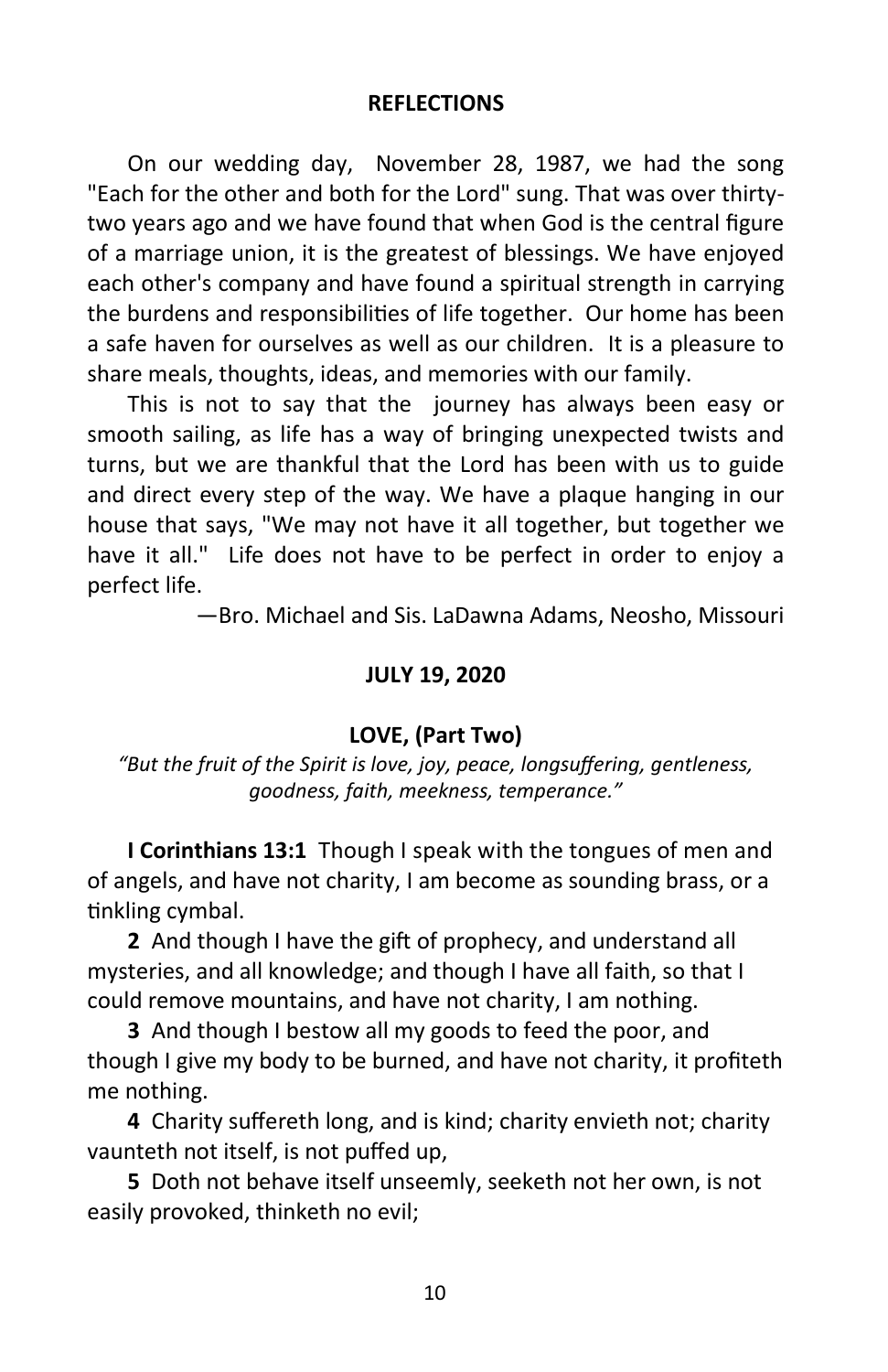**6** Rejoiceth not in iniquity, but rejoiceth in the truth;

**7** Beareth all things, believeth all things, hopeth all things, endureth all things.

**13** And now abideth faith, hope, charity, these three; but the greatest of these is charity.

**I Peter 1:22** Seeing ye have purified your souls in obeying the truth through the Spirit unto unfeigned love of the brethren, see that ye love one another with a pure heart fervently.

**MEMORY VERSE:** And above all things have fervent charity among yourselves: for charity shall cover the multitude of sins.

#### **—I Peter 4:8**

**CENTRAL THOUGHT:** God's self-giving, sacrificial love in our hearts will teach us to be kind and long-suffering; it will expose and remove envy, pride, rashness, selfishness, anger and ill will. It covers and bears with faults and endures hardships, fervently and genuinely caring for every individual.

#### **WORD DEFINITIONS**

I Corinthians 13:1 "Tongues": languages. "Charity": goodwill; from a word which means "to prefer;" hence, a moral preference or act of the will. "The word *agape* which is used here for love is peculiar to the New Testament (and a few passages in the LXX.). It is not to be found in any heathen writer. The [English] word 'charity,' which signifies either tolerance or almsgiving, is an insufficient rendering of the original, and destroys the force of the passage, especially in I Corinthians 13:3, where 'almsgiving' without love is pronounced worthless. The Latin *caritas* was used as the rendering of agape, probably because the ordinary Latin word *amor* (love) was considered too significant of a mere earthly or fleshly affection; and hence the word 'charity' in the English version" (*Ellicott's Commentary for English Readers*). "Sounding brass or a tinkling cymbal": a piece of metal which makes a loud noise; or a clanging cymbal, an instrument that produces no intelligible tune.

I Corinthians 13:3 "Feed the poor": dole out; feed by giving a bit of crumb or morsels. "To be burned": "Both at this time and in the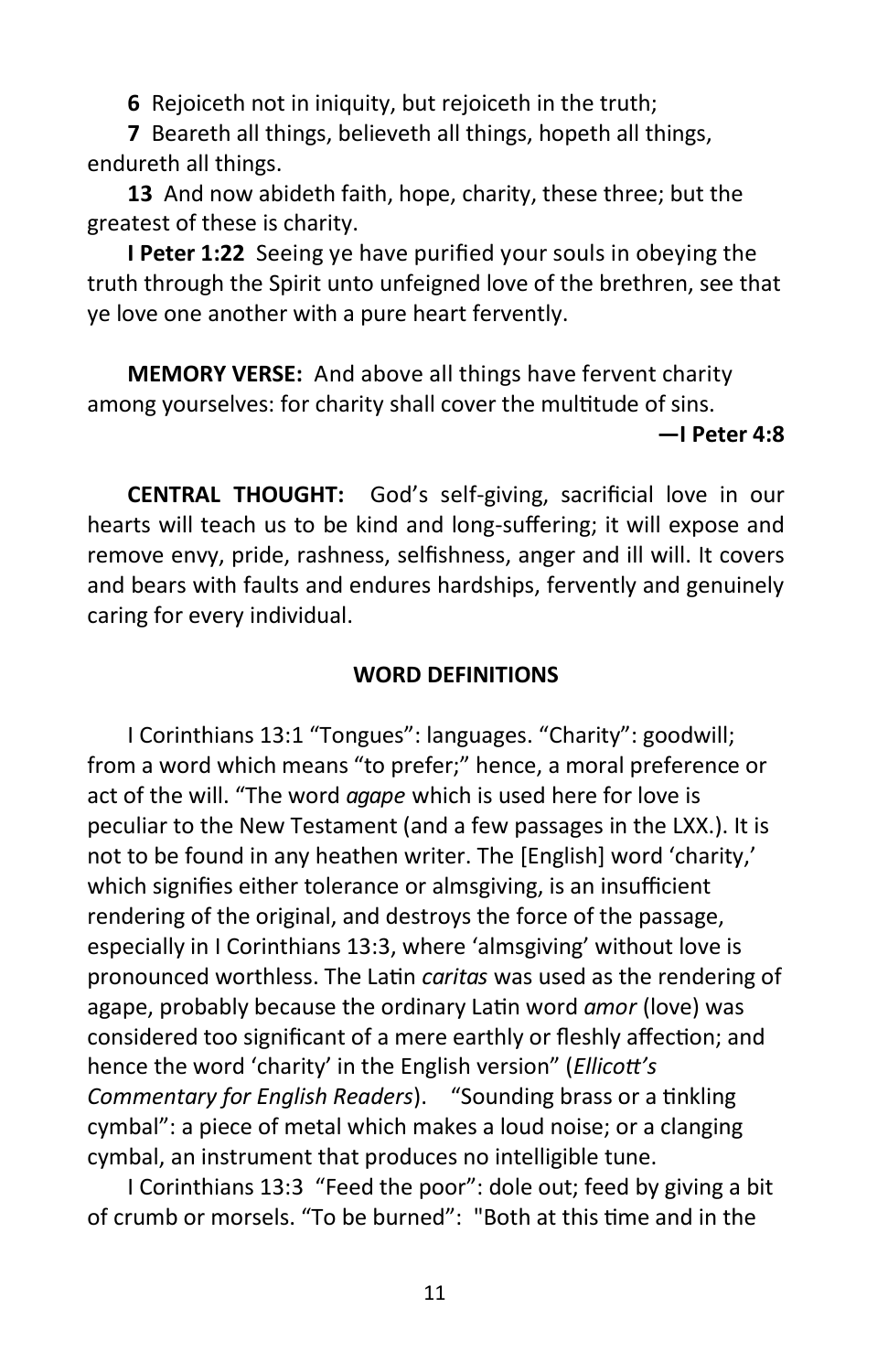persecution of Diocletian, there were Christians who, oppressed by debt, by misery, and sometimes even by a sense of guilt, thrust themselves into the glory and imagined redemptiveness of the baptism of blood.... The extravagant estimate formed of the merits of all who were confessors, became, almost immediately, the cause of grave scandals. We are horrified to read in Cyprian's letter that even in prison, even when death was imminent, there were some of the confessors who were puffed up with vanity and pride, and seemed to think that the blood of martyrdom would avail them to wash away the stains of flagrant and even recent immoralities" (*Lives of the Fathers*, by Frederic Farrar).

I Corinthians 13:4 "Suffereth long": Long-spirited; perseverant; patient. The opposite of quick-tempered. "To be patient in bearing the offences and injuries of others; to be mild and slow in avenging; to be long-suffering, slow to anger, slow to punish" (*Thayer's Greek Lexicon*). "Kind": mild; benevolent; full of service to others. "Envieth": from "zēlóō (an onomatopoeic word [a word that phonetically imitates, resembles, or suggests the sound that it describes], imitating the sound of boiling water) – properly, to bubble over because so hot (boiling); (figuratively) 'to burn with zeal'" (*HELPS Word Studies*). "Vaunteth": boast; brag; show off. "Puffed up": from the word for "air bellows;" inflated; arrogant; proud.

I Corinthians 13:5 "Behave itself unseemly": unbecomingly; improperly; indecently. "Seeketh not her own": is not self-seeking. "Is not easily provoked": from the word meaning "sharp," meaning to sharpen or excite the mind; rouse to anger or wrath. Tyndale translated: "Is not provoked to anger." "Easily" was not in the original. "Thinketh no evil": does not reckon, impute or keep account of the evil.

I Corinthians 13:6 "Rejoiceth not in iniquity": finds no joy, does not delight in, is not glad for sin, injustice, unrighteousness, or wrongdoing, but rejoices in the truth, with the truth; whenever the truth wins out.

I Corinthians 13:7 "Beareth": from a word meaning to "roof over"; to cover; endure patiently. "Believeth": have faith in; entrust. "Hopeth": expect; trust. "Endureth": remain under the load; bear up against; persevere.

I Corinthians 13:13 "Abideth": remain; do not depart.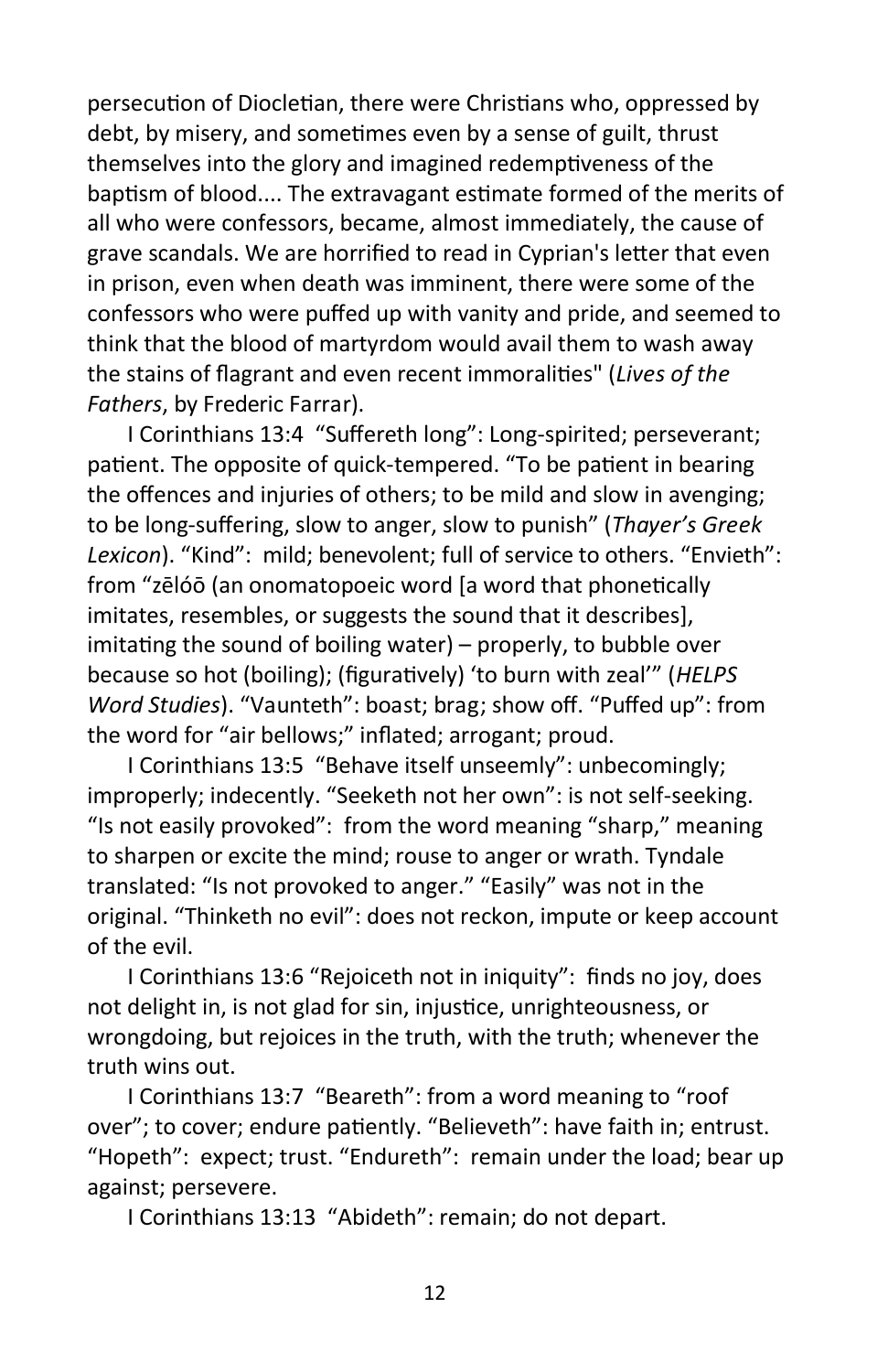I Peter 1:22 "Unfeigned": unhypocritical; sincere; genuine.

I Peter 1:22 and 4:8 "Fervent": earnestly; strenuously; without slack; to maximum potential. From the Greek word *ektenes* and *teino*—stretched out or fully extended— from which we get the English term *tension* or *tense*. "Charity shall cover": forgive; cover, to hide and keep from seeing; procure a pardon. "The mutual love of Christians, their kindly words and deeds, check the work of sin; their prayers, their intercessions, call down the forgiveness of God" (*Pulpit Commentary*).

#### **LESSON BACKGROUND AND LIFE APPLICATION**

The apostle had been giving guidelines for worship and ministry to the Corinthian church as correction for a lot of chaos that had obviously been characterizing the gatherings in that church. The women had been speaking out of turn and causing disturbance. Several people were trying to speak in different languages at one time, creating confusion instead of unity. The sacred communion service had become a feast instead of a time of quiet reflection on the sacrifice of their Savior. In the last verse of chapter twelve, after properly lining up spiritual gifts and callings, the writer seems to look at the whole picture and receive a special inspiration. "Wait," he seems to say, "I see a way of living and worshipping that is even more excellent than proper protocol." And he begins to describe how it all sounds without the one motivating force which is the true, pure life of Jesus Christ in the soul, and how only love, springing up and overflowing, creates the peace, the comfort, the gentle courtesy, the freedom for which every heart yearns.

The apostle Peter also saw the immense need for the church to cover all thoughts, motives, intents, reactions and emotions with fervent, flowing love. Fervent love covers a multitude of sins, he says, possibly alluding to Proverbs 10:12 (also James 5:20).

A warm and tender heart, so willing, submissive, sacrificial and kind at the beginning of marriage can in time become cold, hard, rebellious, critical, resentful, and cruel. I Corinthians 13 warns that believers who are active in preaching, praying, and giving alms can become this way.

It is so hard to see ourselves! We can preach to others about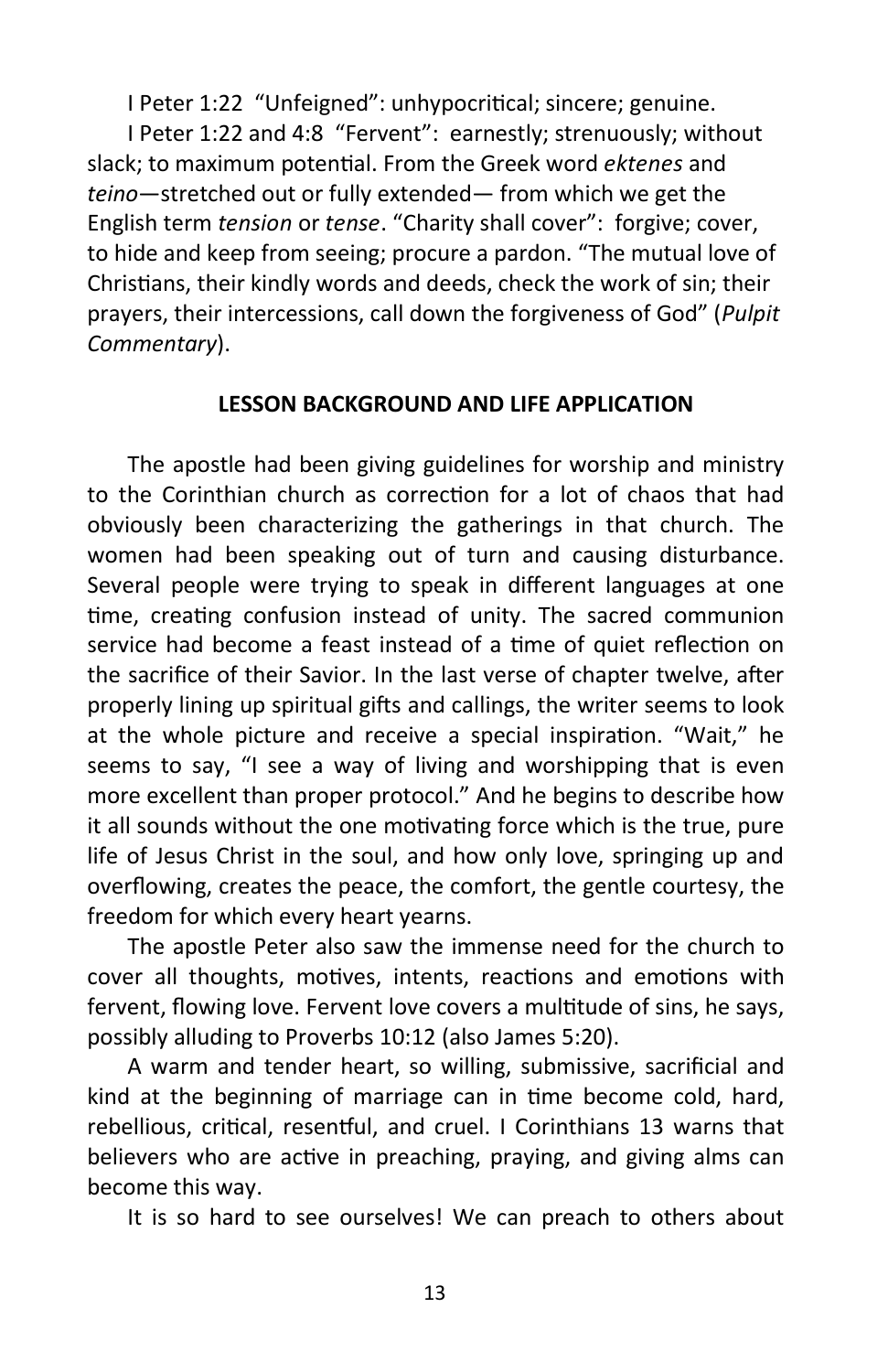dealing gently and wisely with a spouse or child and not realize that the years and hardships have actually brought changes in our own hearts.

"A good marriage is not one where perfection reigns: It is a relationship where a healthy perspective overlooks a multitude of 'unresolvables'" (*James Dobson*). The covering/bearing quality of love is what creates that healthy perspective. When it becomes clear that a characteristic we dislike in our spouse isn't ever going to change, it's time to entreat God for a fresh supply of His forbearing love.

—Sis. Angela Gellenbeck

# **DISCUSSION:**

- 1. Having a gift of another language but preaching it with a lack of love in the heart is like what unpleasant sound?
- 2. How was it possible to feed the hungry or even become a martyr while not yet having the heart full of the love of Christ? Explain how this took place in ancient times, and share how something like that could happen in the home.
- 3. The word "envy" describes a boiling pot. How can that happen in a family?
- 4. Give the word pictures used in I Corinthians 13:7, "beareth all things" and I Peter 4:8, "cover." What kind of heart motive is described here, and what passion of Christ Himself is this portraying? Give an example of applying this in marriage and family life.
- 5. Discuss how an inflated ego or a self-serving attitude keeps a spouse from bearing the fruit of genuine, fervent love.

# **REFLECTIONS**

Climbing out of the ruts of blame and unsolved problems is an act of faith that will keep the coldness from setting in. Just as the manna was gathered fresh in the morning before it spoiled, couples need to rise early and pray to bind the evil one that fights marriages, and be filled with grace (unmerited favor) to impart to each other.

Pressures of finances, stresses of family life, misunderstandings, sickness, etc., can destroy a marriage; but as the couple is honest and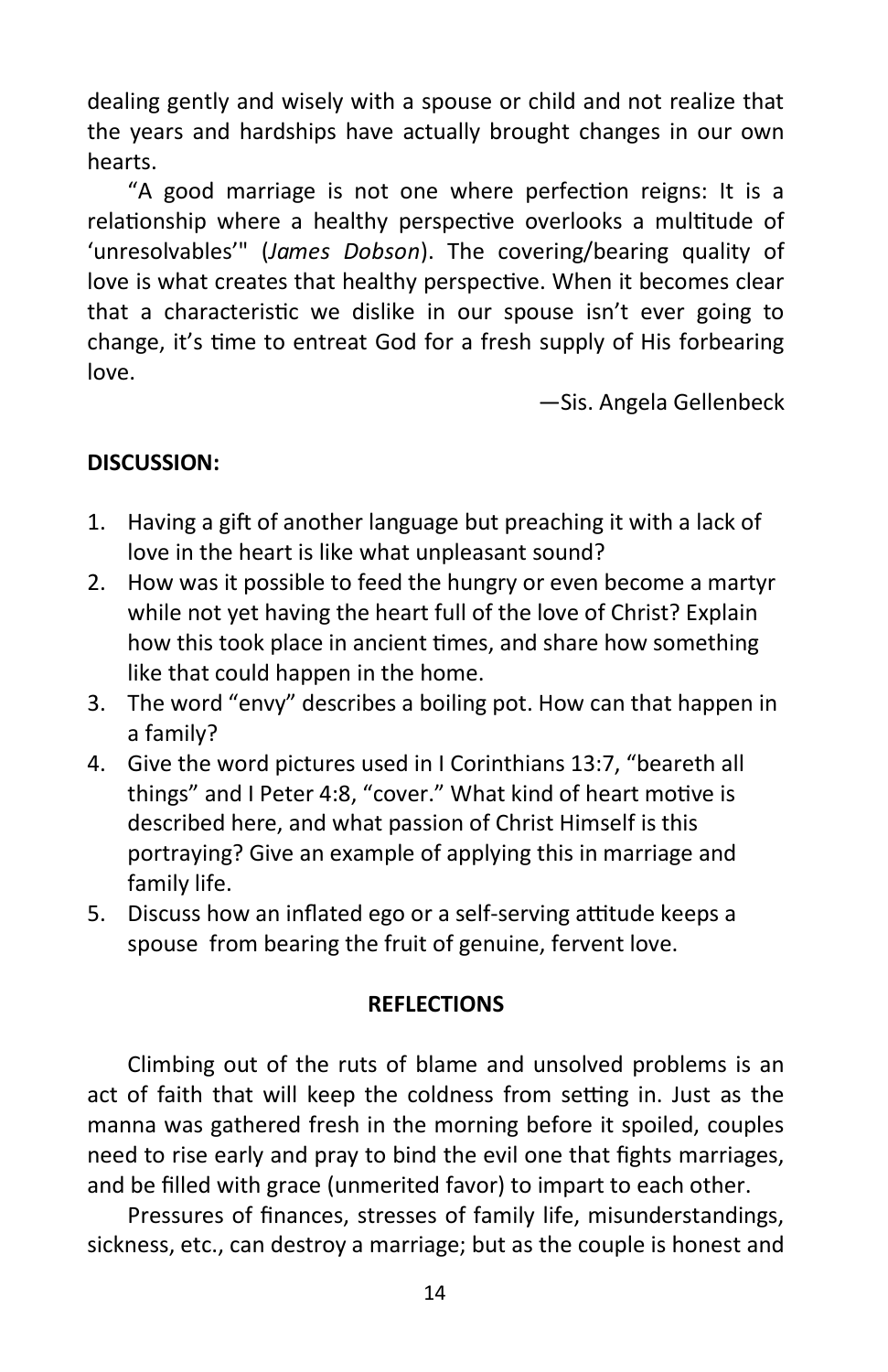willing to communicate by listening to each other, even though it will take much time and effort to understand, the spark will amazingly rekindle. If each spouse is willing to make adjustments with humble grace, the Lord will be glorified by their lives together. The song says, "I promised the Lord that I would make it somehow, and I love Him too much to fail him now."

A husband has a need to feel safe and understood by his wife. Remember that as wives we can bear a lot more than we think we can because God partners with us, understands, and gives us grace, strength, and the ability to forgive and move on. From a practical standpoint, wives, remember four things:

- 1. Give your husband space to be himself.
- 2. Take the pressure off your husband to make you happy, and find your ultimate fulfillment in God. Your happiness means the world to your husband.
- 3. Tell him often what has exceeded your expectations.
- 4. Cut your words down to simply 25%, and be ready to listen and understand without giving a lot of details.

Couples need to remember to sing and live the words to #270 in our hymnal, "Standing Firm." Married life has its ups and downs, but through it all, be committed to "Hear the voice of our Commander," Christ. We are not fighting against flesh and blood but against Satan. Pray for "the powers of hell to surrender and be a valiant overcomer" over your spouse's faults, yourself, your wants, and your disappointments, to submit to the greater cause of unity and togetherness.

> —Bro. James and Sis. Tricia Bell, Sapulpa, Oklahoma Married August 20, 1977

# **JULY 26, 2020**

# **JOY**

*"But the fruit of the Spirit is love, joy, peace, longsuffering, gentleness, goodness, faith, meekness, temperance."*

**Psalm 128:1** Blessed is every one that feareth the LORD; that walketh in his ways.

**2** For thou shalt eat the labour of thine hands: happy shalt thou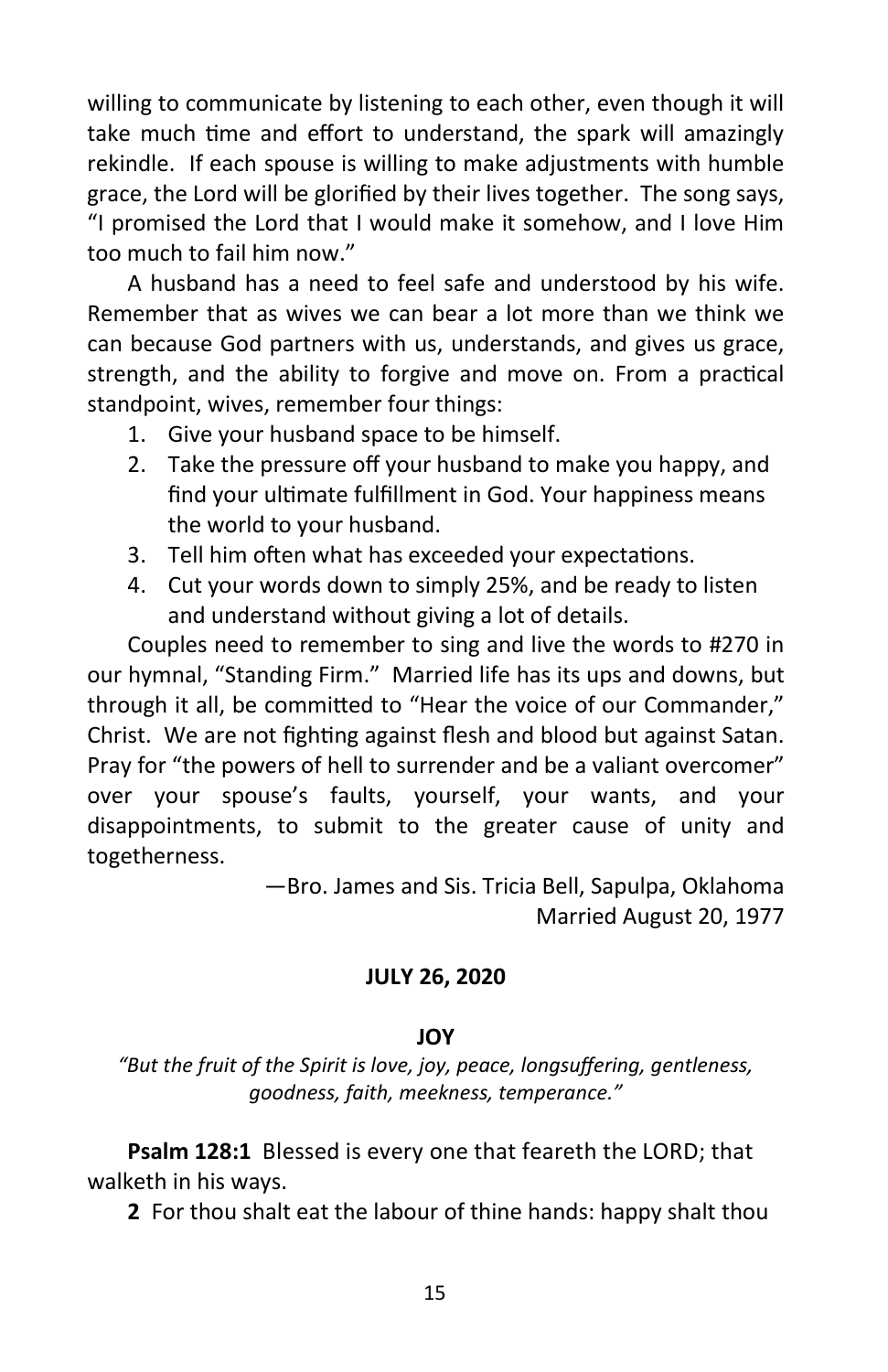be, and it shall be well with thee.

**3** Thy wife shall be as a fruitful vine by the sides of thine house: thy children like olive plants round about thy table.

**4** Behold, that thus shall the man be blessed that feareth the LORD.

**Psalm 113:5** Who is like unto the LORD our God, who dwelleth on high,

**6** Who humbleth himself to behold the things that are in heaven, and in the earth!

**7** He raiseth up the poor out of the dust, and lifteth the needy out of the dunghill;

**9** He maketh the barren woman to keep house, and to be a joyful mother of children. Praise ye the LORD.

**Proverbs 5:18** Let thy fountain be blessed: and rejoice with the wife of thy youth.

**Proverbs 31:25** Strength and honour are her clothing; and she shall rejoice in time to come.

**Ecclesiastes 9:9** Live joyfully with the wife whom thou lovest all the days of the life of thy vanity, which he hath given thee under the sun: all the days of thy vanity: for that is thy portion in this life, and in thy labour which thou takest under the sun.

**John 15:11** These things have I spoken unto you, that my joy might remain in you, and that your joy might be full.

**MEMORY VERSE:** Thou wilt shew me the path of life: in thy presence is fulness of joy; at thy right hand there are pleasures for evermore. **—Psalm 16:11**

**CENTRAL THOUGHT:** A man who fears the Lord experiences a joyful life in his home as he obeys God's command to rejoice and delight in his wife; God also gives a woman joy as she embraces her role as a godly wife and mother. In good times and bad, they can be joyful in early marriage and in later years, because they both fear the Lord and experience His presence—the true source of all joy—in the home.

# **WORD DEFINITIONS**

Psalm 128:1 "A Song of degrees": There are fifteen of these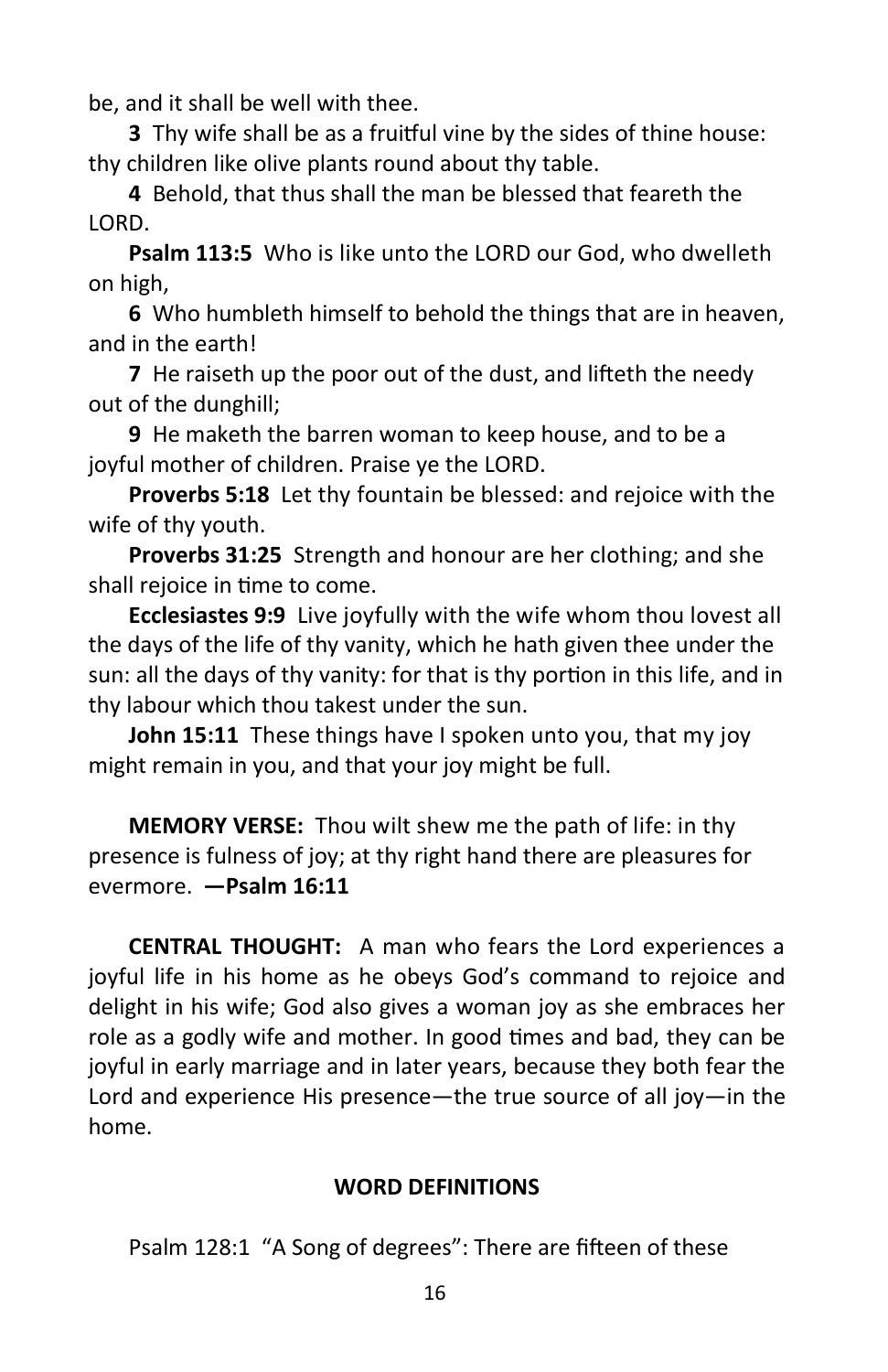Psalms, beginning with 120 and going through 134. Bible scholars vary in their explanations of this. Some believe they stood for the fifteen steps going up to the temple. (*Degrees* translates "to mount up or ascend.") Some believe these Psalms were sung as the returning Israelites came back to Jerusalem from places of their captivity. "Blessed": an exclamation, "How happy!" "Feareth the Lord": "the fear of reverence, of dread to offend, of anxiety to please, and of entire submission and obedience" (Spurgeon's *Treasury of David*).

Psalm 128:2 "Thou shalt eat the labour of thine hands": "This is a general promise respecting the prosperity which religion affords. If all people were truly religious, this would be universal, so far as man is concerned. Property would be secure; and, except so far as abundant harvests might be prevented by the direct providence of God—by blight, and mildew, and storms, and drought—all people would enjoy undisturbed the avails of their labor. Slavery, whereby one man is compelled to labor for another, would come to an end; every one who is now a slave would "eat the labor of his own hands;" and property would no more be swept away by war, or become the prey of robbers and freebooters. Happiness and security would be the consequence of true religion." (*Barnes' Notes on the Bible*).

Psalm 128:3 "Fruitful vine...olive plants": "The vine and olive are in Hebrew poetry frequent symbols of fruitfulness and of a happy, flourishing state" (*Ellicott's Commentary for English Readers*). "The vigorous offsets from an aged olive tree, which spring up around it, ready to take its place" (*Pulpit Commentary*).

Psalm 113:7-9 "He raiseth the poor...a joyful mother of children": a possible allusion to Hannah's song in I Samuel 2:1-10.

Proverbs 5:18 "Fountain": wife. "Rejoice with the wife of thy youth": "Seek not to harlots for that comfort and delight which God allows thee to take in thy wife" (*Benson's Commentary*).

John 15:11 "Joy": cheerfulness; calm delight.

# **LESSON BACKGROUND AND LIFE APPLICATION**

A closer study into Scripture reveals the precious knowledge that God created a wife for man to *bring him joy*; not only so, but he was to rejoice in her and *bring her joy*. Part of Moses' law concerning the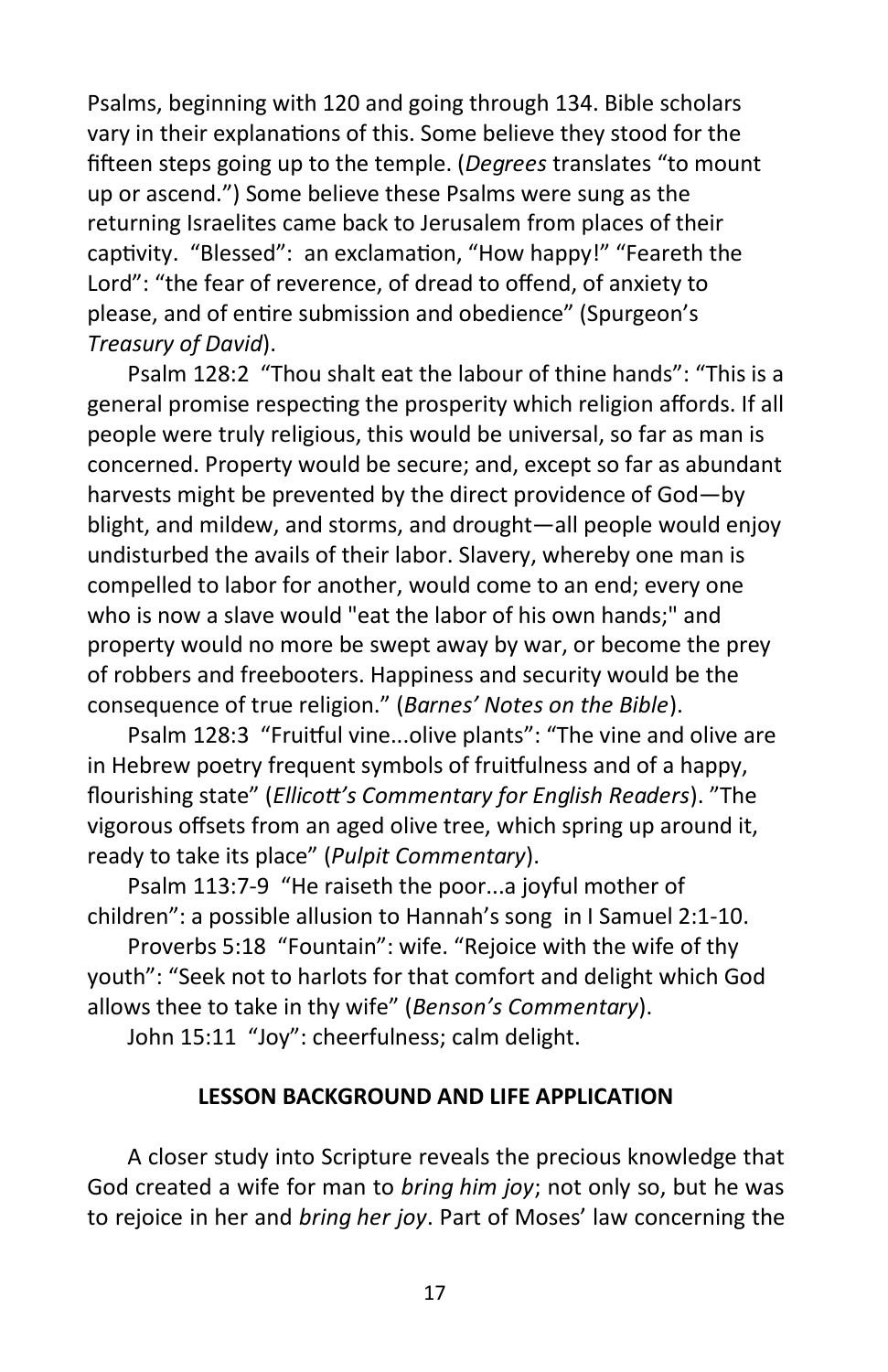Israelite military was that a man was not to go to war for a whole year after he married, but was to stay at home and "cheer up" his wife, or bring her joy and happiness (Deuteronomy 24:5). Being a wife and mother was also the ultimate joy in ancient Hebrew culture. This kind of joy only comes from the heart that fears or reveres God and obeys Him.

The true essence of marital joy is the joy God takes in His people, who were chosen and redeemed as His bride. He delights in His bride and sings songs of joy to her (Isaiah 62:4-5, 65:19, and Zephaniah 3:17). In His presence is fullness of joy.

There will be days where we cry to the Lord, "Okay, where is the joy in all of this? Why aren't we enjoying life? Why must this be so hard?" But let us remember:

Joy is a by-product of the presence of God, which daily, until we leave this world, is going to be highly contested by the enemy.

Marriage is the union of two very different individuals, each going through the pruning and cultivating disciplines of the Holy Spirit, who are learning how to bear and forbear with the humanity of each other.

Parenting involves two—and sometimes, only one—individuals being disciplined by the Holy Spirit who are learning how to discipline, shape, and nurture developing individuals who have inherited their parents' combined *un*sanctified character traits!

Joy isn't a feeling; it's not just an abstract noun. Joy is also a verb—an action. It is something we *choose* to do. A man *chooses* to obey God and rejoice in his wife. A woman *chooses* to rejoice; she *chooses* to be a joyful mother. We *choose* to rejoice in trials, temptations, and in each other when we're being the somewhat difficult and complex humans that we are.

Joy, as fruit given by God, is *promised*. What grasps and secures the promises of God? Firm belief and trust in the Word of God; obedience and follow-through even when the feelings are not there.

—Sis. Angela Gellenbeck

#### **DISCUSSION:**

- 1. In Psalm 128, what are the prerequisites for a happy home?
- 2. Discuss the personal, spiritual and political implications of the phrase, "Eat the labour of thine hands."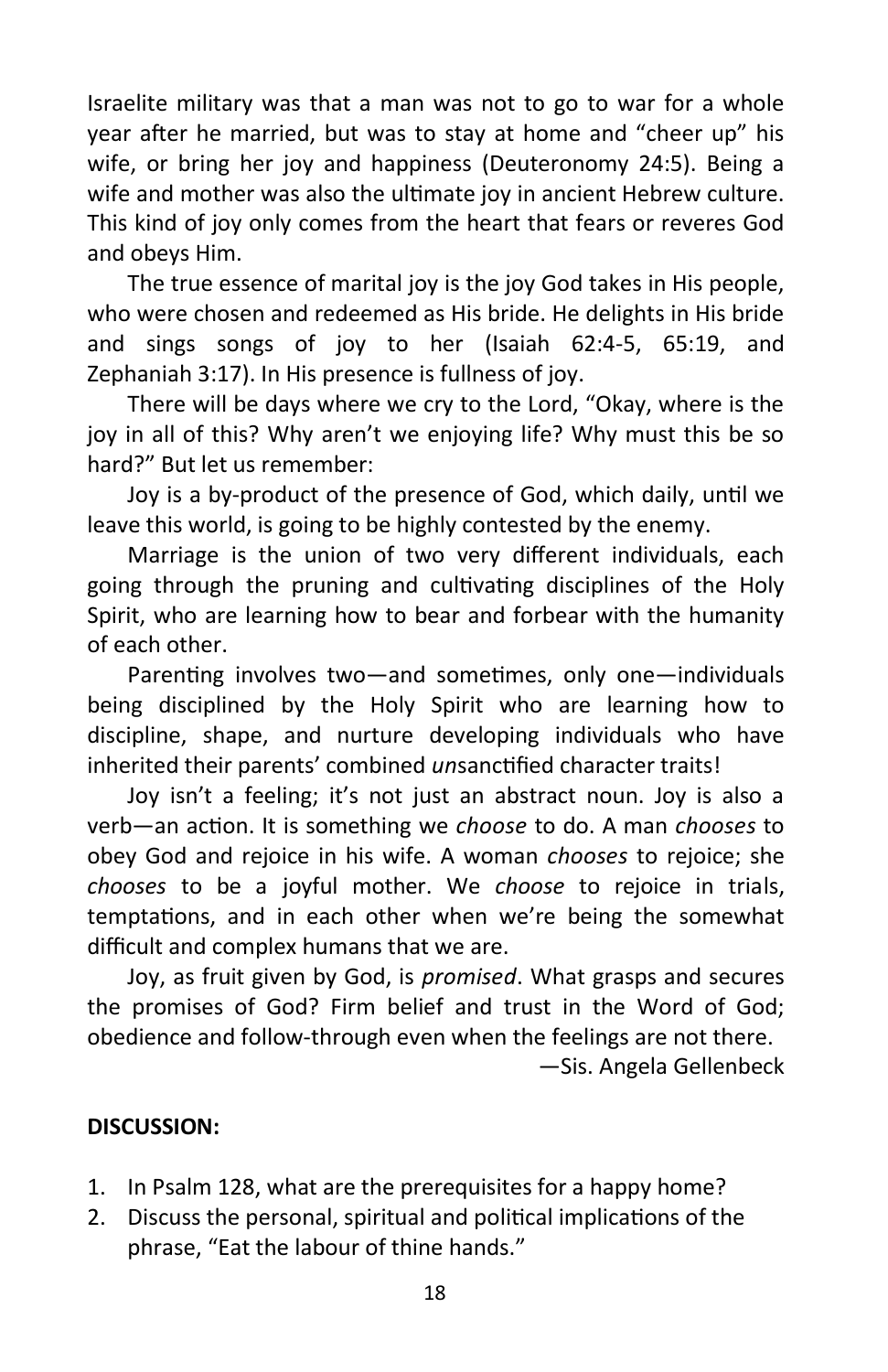- 3. What five things are promised to the man who fears the Lord?
- 4. Psalm 113 possibly refers to what Old Testament mother?
- 5. What is the source of true joy?
- 6. What is the true essence of a man rejoicing with his wife?

# **REFLECTIONS**

Prior to becoming a couple, both of us had individually determined to place God first in our lives because we loved and feared Him, so when we were married we naturally committed to asking Him to be the Head of our marriage, even entering specifically into contract with Him during our wedding vows!

When we first married, we were told by a number of close acquaintances that knew us well they believed we were wellmatched and put together by God. We too believed our marriage was in God's will and expected to be happy together. However, starting early in our marriage, we had to learn that the joy in our marriage came primarily from Him, for putting an independent, fastidious bachelor with a baby girl straight from her parents' home led to more tears in our first six months of marriage than all the other years since! Adding to that, our first few years were marked with job loss, the near loss of our home, and the heartbreaking loss of the first child we were expecting. But what we learned through those difficulties was that there is a special joy for those that choose God and each other, and we look back fondly on those years as the basis for our strong marriage today!

After a few years, we were uncertain that parenthood would become a realized dream, but God inspired us with the passage in Psalm 128 referenced in this lesson, and we became parents with joy! This brought about new opportunities for growth. For example, we learned that a wife's consternation at the possible disapproval of her husband when arriving from work to a home where all the chores weren't completed could cause her small children to have feelings of fear and worry as well, so, after prayerful consideration, changes were made. These days, upon his arrival home, it's not uncommon to hear an anticipatory exclamation of "Daddy's home!" ring throughout the house followed by kisses and hugs all around!

Yes, we've seen our share of loss and disappointment, but we've also gotten to experience physical healings, the salvation of our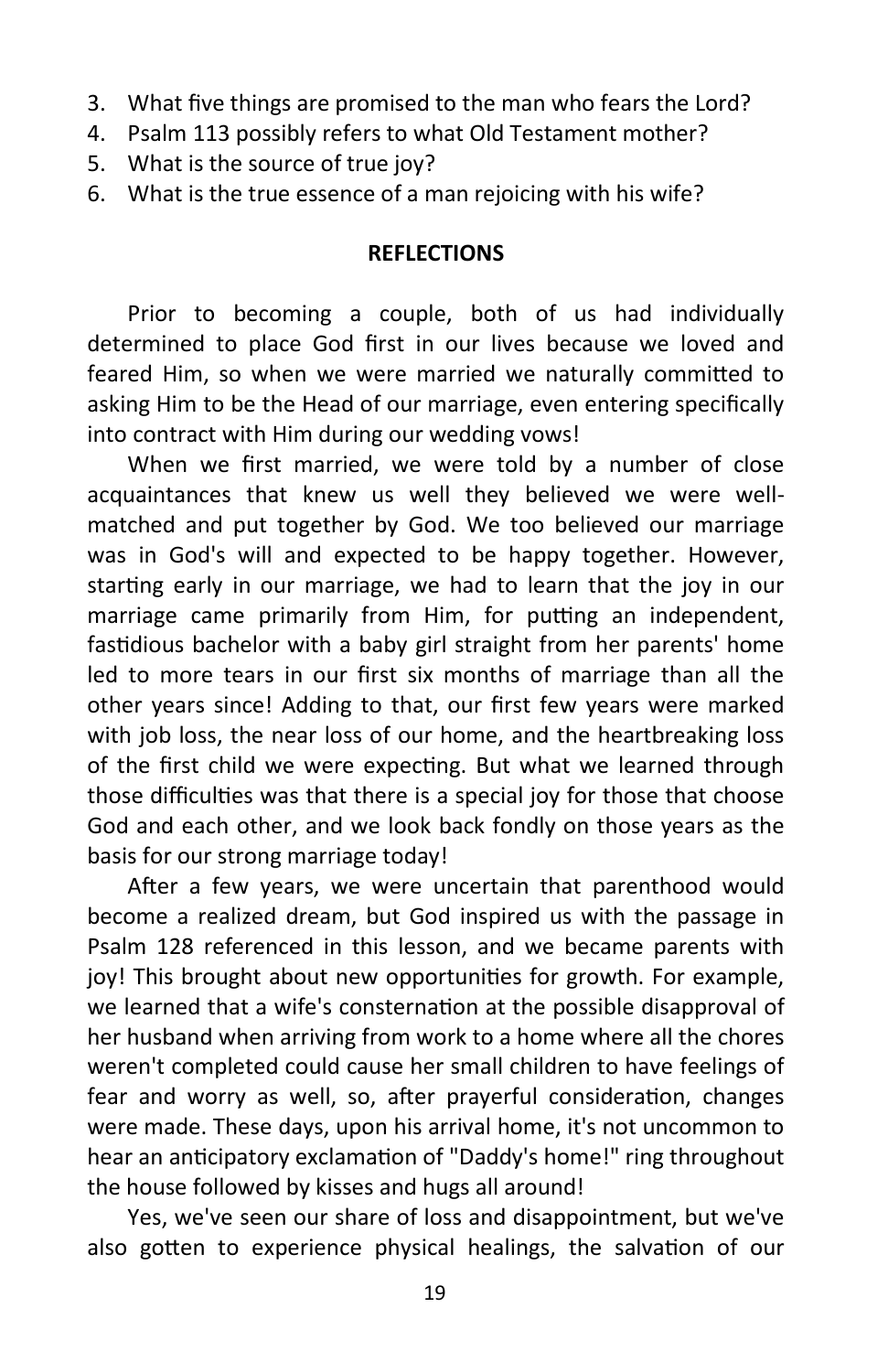children, financial blessings, and joy in knowing that the Holy Spirit is in control of our home—a home of singing, laughter, and genuine enjoyment with each other. As a phrase from *As The Deer*, a song Brother Fari often sings, states, God alone is "the real Joy-Giver"!

> —Bro. Fari and Sis. Bonnie Matthews, Mission Hills, California Married March 31, 2001

#### **AUGUST 2, 2020**

#### **PEACE**

*"But the fruit of the Spirit is love, joy, peace, longsuffering, gentleness, goodness, faith, meekness, temperance."*

**Psalm 119:165** Great peace have they which love thy law: and nothing shall offend them.

**Isaiah 32:17** And the work of righteousness shall be peace; and the effect of righteousness quietness and assurance for ever.

**18** And my people shall dwell in a peaceable habitation, and in sure dwellings, and in quiet resting places.

**Matthew 5:9** Blessed are the peacemakers: for they shall be called the children of God.

**Romans 12:18** If it be possible, as much as lieth in you, live peaceably with all men.

**Romans 14:17** For the kingdom of God is not meat and drink; but righteousness, and peace, and joy in the Holy Ghost.

**18** For he that in these things serveth Christ is acceptable to God, and approved of men.

**19** Let us therefore follow after the things which make for peace, and things wherewith one may edify another.

**Ephesians 2:14** For he is our peace, who hath made both one, and hath broken down the middle wall of partition between us.

**Colossians 3:15** And let the peace of God rule in your hearts, to the which also ye are called in one body; and be ye thankful.

**Hebrews 12:14** Follow peace with all men, and holiness, without which no man shall see the Lord.

**MEMORY VERSE:** And the fruit of righteousness is sown in peace of them that make peace. **—James 3:18**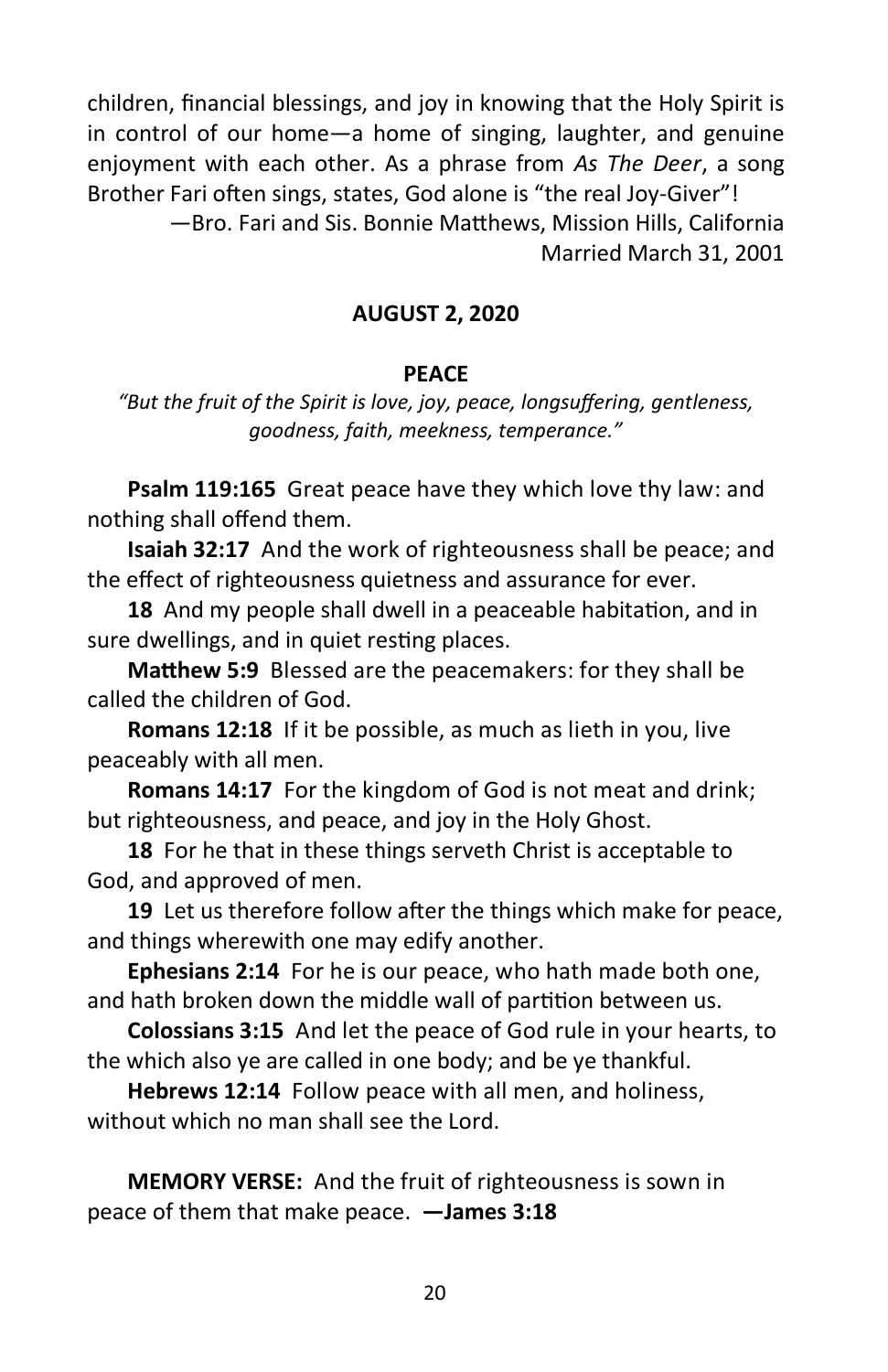**CENTRAL THOUGHT:** A person who loves God's law and has God's heavenly kingdom within him; who allows God's righteousness to work, and Jesus, the Prince of Peace, to rule and reign in his heart and guide him in the way of peace, and who follows peace and seeks for peaceful relationships with others will sow and reap the precious fruit of peace in his heart and home.

#### **WORD DEFINITIONS**

Psalm 119:165 "Peace": completeness; soundness; health; welfare (*Strong's Concordance*). "A state of quiet or tranquility; harmony; concord; reconciliation; freedom from disturbance or agitation" (*Webster*). "Offend": means or occasion of stumbling. "True love to the will of God, however it is made known to us, either in the Book or in our consciousness, or in daily providences … brings to us, in all circumstances, and in every part of our nature, a tranquillity which nothing can disturb" (*Maclaren's Expositions*). "There is a perfect calm in the breasts of those who not only do the will of God, but love to do it. They are at peace with God by the blood of reconciliation; at peace with themselves by the answer of a good conscience and the subjection of those desires which war against the soul; at peace with all men by the spirit of charity; and the whole creation is so at peace with them, that all things work together for their good" (*Benson Commentary*).

Matthew 5:9 "Peacemakers": maintainers of peace (*Tyndale*).

Romans 12:18 "As much as lieth in you": give it your best effort. "This implies two things: (1) We are to do our utmost endeavors to preserve peace, and to appease the anger and malice of others. (2) We are not to 'begin' or to 'originate' a quarrel" (*Barnes' Notes on the Bible*).

Ephesians 2:14 "He is our peace": an allusion to Isaiah's Prince of Peace. "Here ... is our Lord called not the giver of peace, but the peace itself—His own nature being the actual tie of unity between God and mankind, and between man and man (*Ellicott's Commentary for English Readers*).

Colossians 3:15 "Rule": act as umpire; arbitrate; make the call. Hebrews 12:14 "Follow": aggressively chase; earnestly pursue.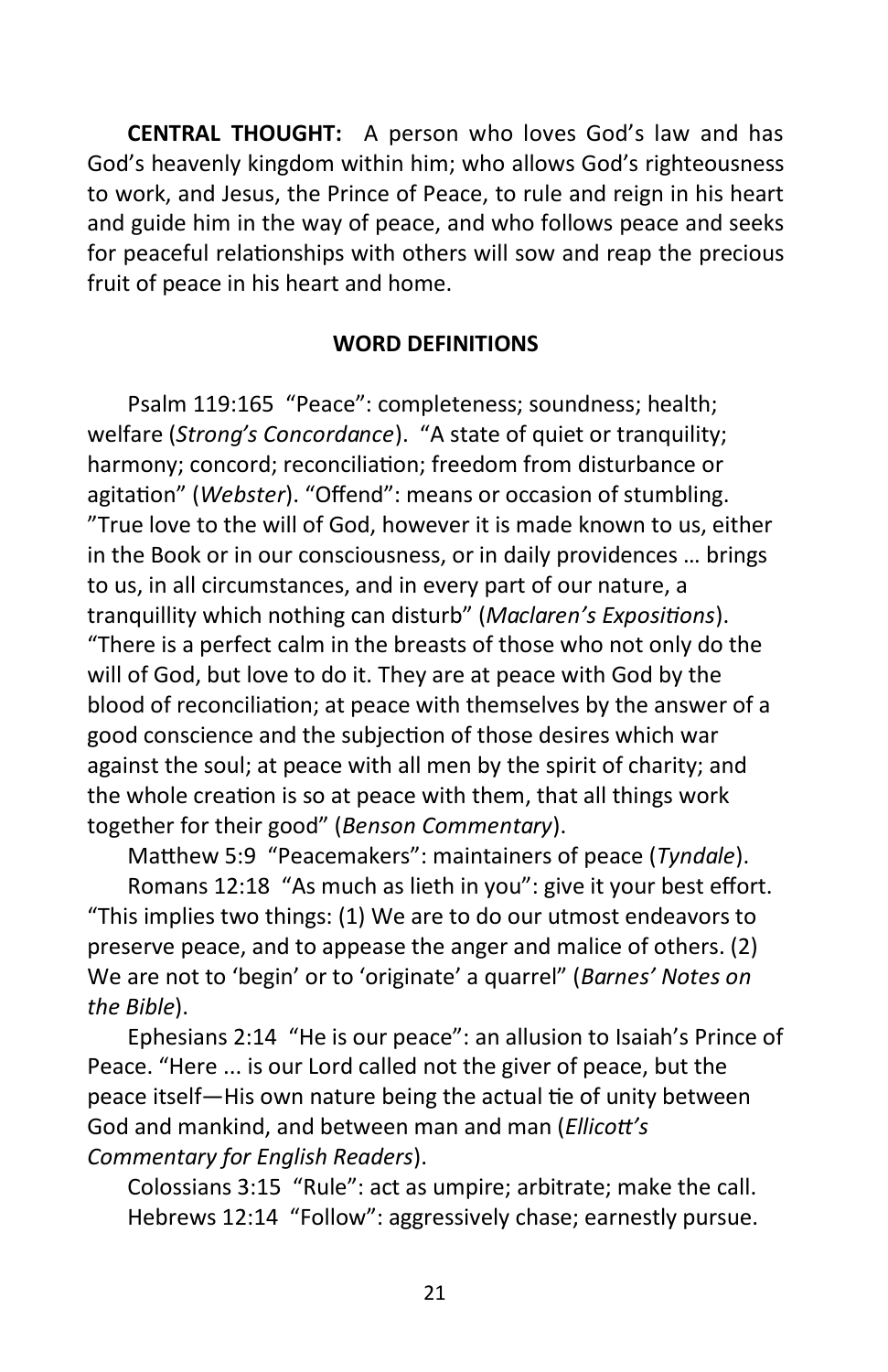#### **LESSON BACKGROUND AND LIFE APPLICATION**

The verses in our lesson are but an outline of a character trait so majestic and sublime its very name is given to our Lord: Jehovah-Shalom (Jehovah is my peace). He is the "Prince of Peace," and "He is our peace." What becomes very clear as we study is that He delivered this peace to our souls at the cost of His own life (Colossians 1:20 and Isaiah 53:5). This emphasizes again the selfsacrificing quality of true love, so essential for marital happiness.

The fruit of peace can also share these names: contentment (peace with circumstances or possessions), harmony (peaceful blending with family members, neighbors and fellow Christians), and rest (personal peace in the soul).

Peace, as a direct result of loving God's will and way and walking in His righteousness, will find its way into all these areas, as they directly impact the marriage relationship. Studies have shown that 83% of couples' arguments are about finances, and money is listed in the top three reasons for divorce. At the root of many of these issues lies a lack of contentment. My wants and demands vs. your wants and demands. Following Christ's way of laying down my life for your sake brings peace to the struggle, as does learning and obeying the Bible's way of making money, spending money and saving money while ultimately trusting God to supply our needs.

Harmony evokes the idea that you don't have to do everything just like me to be valuable and appreciated. In fact, our differences enhance our marriage. God put us together, not to be exactly alike, but to produce a pleasing blend. We appreciate each of the differences of our children as well.

Personal soul rest is the kind of peace I must have in order to "live peaceably with all [people]." This, according to the Hebrews writer, is accomplished when I "cease" from my own works. (The love that gives up its own life, again!) I don't have to have things my way to be happy. I am free to risk loving and accepting you because I have accepted who I am before God and am no longer straining and stressing to "be something."

Putting my all into being a peacemaker involves making sure my attitudes and words are "pleasing" in God's sight; that I understand which words are hurtful, inflammatory, belittling, or negative to my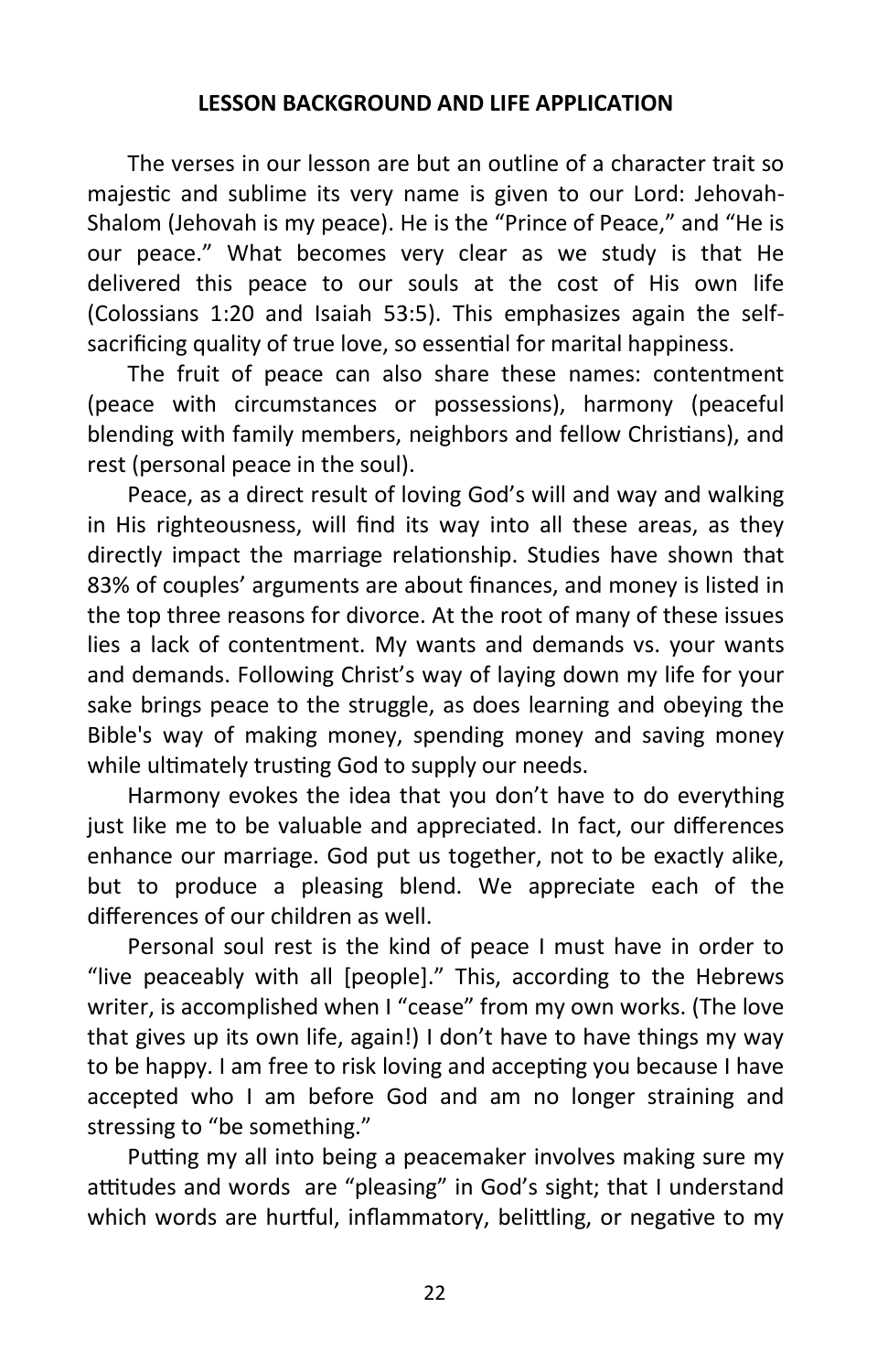spouse, and which words bring peace and actually edify or build up. —Sis. Angela Gellenbeck

# **DISCUSSION:**

- 1. Great peace comes from \_\_\_\_\_\_\_\_\_\_\_\_\_ \_\_\_\_\_\_\_\_ \_\_\_\_\_\_\_\_\_.
- 2. The effect of righteousness is the control of the case of the control of the control of the control of the control of the control of the control of the control of the control of the control of the control of the control
- \_\_\_\_\_\_\_\_\_\_\_\_\_. 3. What positive actions are described in the verses of our lesson?
- 4. Give a Biblical example of someone who portrayed the quality of peacemaking or one who did not.
- 5. Who is our peace, and what has He done for us? (Two things are described.)
- 6. What does it mean for God's peace to "rule" our hearts? How can this concept enrich a marriage?

# **REFLECTIONS**

Marriage: two people of varying backgrounds, drawn together by an attraction to one another. That attraction develops into what we call love. They have different personalities, are raised in different environments, different cultures, and maybe different religious backgrounds. Some things may be important to one and of little to no importance to the other. The dynamics of this marriage relationship have the potential to be the greatest thing or the worst thing; or somewhere in between. The choice is made by the parties involved.

To live peaceably with one another is a conscious choice that is renewed and reinforced every day. The wonderful state of marital peace is possible and is brokered through compromise and sustained by love. Over the years we have counseled many couples and we would like to share a few things that we have learned.

THERE MAY BE ANOTHER WAY TO LOOK AT IT: A dollar bill has two sides. The color and size are consistent, but the description of each side is quite different. It is very possible to look at the same thing and describe different aspects of it and both be completely accurate and be in complete disagreement at the same time. "I don't understand why you can't see it. It's as plain as day!" But which side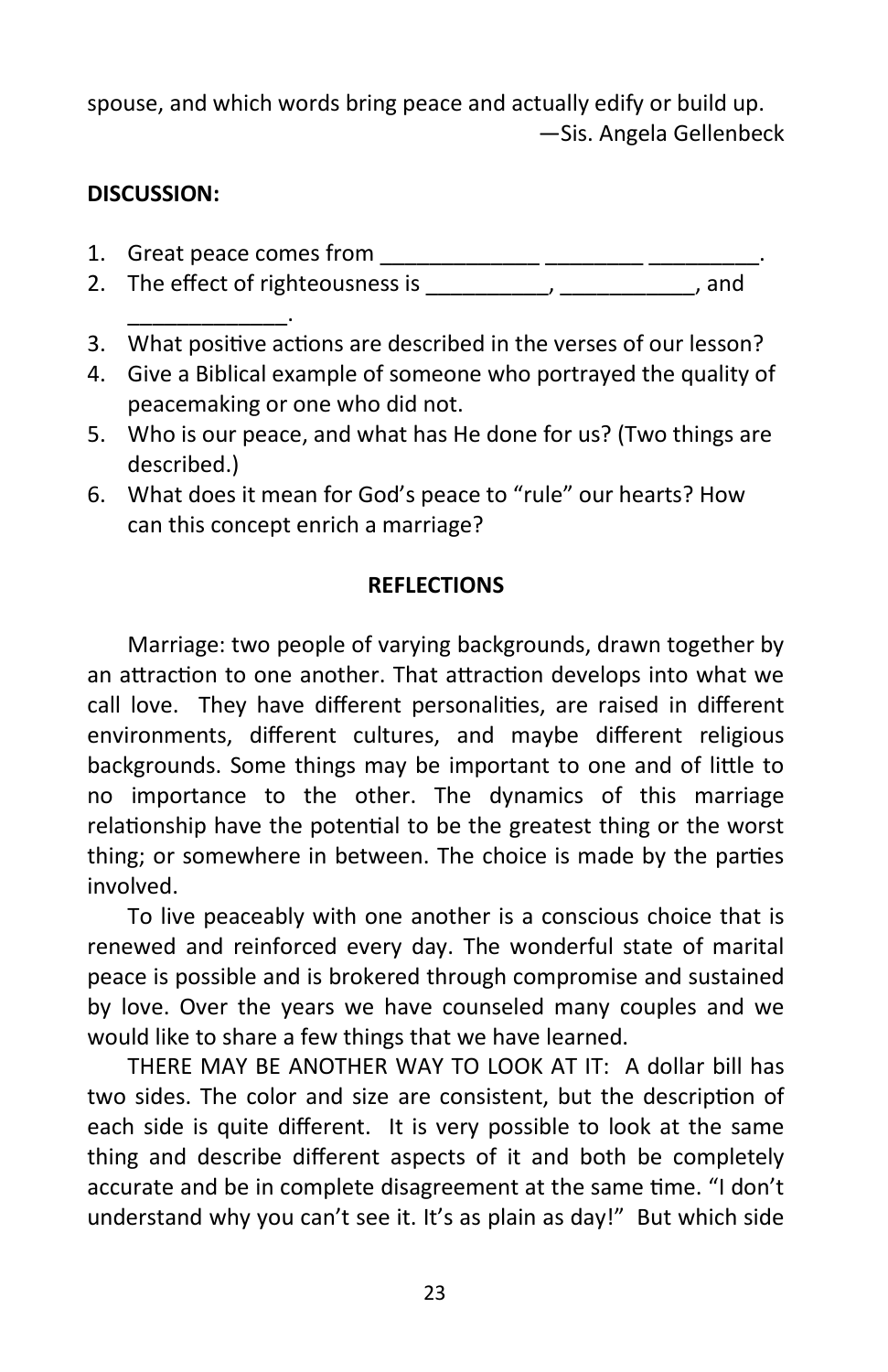are you describing, yours or mine?

Our perspectives are influenced and shaped by our experiences. What happened in our formative years follows us into adulthood and impacts our relationship with one another. Just because that is the way that you see it, does not mean that it's totally accurate. It is possible for both parties to be partially right and completely wrong. We must understand that each person comes into the relationship with preconceived notions and ideas. To keep the peace, seek to understand each other, not to prove your point.

HEARING VS. LISTENING: There is a difference between listening and hearing. In most disagreements we "hear" but we do not "listen." We hear long enough to make a counterpoint, but we fail to listen with the heart. Sometimes what speaks the loudest is not the words but the wounds. Find the hurt and soothe it.

You must not only listen to what is said but what is left unsaid. Emotions are complex and often confusing, especially when they are cross-translated between the sexes. Women and men think and process things quite differently. The scripture tells husbands to dwell with their wives according to knowledge. Take time to study your spouse. Know the intricate details that make them "tick." Then train your heart to hear, not only what they said, but what they did not say. With her words she may be saying: "a bouquet of flowers is not necessary," but with her heart she may be saying: "but it would be nice."

SECURITY AND SUPPORT: Women need security and men need support. God made us that way. Women need to feel secure in their relationship, in their homes and in their finances. In general, women tend to be more risk-averse than men. For instance, men are more likely to quit their jobs and start a new business but may not understand why their wife is not fully supporting that decision.

When women feel insecure they respond negatively. They may not clearly understand why, nor be able to articulate it. Insecurity is often disguised behind seemingly unimportant points and issues that may be insignificant to the man. When we understand the "why" it eliminates much disagreement and facilitates peace.

Men need support. No matter how macho they may seem; they crave the support of their wives. God said it is not good for man to be alone, so he made a helpmeet for him. The role of a helpmeet is to support. There may be times when men are baffled as to why they do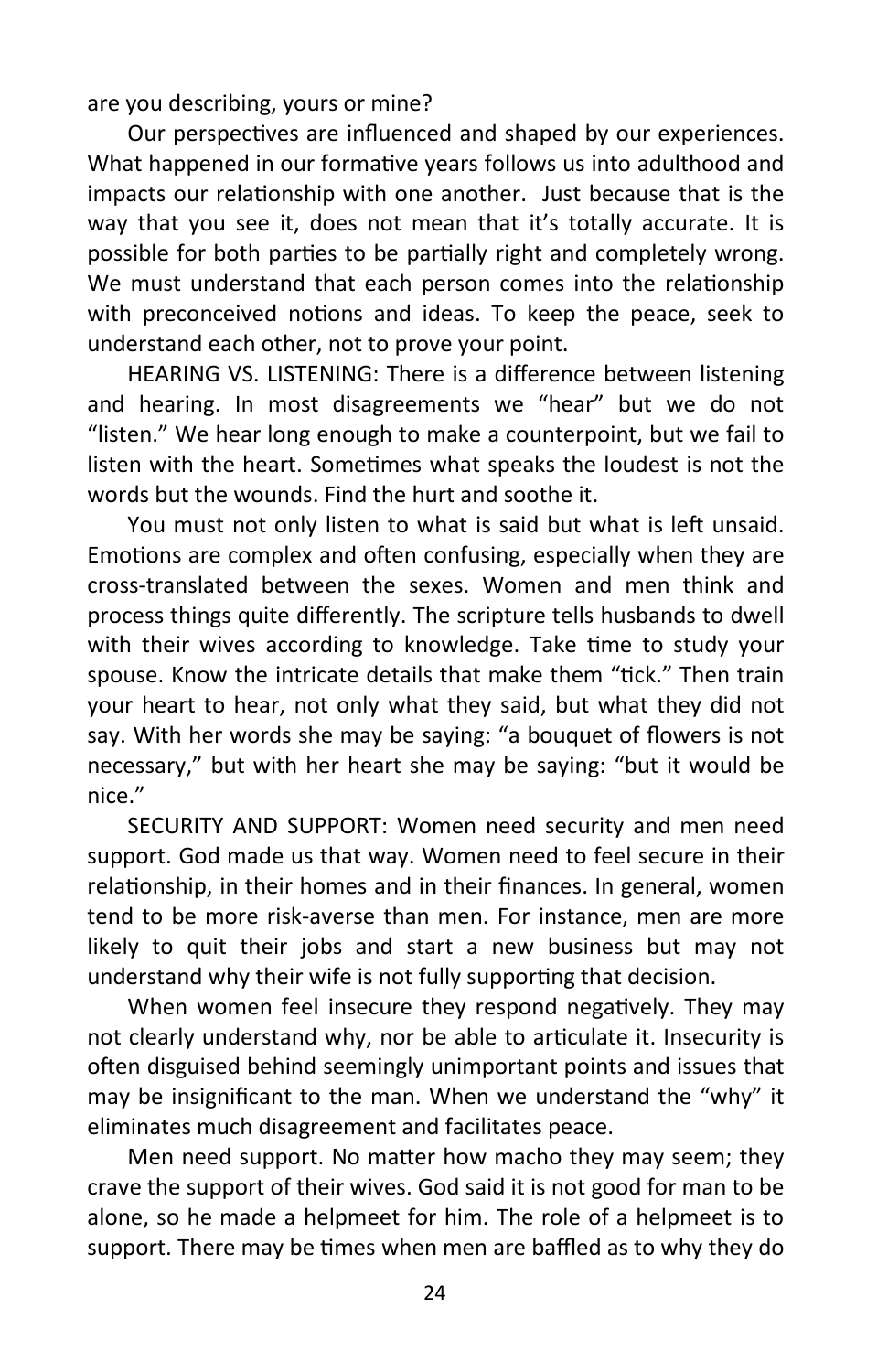not have the full support of their wives. But if the wife's "security need" has not been met, she cannot fully support him. (Note: we purposely used: cannot vs. will not) Yes, it is her duty to submit but she may not be able to fully put her heart into it.

From our experience these are the two basic needs of men and women in a marital relationship. It should also be noted that this is a reciprocal process. If women feel secure and men feel supported, it makes for a peaceful relationship.

DEALING WITH ANGER: Psychologists would say that anger is a secondary emotion. It masks other emotions, such as disappointment, disgust, sadness, fear, etc. Make it a point to know what is behind that mask of anger. Is it fear? is it disappointment? Once you deal with the primary issue, the secondary issue of anger will remedy itself.

There will be disagreements in every marriage that can become the foundation for anger. How you deal with anger is of utmost importance. The danger of excusing anger as a normal process of the human experience is that, if left unmitigated, it will develop into unforgiveness and bitterness. No relationship can stand up against this. Take it upon yourself to be the peacemaker. Make it a point to be slow to anger and swift to forgive.

DIFFERENT STAGES: Marriage goes through stages. As we mature, our marriage matures and the dynamics of the relationship change. Many fail to realize this. It has been our experience that there is a major adjustment around each seven-year mark. Of course, this is unofficial, but we have noted the pattern in our own relationship and in the marriages of people that we have counseled over the years.

Everyone matures at a different rate, in different areas of their lives. Because of this, what was once only a mild nuisance in younger days can become intolerable as we grow older. One party may have matured in a certain area while the other has not. We must navigate these stages of life and be willing to adjust our expectations in order to "reset" our relationship and maintain peace in our homes.

—Bro. Darrell and Sis. Kimberly Johnson, Sacramento, California Married July 21, 1984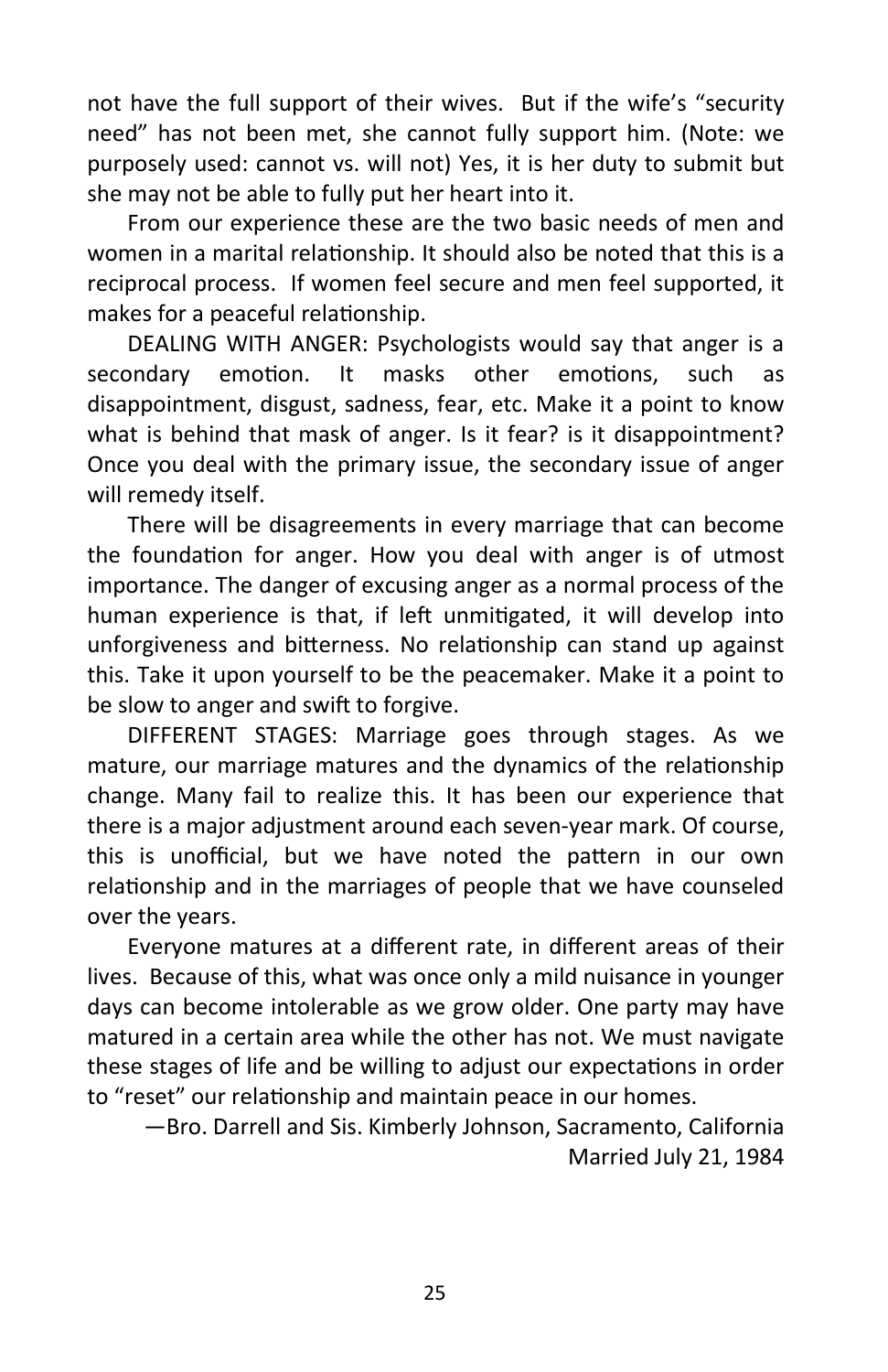# **AUGUST 9, 2020**

#### **LONGSUFFERING**

*"But the fruit of the Spirit is love, joy, peace, longsuffering, gentleness, goodness, faith, meekness, temperance."*

**Exodus 34:6** And the LORD passed by before him, and proclaimed, The LORD, The LORD God, merciful and gracious, longsuffering, and abundant in goodness and truth.

**Psalm 103:8** The LORD is merciful and gracious, slow to anger, and plenteous in mercy.

**13** Like as a father pitieth his children, so the LORD pitieth them that fear him.

**14** For he knoweth our frame; he remembereth that we are dust.

**Isaiah 48:9** For my name's sake will I defer mine anger, and for my praise will I refrain for thee, that I cut thee not off.

**II Peter 3:9** The Lord is not slack concerning his promise, as some men count slackness; but is longsuffering to us-ward, not willing that any should perish, but that all should come to repentance.

**15a** And account that the longsuffering of our Lord is salvation. **I Corinthians 13:4a** Charity suffereth long, and is kind.

**Colossians 1:11** Strengthened with all might, according to his glorious power, unto all patience and longsuffering with joyfulness.

**Ephesians 4:2** With all lowliness and meekness, with longsuffering, forbearing one another in love;

**3** Endeavouring to keep the unity of the Spirit in the bond of peace.

**I Peter 3:7** Likewise, ye husbands, dwell with them according to knowledge, giving honour unto the wife, as unto the weaker vessel, and as being heirs together of the grace of life; that your prayers be not hindered.

**8** Finally, be ye all of one mind, having compassion one of another, love as brethren, be pitiful, be courteous:

**9** Not rendering evil for evil, or railing for railing: but contrariwise blessing; knowing that ye are thereunto called, that ye should inherit a blessing.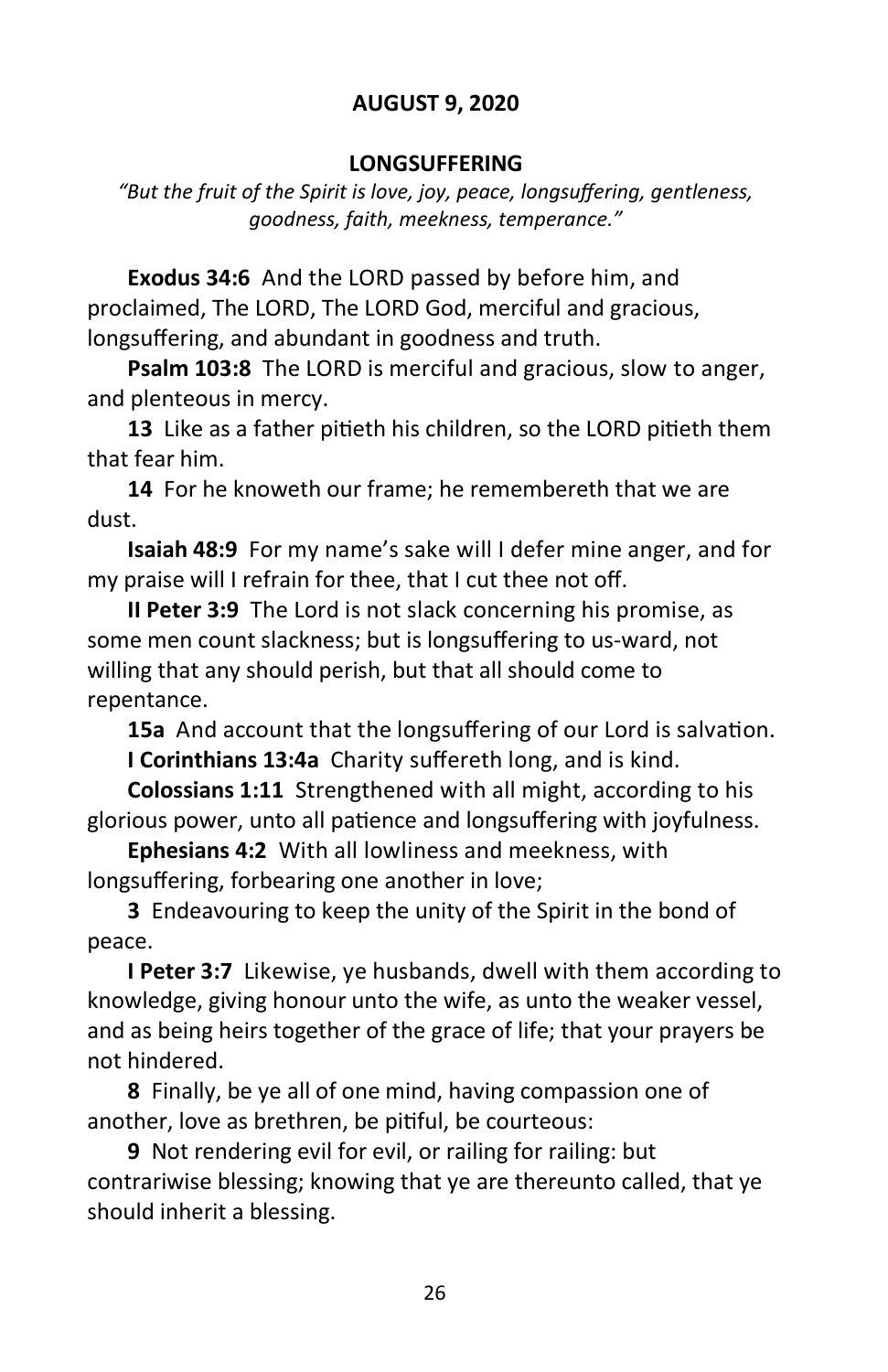**MEMORY VERSE:** Put on therefore, as the elect of God, holy and beloved, bowels of mercies, kindness, humbleness of mind, meekness, longsuffering; Forbearing one another, and forgiving one another, if any man have a quarrel against any: even as Christ forgave you, so also do ye. —**Colossians 3:12-13**

**CENTRAL THOUGHT:** Longsuffering is an attribute of God and must come from God if we are to have it in our character; therefore, we must experience and value His longsuffering and neither despise nor misunderstand it. We must be filled with His Spirit so that His love and mercy will be poured out in us for others and daily be replenished by His grace, wisdom and divine patience.

# **WORD DEFINITIONS**

Exodus 34:6 "Longsuffering": long (-suffering; -winged); slow to anger; patient.

Psalm 103:13 "Pitieth": has compassion. From the same root word as "womb," which is translated "compassions" in Lamentations 3:22.

II Peter 3:9 "Slack … slackness": unduly slow; tardiness; delay.

I Peter 3:7 "According to knowledge": scientifically; intelligently; "Christian knowledge: appreciating the due relation of the sexes in the design of God, and acting with tenderness and forbearance accordingly: wisely: with wise consideration" (*Jamieson-Fausset-Brown Bible Commentary*). "Hindered": cut down; cut off; frustrated; removed. "If the husband treated the wife unkindly; if he did not show her proper respect and affection; if there were bickerings, and jealousies, and contentions between them, there could be no hope that acceptable prayer would be offered. A spirit of strife; irritability and unevenness of temper; harsh looks and unkind words; a disposition easily to take offence, and an unwillingness to forgive, all these prevent a 'return of prayers.' Acceptable prayer never can be offered in the tempest of passion, and there can be no doubt that such prayer is often 'hindered' by the inequalities of temper, and the bickerings and strifes that exist in families" (*Barnes' Notes on the Bible*).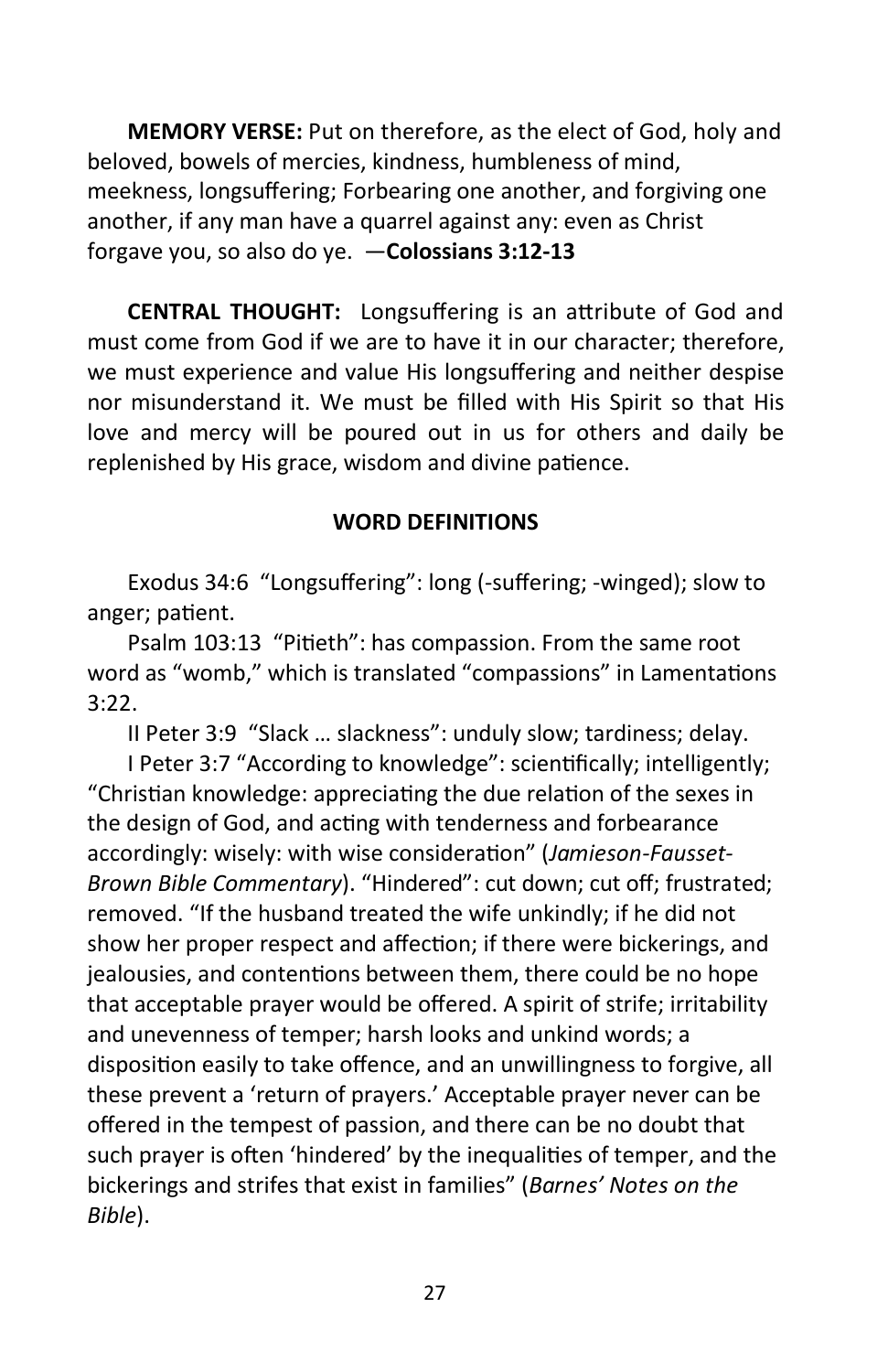Colossians 3:12 "Bowels of mercies": the heart, as the seat of the affections, and those affections being strong with compassion, sympathy, and pity toward suffering. "...a sympathizing spirit with saints in distress, weeping with them that weep, suffering with them that suffer, being touched, as their high priest is, with a feeling of their sorrows and weaknesses: it denotes inward pity and compassion to distressed objects, the most tender regard to persons in misery, and such compassion as is free from all hypocrisy and deceit" (*Gill's Exposition of the Entire Bible*). "Longsuffering" long spirited; "a patient holding out under trial; a long-protracted restraint of the soul from yielding to passion, especially the passion of anger" (*Vincent's Word Studies*).

Colossians 3:13 "Forbearing": hold up; bear with; endure; tolerate. "Forgive": to grant grace.

# **LESSON BACKGROUND AND LIFE APPLICATION**

Moses had just dealt with the disobedient Israelites who worshipped the golden calf. Now he implored God to show him His way and His glory. He needed something special to be able to lead the great congregation of people. God commanded him to go back up into Mount Sinai and bring two more tables of stone. Moses obeyed, and God met him there in a cloud. As He passed by Moses, He proclaimed His name, His attributes, and His way. Moses was there with God forty more days and wrote again God's covenant, The Ten Commandments, on the stones. When he went back again to camp, he was unaware that his face shone so much that the people could not look at him. What a glorious visit with God!

One of the attributes God showed Moses was His longsuffering. The next time we see this particular word was when the Israelites were so rebellious and angry against God they refused to enter Canaan and instead called to appoint another leader to take them back to Egypt. God told Moses He would smite them and make a new nation from Moses' descendants. Moses pleaded with God, for His name's sake, to pardon and spare them, citing God's own words given to Him that day on the mountain. "The LORD is longsuffering, and of great mercy" (Numbers 14:18). This word is used in reference to God eight more times in the Old Testament: by David in Psalms 86,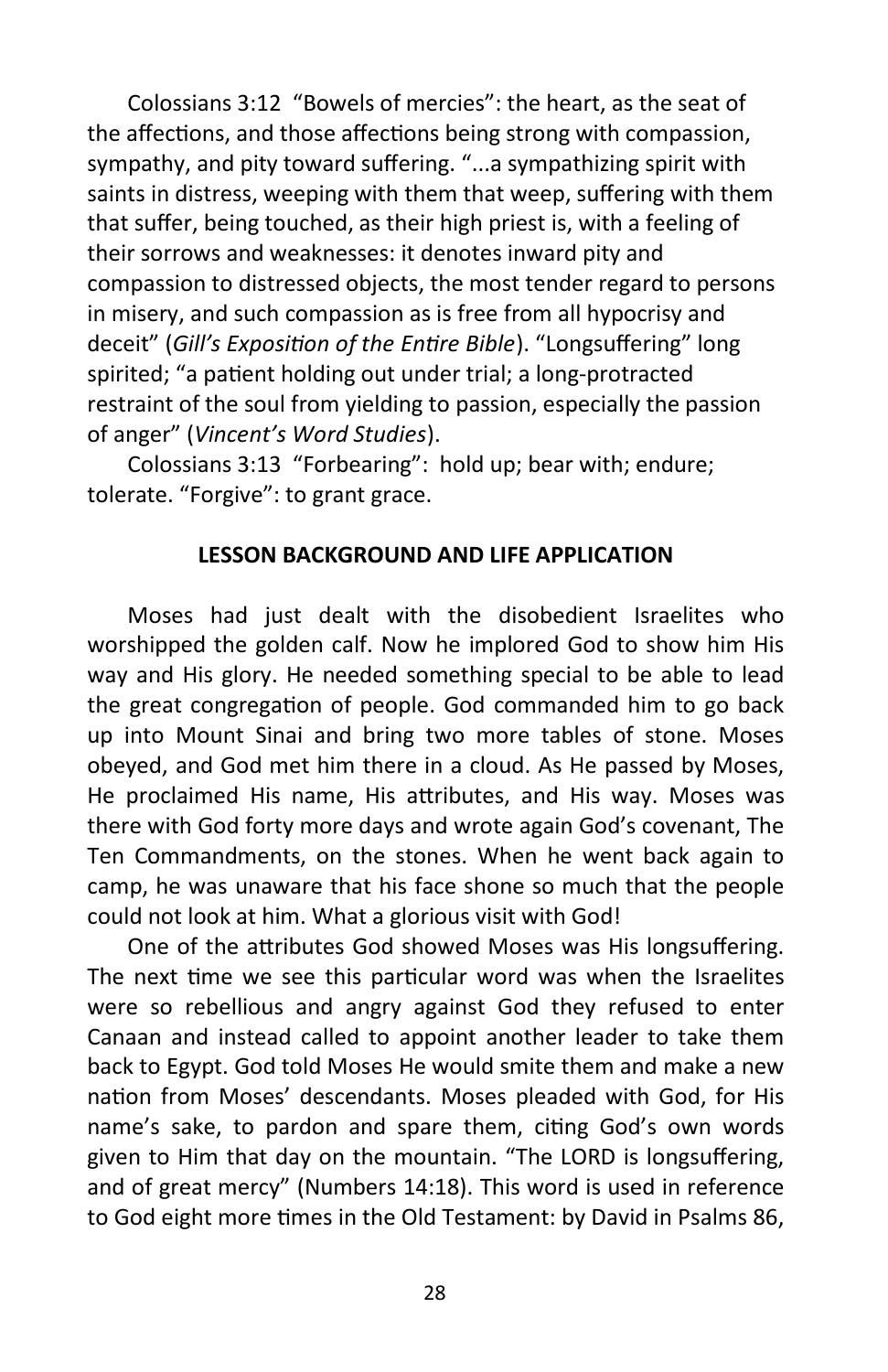103 and 145; by Jeremiah in a touching dialogue with God where he pleaded with God not to take him away; by the prophets Joel, Jonah and Nahum; and by Nehemiah as he recorded the Levites' quoting Moses' same words to God (from Numbers 14:18) in their prayer of repentance for Israel after the Babylonian captivity.

In Isaiah 48, God defined His longsuffering toward the rebellious Israelites: because of His "name's sake," He deferred his anger and did not cut them off.

In the New Testament, Peter explained it was longsuffering that caused God to tarry His second coming, not tardiness nor for lack of keeping a promise. All these examples let us know that we can totally miss the meaning of God's longsuffering; we can discount it and actually despise it. And when we don't comprehend this about God, when we don't realize the depth of His forbearance, longsuffering and forgiveness toward us, we will not understand how longsuffering we should be toward others.

The apostle Paul wrote about longsuffering from his unique perspective of having been a persecutor of the church but, being awakened by God's mercy, he had repented and obtained forgiveness. He stated that from that time forward he would be known as a "pattern" of the longsuffering of Jesus Christ (I Timothy 1:16). This example, as well as other New Testament admonitions, remind us that longsuffering is a part of that "more excellent way," a quality of divine Love, without which we are nothing. Being able to joyfully suffer long is the ultimate expression of Divine strength in the soul. It takes longsuffering to keep the unity of the Spirit.

One aspect of longsuffering I kept running into was that grace, mercy, and forbearance are especially to be offered to those who do us injury, who owe us regard or obedience. Certainly that is how Christ has been forbearing and longsuffering with us.

*As Christ forgave. As He loved us.* If I would forbear with my spouse in just that way, how tranquil and happy our home would be! —Sis. Angela Gellenbeck

# **DISCUSSION:**

1. Explain the context of the verse in Exodus 34. What had just happened to Moses?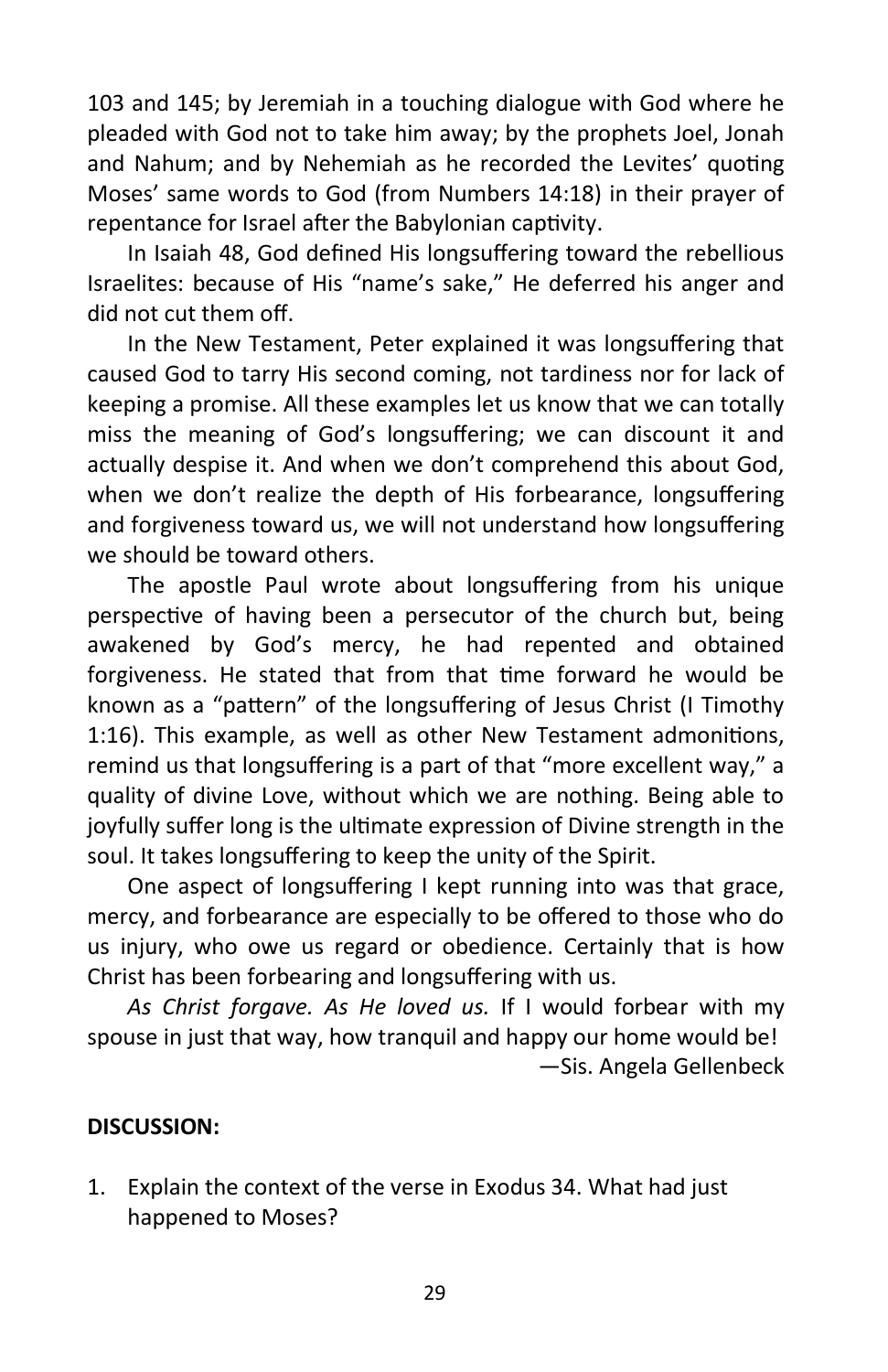- 2. What does the Lord remember as He pities us with a Fatherly pity?
- 3. How is a husband to treat his wife, according to I Peter 3:7?
- 4. What two things accompany longsuffering in I Corinthians 13 and Colossians 1?
- 5. I Peter 3 outlines specific things that make up longsuffering. What are they?
- 6. Name the elements of spiritual clothing listed in Colossians 3. How do they apply specifically to marriage?

# **REFLECTIONS**

Psalm 86:15 "But thou, O Lord, art a God full of compassion, and gracious, longsuffering, and plenteous in mercy and truth." David's words portray a God having compassion for the weak and sorrowing, grace for the undeserving, longsuffering for the provoking, mercy for the erring, and truth for the tested—exactly the qualities needed in marriage. God's love has many forms, and all of them are lovely. Its pure white light, when shining through our hearts, has the peculiar characteristic of separating into all the colors of the rainbow of heavenly graces this verse unveils until it bathes our lives in iridescent splendor. Nowhere is that radiant, sparkling, dancing light more resplendent than when two people flash it upon each other in a godly marriage.

Perhaps each of us could say "we are different, my spouse and I." In some ways our personalities mesh and in some they can collide. Married couples pledge hearts and lives to each other, and thus commit to adapting their personalities to each other. Roberta and I knew we must do that diligently, for like all couples we faced the additional task of meeting an uncertain future that would hold the same kinds of mountains and valleys as the generations who had blazed the path before us. We each brought to the contest our devotion, fortitude, character. They were valuable, but they were not enough. Only the mighty hand of God could enable us to truly mold to each other while both young and old, through joy and delight, through tears and altered expectations. We needed Him when we came to the "choice points" of life, when we had to decide whether to allow the challenges we met draw us closer together or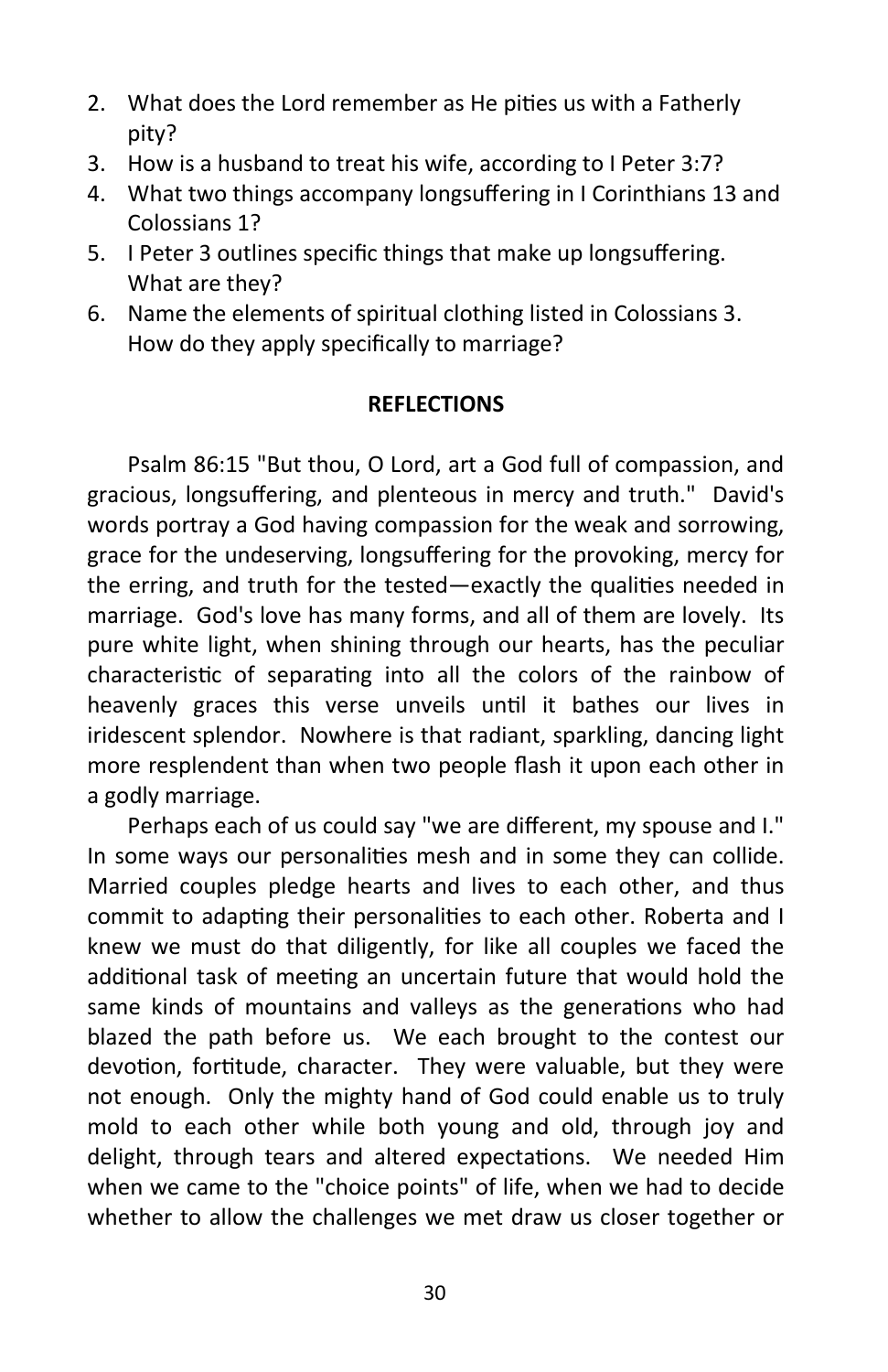wedge us apart. The gentle spirit of holy longsuffering with which God has helped us has been the key to filling our home with the kaleidoscope of beautiful colors, largely unseen by others, that make our marriage our secret treasure.

For just one example, we have learned to give to each other. We have a marital bank account: we continually put special gifts and kindnesses in it for each other, so when an unexpected emotional expense arises we have a balance. It makes longsuffering easy neither of us can bear to see the other hurt because we're in love. Thus we find ourselves continually trying to do things to keep the beautiful white multicolored sunshine from heaven in each other's day.

> —Bro. Ed and Sis. Roberta Wilson, Shawnee, Oklahoma Married April 2, 1966

# **AUGUST 16, 2020**

#### **GENTLENESS**

*"But the fruit of the Spirit is love, joy, peace, longsuffering, gentleness, goodness, faith, meekness, temperance."*

**Psalm 18:35** Thou hast also given me the shield of thy salvation: and thy right hand hath holden me up, and thy gentleness hath made me great.

**Isaiah 40:11** He shall feed his flock like a shepherd: he shall gather the lambs with his arm, and carry them in his bosom, and shall gently lead those that are with young.

**II Corinthians 10:1a** Now I Paul myself beseech you by the meekness and gentleness of Christ...

**I Thessalonians 2:7** But we were gentle among you, even as a nurse cherisheth her children.

**Philippians 4:5** Let your moderation be known unto all men. The Lord is at hand.

**II Timothy 2:24** And the servant of the Lord must not strive; but be gentle unto all men, apt to teach, patient,

**25** In meekness instructing those that oppose themselves; if God peradventure will give them repentance to the acknowledging of the truth;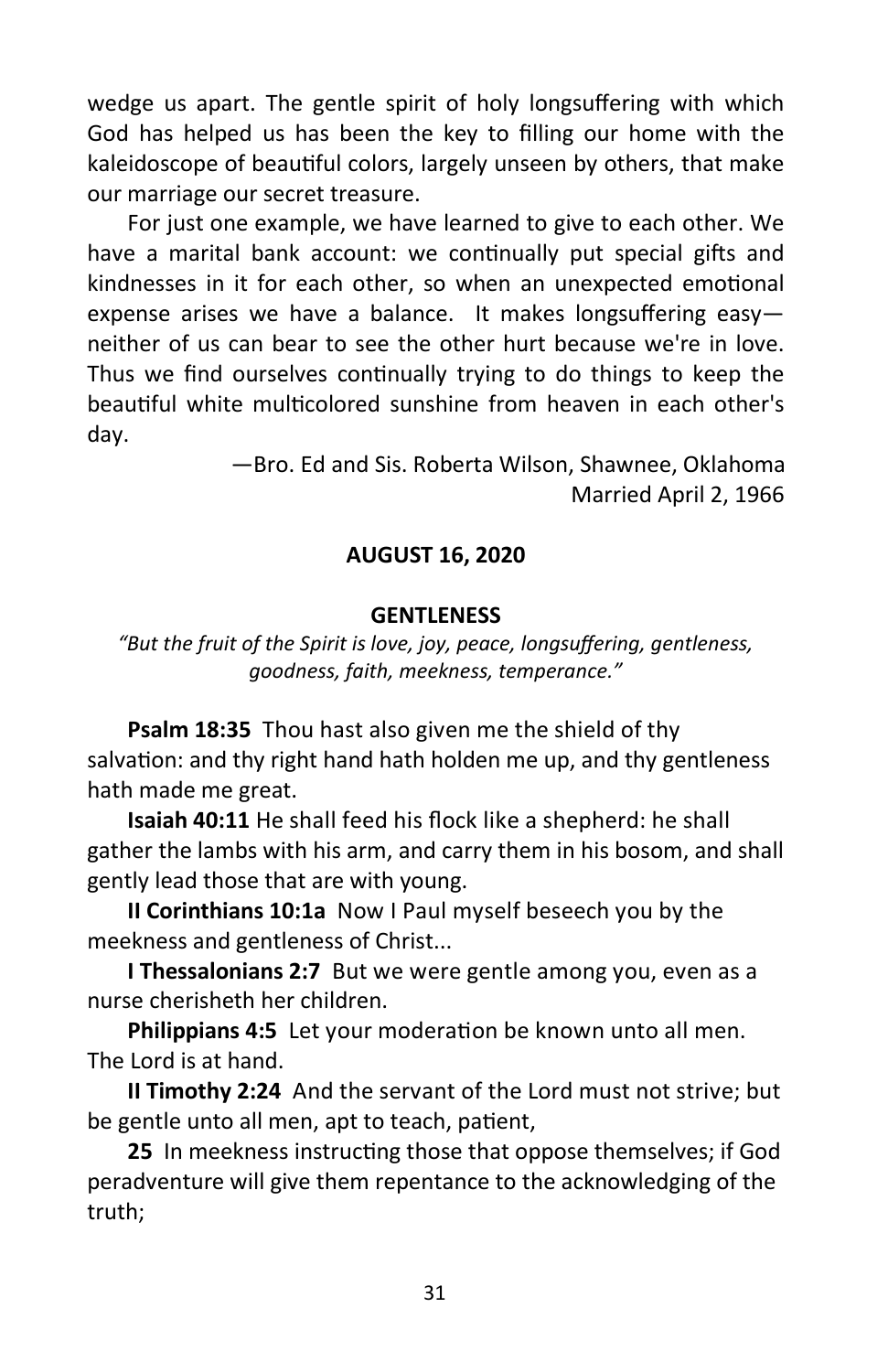**26** And that they may recover themselves out of the snare of the devil, who are taken captive by him at his will.

**Titus 3:1** Put them in mind to be subject to principalities and powers, to obey magistrates, to be ready to every good work,

**2** To speak evil of no man, to be no brawlers, but gentle, shewing all meekness unto all men.

**3** For we ourselves also were sometimes foolish, disobedient, deceived, serving divers lusts and pleasures, living in malice and envy, hateful, and hating one another.

**4** But after that the kindness and love of God our Saviour toward man appeared,

**5** Not by works of righteousness which we have done, but according to his mercy he saved us, by the washing of regeneration, and renewing of the Holy Ghost;

**6** Which he shed on us abundantly through Jesus Christ our Saviour.

**MEMORY VERSE:** But the wisdom that is from above is first pure, then peaceable, gentle, and easy to be intreated, full of mercy and good fruits, without partiality, and without hypocrisy.

# **—James 3:17**

**CENTRAL THOUGHT:** The gentleness and kindness of God, given through our Savior, Jesus Christ, is manifested by the servants of Christ in word and deed, through the Holy Spirit working in them, to the benefit and nourishment of all to whom they minister, which includes the members of their own families.

#### **WORD DEFINITIONS**

Psalm 18:35 "Gentleness": meekness; merciful kindness; mildness, clemency, favor. The word has a sense of royalty, or someone in a position to rule, who, instead of being harsh and dictatorial, is mild-mannered and extends favor.

Isaiah 40:11 "Gently lead": lead on to a place of rest or a watering station; journey in stages; lead softly.

II Corinthians 10:1 "Gentleness": considerateness, fairness; true equity; mildness; forbearance; justice beyond justice. "Sweet reasonableness" (*Matthew Arnold*) "that knows when to "relax the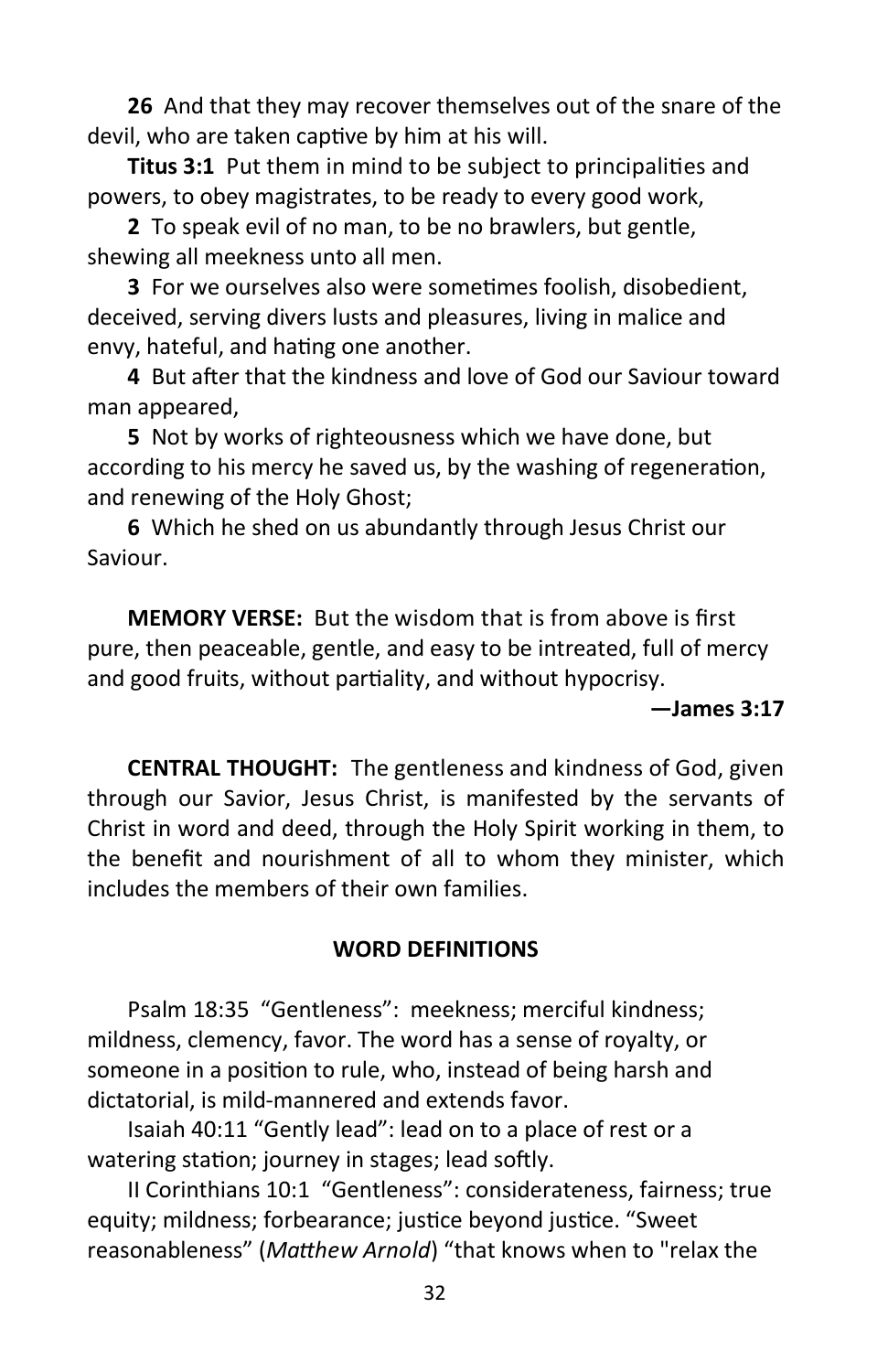strict legal requirements concerning others . . . to carry out the real spirit of the law" (*G. R. Berry; HELPS Word Studies*). In Acts 24:4 the word is translated clemency: ("1. Mildness of temper; gentleness or lenity of disposition; disposition to treat with favor and kindness. (2. Mercy; disposition to treat with lenity, to forgive or to spare, as offenders; tenderness in punishing; opposed to severity, harshness, or rigor" (*Webster*).

I Thessalonians 2:7 and II Timothy 2:24 "Gentle": affable; mild; speaking calming words which bring God's order to a situation (*HELPS Word Studies*). "Applied to external appearance, affable denotes that combination of features, which invites to conversation, and renders a person accessible, opposed to a forbidding aspect; mild; benign; as, an affable countenance" (*Webster*). "Cherisheth": brood over; foster.

Philippians 4:5 "Moderation": seemly; equitable; yielding. "*Gentle* in the sense of truly fair by relaxing overly strict standards in order to keep the 'spirit of the law'" (*HELPS Word Studies*). This is a slightly different form of the word in Acts 24:4 and II Corinthians 10:1. It is translated *moderation* in Philippians 4:5; *patient* in I Timothy 3:3; and *gentle* in Titus 3:2, James 3:17 and I Peter 2:18. "It means in effect considerateness, the attitude of thought and will which in remembrance of others forgets self, and willingly yields up the purely personal claims of self. The "self-less" man is the "moderate" man of this passage; the man who is yielding as air in respect of personal feeling or interest, though firm as a rock in respect of moral principle" (*Cambridge Bible for Schools and Colleges*). "Let your moderation be known; exercising an even temper of mind, in governing the sensual appetite, with modesty, patience, and gentleness, in opposition to all impetuousness and inordinacy of affections, yea, to all excess and exorbitances in words and actions" (*Matthew Poole's Commentary*).

Titus 3:2 "No brawler": not a fighter; uncontentious; peaceable.

Titus 3:3 "Divers": diverse; various.

Titus 3:6 "Abundantly": richly; copiously.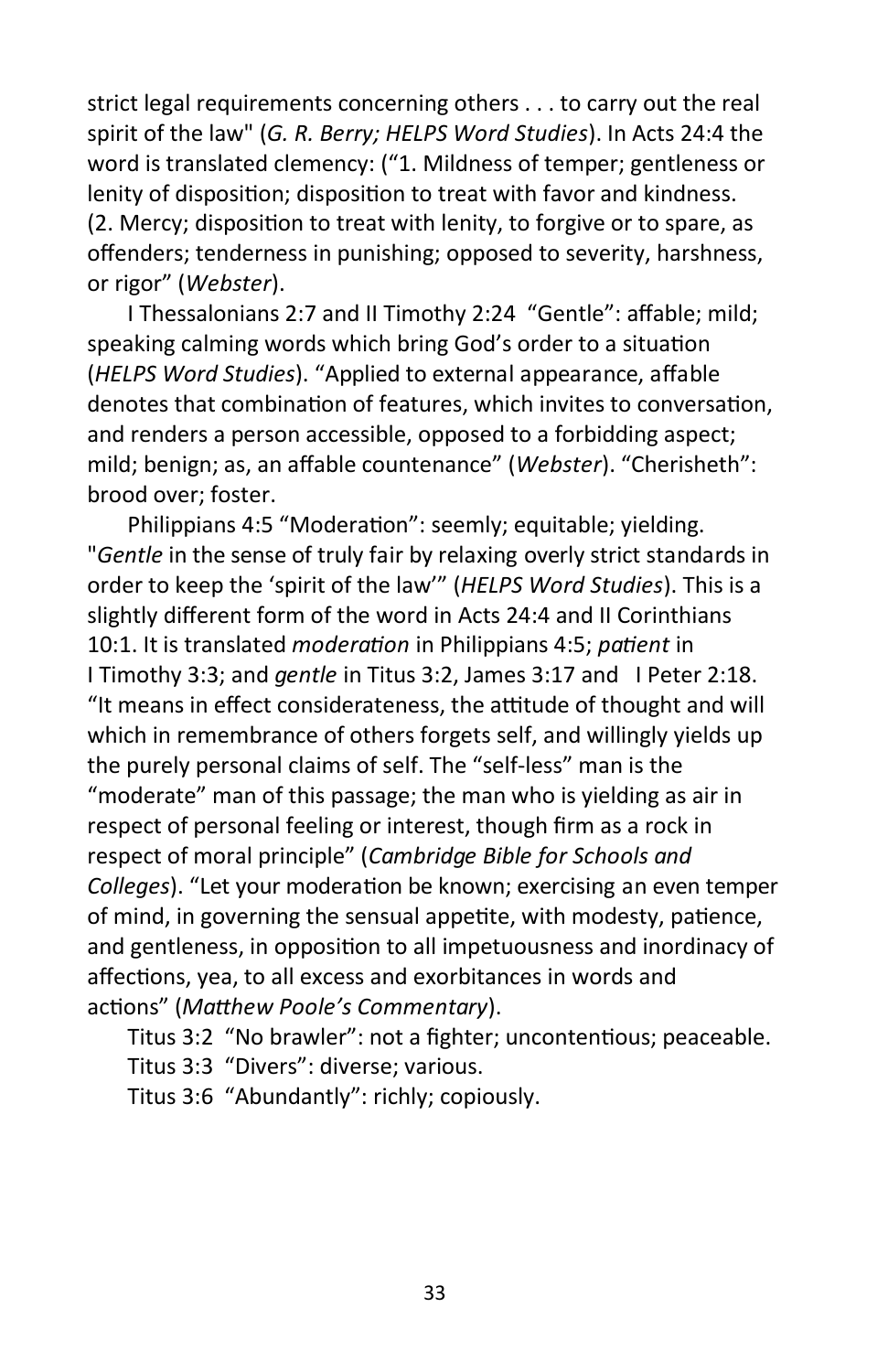#### **LESSON BACKGROUND AND LIFE APPLICATION**

In the Word Definitions, we get a good picture of gentleness; how it defines God's manner toward mankind, how it was portrayed by the New Testament apostles toward all people—Jews and Gentiles alike—and how followers of Jesus ought to manifest it themselves.

David stated the important truth that it was God's gentleness that made him great; it made him prosper and grow. This is the same idea Isaiah brings out when he speaks of Christ as a tender Shepherd. The ewes carrying unborn young present a word picture of someone who needs utmost care, thoughtfulness, protection, and gentle treatment. Remember how Jacob refused to push his family caravan beyond the limits of the mothers and little children? Jesus is just that solicitous over us. He doesn't drive or push us.

Paul cited the meekness and gentleness of Jesus Christ Himself as the motive or basis from which he made a strong personal appeal to the Corinthians. In his letter to the Thessalonians, he called them to give witness to the treatment he and the other apostles had given them.

In Paul's letters to the Philippians, Timothy, and Titus, he admonishes them, as servants of Christ, to be just that tender, caring and mild-mannered in their ministry. Especially to those who "opposed themselves," they were to use gentleness. To Titus, he again points to Jesus Christ as the one who treated us, who once were foolish and disobedient, with kindness (gentleness) and mercy.

When I keep my memory keen as to how much I needed "justice beyond justice" and how in mercy he saved me and generously and copiously poured out His Spirit upon me, I can better show my spouse, my children, and my neighbors that "sweet reasonableness" that goes beyond the letter of the law and extends the spirit of the law, which is the peace and prosperity of all.

There are extreme ways of managing a home. We can be so legalistic and domineering that we drive our children away from God altogether. We can be so permissive our children have no compass, no guidelines, no direction. We can be uninvolved. A young man sadly shared with me, "My mother just 'checked out' of mothering before we were even raised."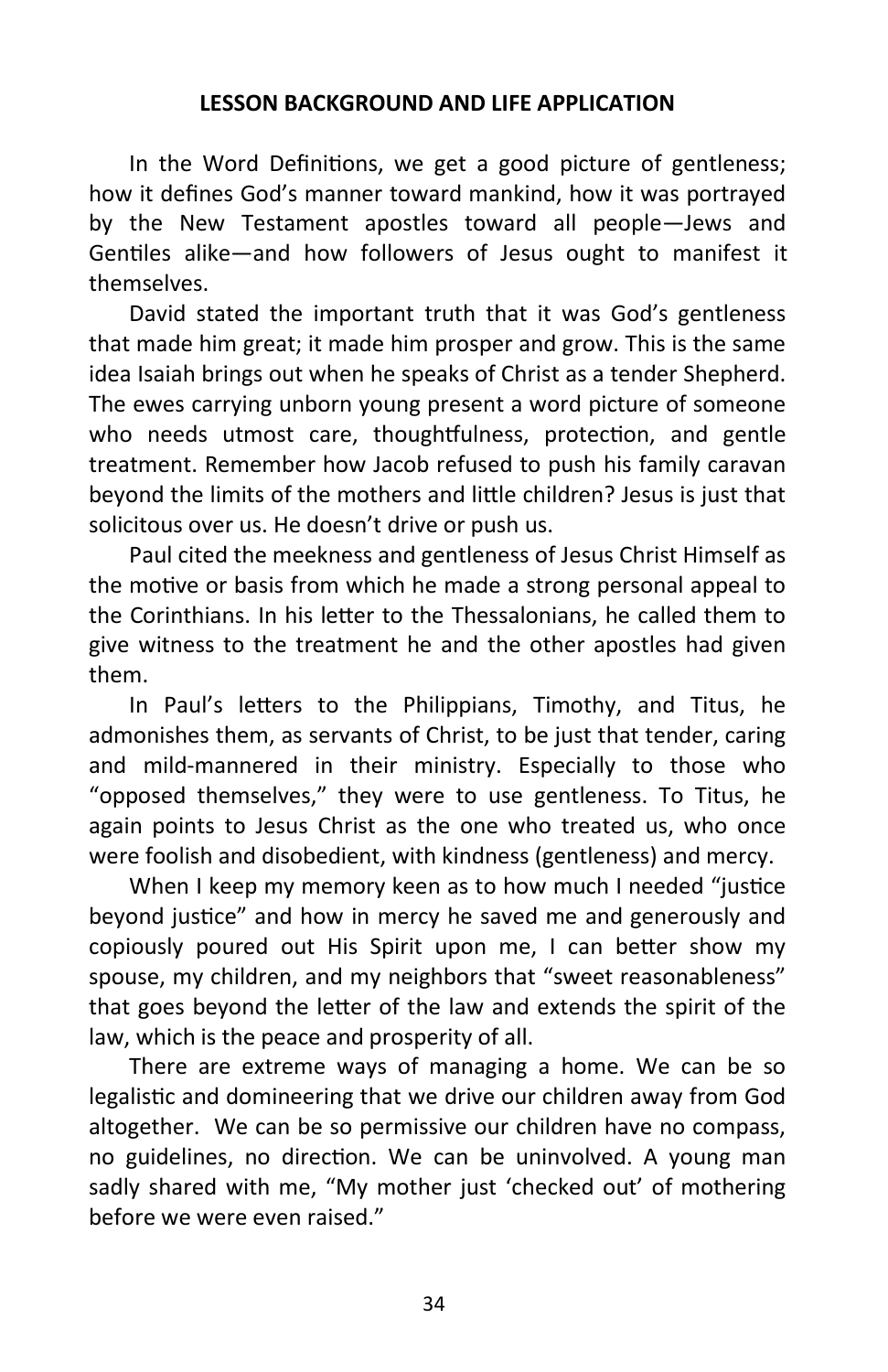God ordained there should be order and guidance in the home. The husband is to be under Christ's authority; he is to follow and obey Him. This puts him in the proper position to be the authority for his wife. She is to revere and yield to him as he yields to Christ. The children then are to be governed in this same way. The wife is to open "her mouth with wisdom, and in her tongue is the law of kindness" (Proverbs 31:26). The words of a wise man are "gracious" (Ecclesiastes 10:12). The discipline of the home should pattern after God's law, which He said was for the well-being of his people. The beautiful fruit of gentleness makes this a reality.

—Sis. Angela Gellenbeck

# **DISCUSSION:**

- 1. Keeping in mind the spirit and intent of God's law for us, share how important gentleness is in the rule and management of the home.
- 2. What did David say was the result of the gentleness God had shown him?
- 3. Give your thoughts about the picture Isaiah gives us of Christ as the gentle shepherd.
- 4. What are we to remember when we deal with those who are unsaved? How does that affect our tone of voice and manner of spirit?
- 5. Give synonyms of the word *gentleness*.
- 6. Share how the definition of *gentle* in I Thessalonians 2:7 and II Timothy 2:24 can help us understand how to deal with a spouse or child.

# **REFLECTIONS**

Learning proper etiquette and good social manners is what helps make little boys and girls grow into gentlemen and gentle women. As parents, part of our responsibility is to teach these manners to our children. One day when our daughter was just learning to talk, she was sitting in her highchair at the table and let out a burp. Her father asked her, "What do you say?" She leaned her head to the side and with a smile said, "Thank you!" As time progresses children quickly learn the difference between "thank you" and "excuse me." We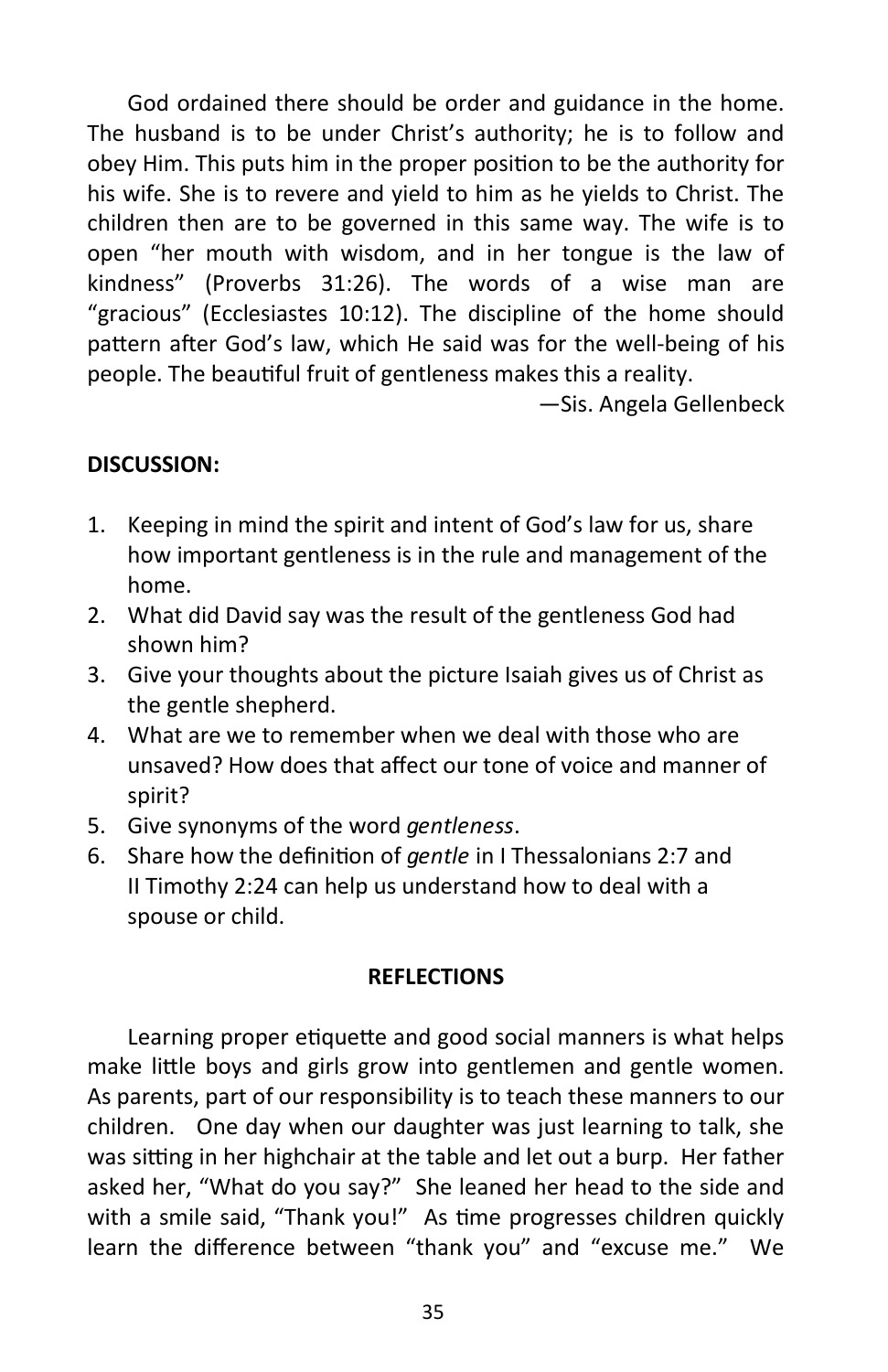teach them the importance of respect, of sharing, of learning to solve differences with their siblings, and the skills needed to get along with people in school, in the workplace, and especially in the home. We teach our children the value of a soft answer turning away wrath.

There is a gentleness that is of far greater value than mere social manners. It comes as a fruit of the spirit. It is not just a head knowledge, but it reveals itself as we yield our hearts to God and let His Spirit make us into His likeness. Rules are concerned about actions—the externals. True spirituality is concerned about the attitudes of the heart and the actions that are a product of a heart softened by the spirit of God. These fruits are of inestimable value in the success of our marriages and family life.

By God's grace we are enabled to bear and forbear, to behave with courage in adversity, and to not take advantage of a situation or discussion even if we are right. We will have a readiness to forgive injuries, recognizing that when we err or make a mistake is the time we will feel our greatest need of someone else manifesting gentleness toward us. Gentleness is not weakness but having strength under control.

> —Bro. Clifford and Sis. Patsy Smith, Keizer, Oregon Married June 8, 1968

# **AUGUST 23, 2020**

#### **GOODNESS**

*"But the fruit of the Spirit is love, joy, peace, longsuffering, gentleness, goodness, faith, meekness, temperance."*

**Numbers 10:29** And Moses said unto Hobab, the son of Raguel the Midianite, Moses' father in law, We are journeying unto the place of which the LORD said, I will give it you: come thou with us, and we will do thee good: for the LORD hath spoken good concerning Israel.

**30** And he said unto him, I will not go; but I will depart to mine own land, and to my kindred.

**31** And he said, Leave us not, I pray thee; forasmuch as thou knowest how we are to encamp in the wilderness, and thou mayest be to us instead of eyes.

**32** And it shall be, if thou go with us, yea, it shall be, that what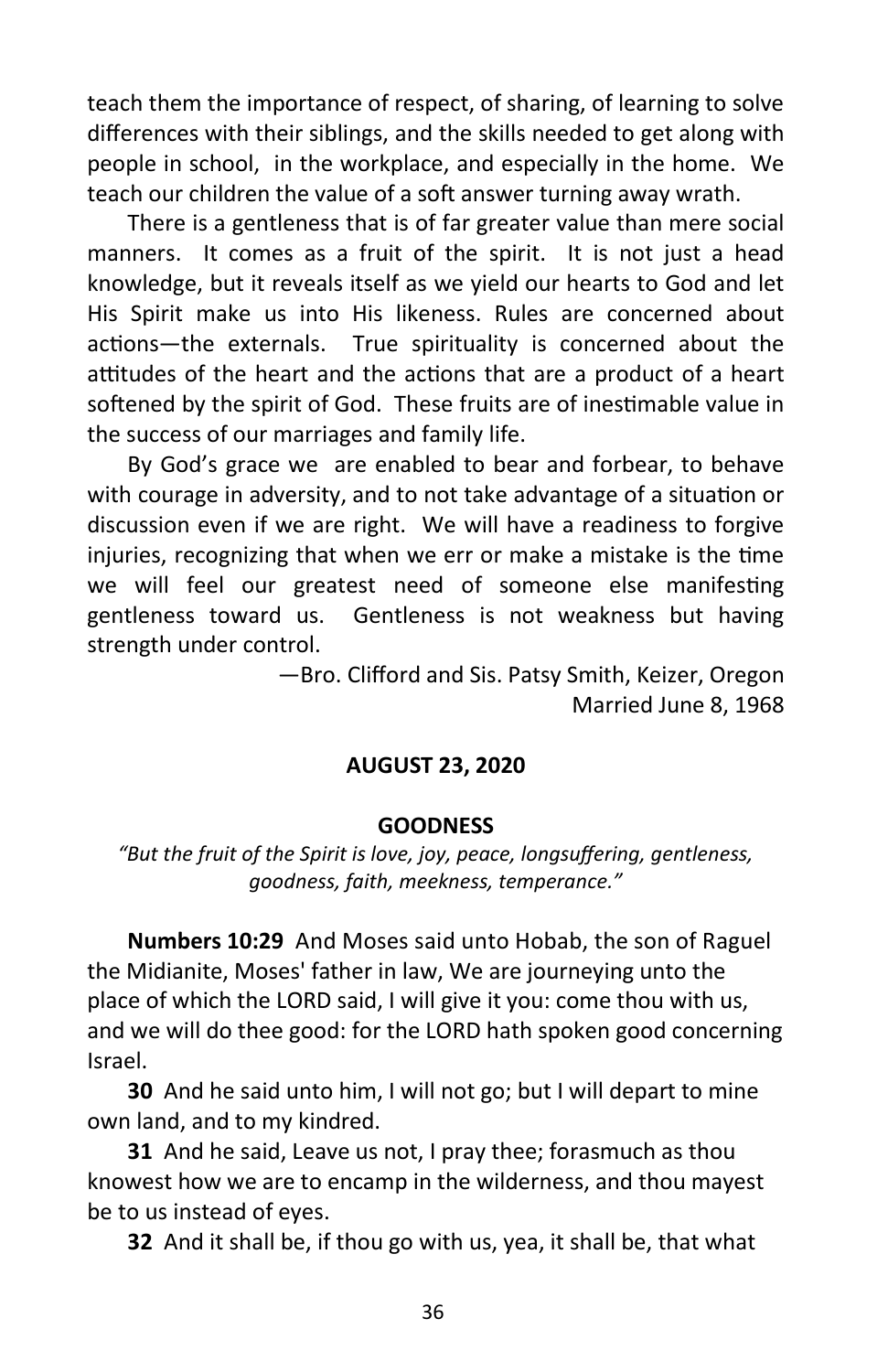goodness the LORD shall do unto us, the same will we do unto thee.

**Proverbs 31:10** Who can find a virtuous woman? for her price is far above rubies.

**11** The heart of her husband doth safely trust in her, so that he shall have no need of spoil.

**12** She will do him good and not evil all the days of her life.

**Matthew 12:35** A good man out of the good treasure of the heart bringeth forth good things: and an evil man out of the evil treasure bringeth forth evil things.

**Mark 14:3** And being in Bethany in the house of Simon the leper, as he sat at meat, there came a woman having an alabaster box of ointment of spikenard very precious; and she brake the box, and poured it on his head.

**4** And there were some that had indignation within themselves, and said, Why was this waste of the ointment made?

**5** For it might have been sold for more than three hundred pence, and have been given to the poor. And they murmured against her.

**6** And Jesus said, Let her alone; why trouble ye her? she hath wrought a good work on me.

**7** For ye have the poor with you always, and whensoever ye will ye may do them good: but me ye have not always.

**8** She hath done what she could: she is come aforehand to anoint my body to the burying.

**9** Verily I say unto you, Wheresoever this gospel shall be preached throughout the whole world, this also that she hath done shall be spoken of for a memorial of her.

**Romans 15:14** And I myself also am persuaded of you, my brethren, that ye also are full of goodness, filled with all knowledge, able also to admonish one another.

**Ephesians 5:9** For the fruit of the Spirit is in all goodness and righteousness and truth.

**MEMORY VERSE:** That they may teach the young women to be sober, to love their husbands, to love their children, to be discreet, chaste, keepers at home, good, obedient to their own husbands, that the word of God be not blasphemed. **—Titus 2:4-5**

**CENTRAL THOUGHT**: The fruit of goodness comes from the goodness of God Himself, directed to us through Christ and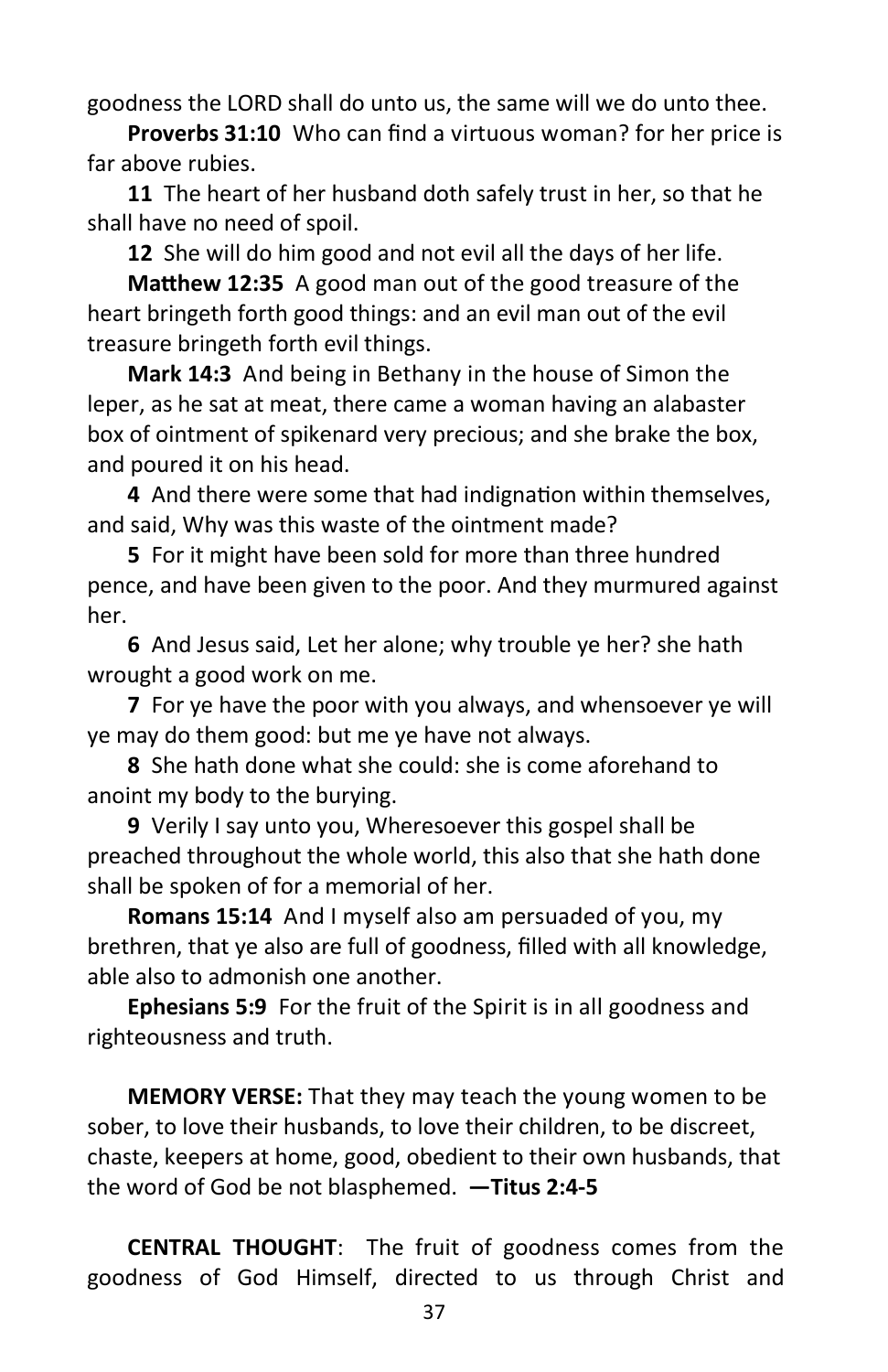manifested through us by the Holy Spirit; where once "no good thing" dwelt within us, He births in us an inner disposition to be a benefit, blessing and channel of God's goodness to everyone around us.

#### **WORD DEFINITIONS**

Numbers 10:29 "We will do thee good": cheer; be pleasing; do well. "The Lord hath spoken good": giving pleasure, happiness, prosperity; agreeable; pleasing.

Proverbs 31:12 "Good": benefit; bring beauty.

Mark 14:6 "Good work": beautiful, as an outward sign of the inward good, noble, honorable character; good, worthy, honorable, noble, and seen to be so.

Ephesians 5:9 and Galatians 5:22 "Goodness": intrinsic goodness, especially as a personal quality, with stress on the kindly (rather than the righteous) side of goodness; the goodness that comes from God showing itself in spiritual and moral excellence (*Strong's Concordance and HELPS Word Studies*). There are four occurrences in the New Testament; the Greek word is only found in Biblical writings. It does not appear at all in secular Greek writings.

#### **LESSON BACKGROUND AND LIFE APPLICATION**

When Moses gave an invitation to his brother-in-law to join the Israelites on their journey to Canaan, he said, "Come with us, and we will do you good." He further qualified the kind of treatment he was intending when he said, "What goodness the Lord shall do unto us, the same will we do unto thee." Truly, that is the basis for any goodness we might do for others. As with every other fruit of the Spirit—love, joy, peace, longsuffering, and gentleness—we recognize it is only God's work in us by which we can produce His character in our lives.

In the passage about the virtuous woman, the woman who fears the Lord is one in whom her husband can safely trust. Why? Because she does him good. She doesn't trash his reputation. She wisely uses the income he brings home to the family. She makes good use of her time and makes sure the members of her household are wellequipped and well-fed. Paul seems to allude to this passage when he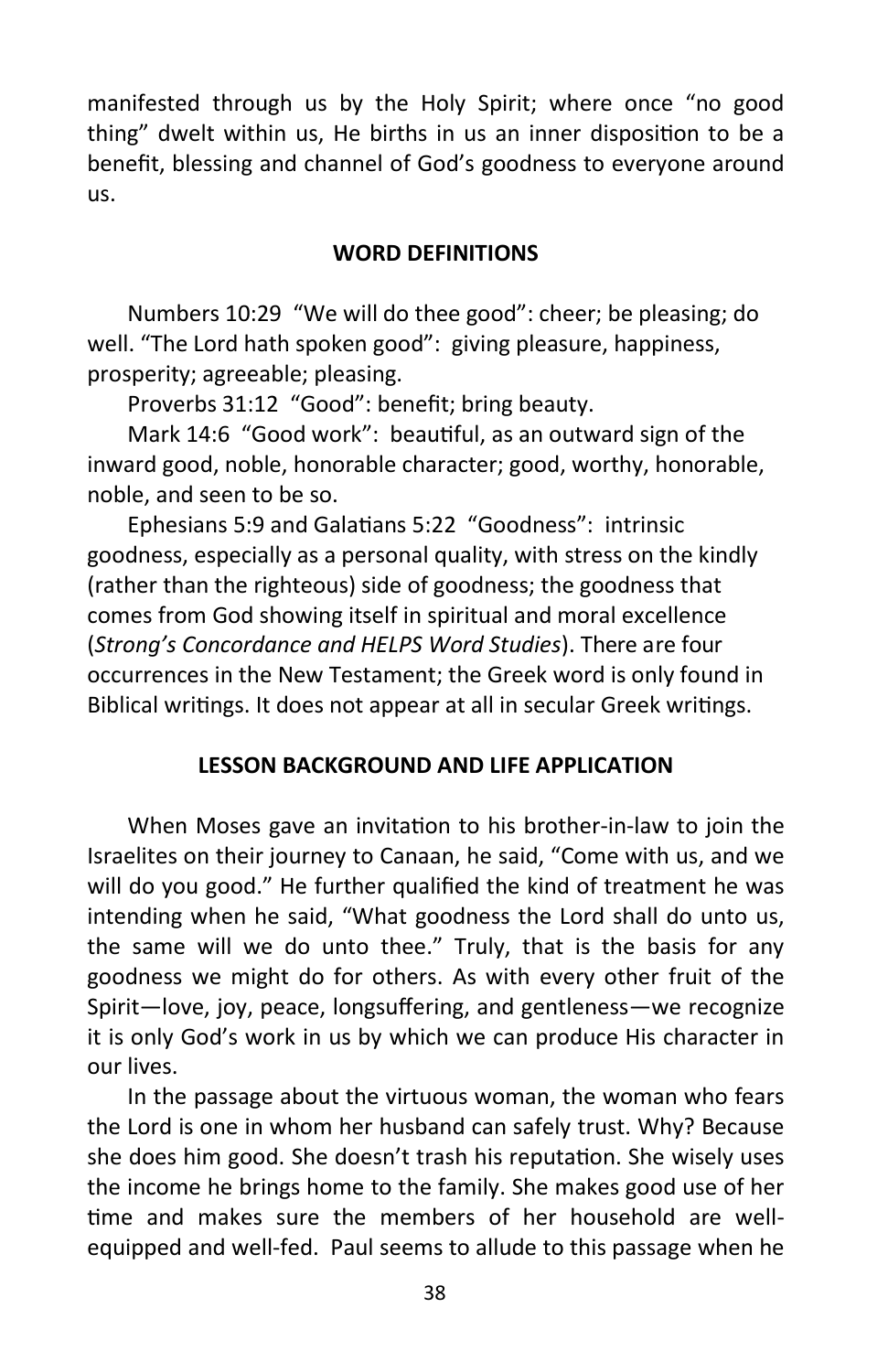writes to Titus about instructing wives of their duties in the home.

A third illustration from Scripture that so aptly illuminates the word *good* is the long-memorialized scene at Bethany, just days before our Lord's crucifixion. In this story, Jesus defended the criticized actions of the woman who did what she could. He said, "She hath done a good work." He affixed a motive on her action that I wonder if she had even discerned. Did she dream it was anointing for His burial? But He counted it as such. What an honor! It forever linked her name with His death and resurrection, the most important events in all time.

The examples in our lesson provide understanding of the word *goodness*. In each we can see our moral obligation, both toward God and toward humanity. I want to be able to say to those around me friends, my spouse, my daughter, my son—"You come with me. I'm going to heaven and along the way I'll do you good. I'll treat you kindly. I'll be a great benefit to you." May every word and deed of our lives reflect the goodness of God toward us!

Think deeply about what it means to be "a good man" with a "good treasure" in his heart; and "a good woman" who is discreet, chaste and pure, and loves her husband and children. What would such a man or woman read or watch? What kinds of music would they enjoy? What kinds of entertainment or friends might they have? How would a "good" man or woman dress? My father told of mailorder catalogs in his boyhood days (1940's). In the middle of the women's clothing section was a page or two dedicated to "The Gracious Woman." The clothing offered was more conservative and modest than the more fashionable, trendy items. Even these details of living affect the marriage relationship (I Peter 3:1-6).

One of the definitions of "good" is to bring beauty. One husband was known to affectionately say of his wife, "She colors my world." How may we bring beauty to each other in the home?

—Sis. Angela Gellenbeck

# **DISCUSSION:**

- 1. What was the *particular quality* of the goodness Moses promised to Hobab?
- 2. Share what this example teaches about our treatment of others today.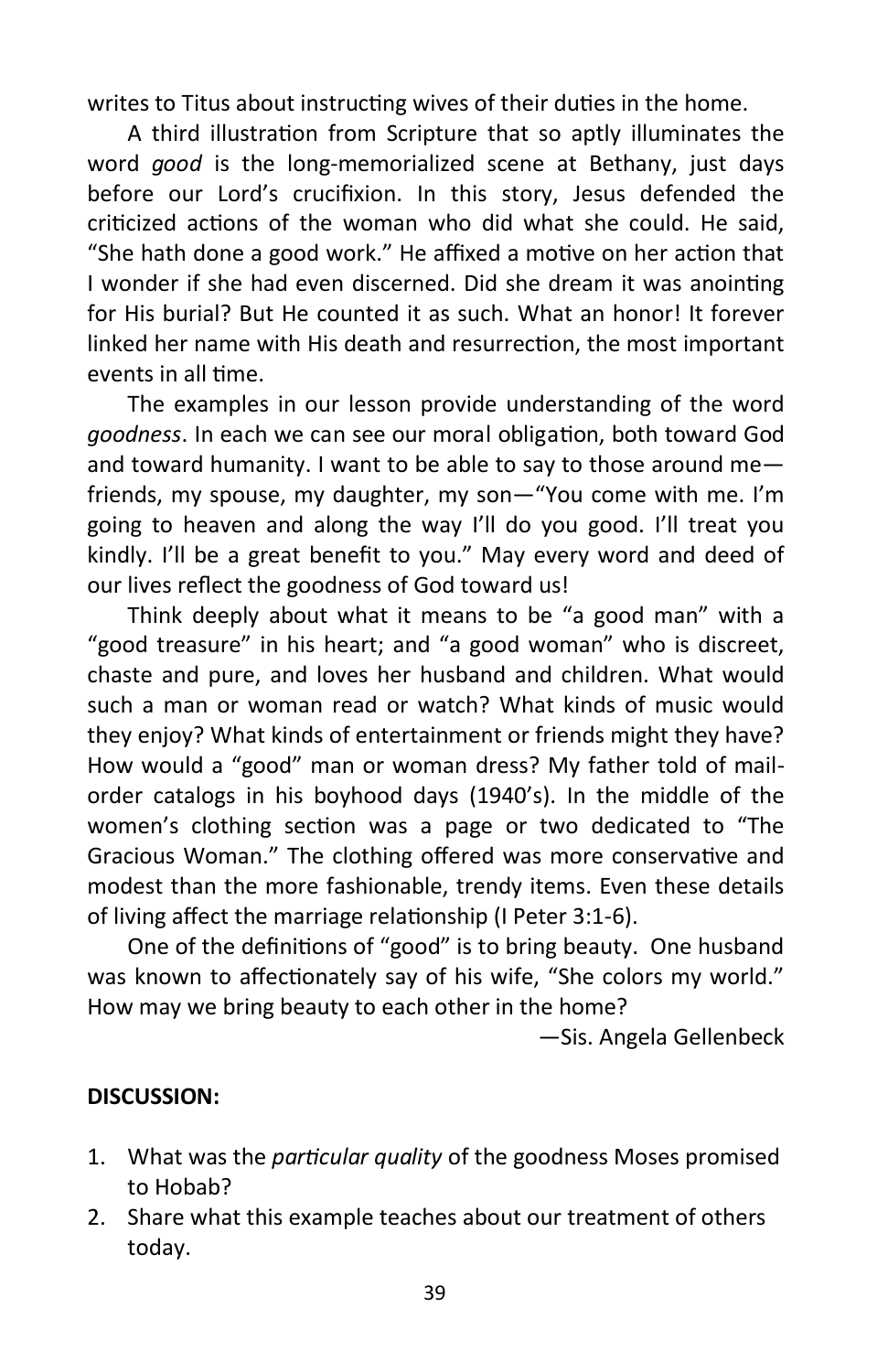- 3. What treatment does the husband of the virtuous woman receive and what does this involve?
- 4. How would the "good man" in Matthew 12 speak and act toward his wife and children?
- 5. Jesus called the woman's sacrificial gift to Him " \_\_\_\_\_\_\_"
- 6. Explain how the fruit of goodness is important in the home.

#### **REFLECTIONS**

The Lord has blessed my husband, Charles, and I with a good marriage. Looking back over the fifty-five and a half years of our life together, there were several things that energized us and kept us happy. However, it was our commitment to God and each other that has been and continues to be paramount and our driving force.

First, we made God the head of our home and family. We found truth in and believed that "…a threefold cord is not easily broken" (Ecclesiastes 4:12). By letting the Lord lead, not only was He there with us, He also helped us in all the phases and challenges in our life—including joyful celebrations, disappointments, afflictions, grief, parenting and financial decisions.

Secondly, we learned the value of togetherness and that "…two are better than one" (Ecclesiastes 4:9). This included praying together to find strength, answers and direction to deal with ourselves and each other. As we worked toward common goals and interests, supported each other and compensated for each other's weakness we began to understand more what "..they twain should be one flesh" really meant and the joys it could bring. Although two halves make a "whole" in a marriage, it doesn't mean keeping score to ensure everything relationship-wise is split 50/50. Becoming "one" means being willing to give and do as much as needed to make "the whole" successful. Honoring the golden rule (Matthew 7:12), we were careful not to wound or injure each other. To act otherwise would mean we were hurting ourselves since we were "one."

Learning the importance of listening, being quick to forgive, and in humility to ask for forgiveness helped to keep us happy and at peace. Being thankful and content kept us from worrying and fretting over what we did not have and enabled us to be more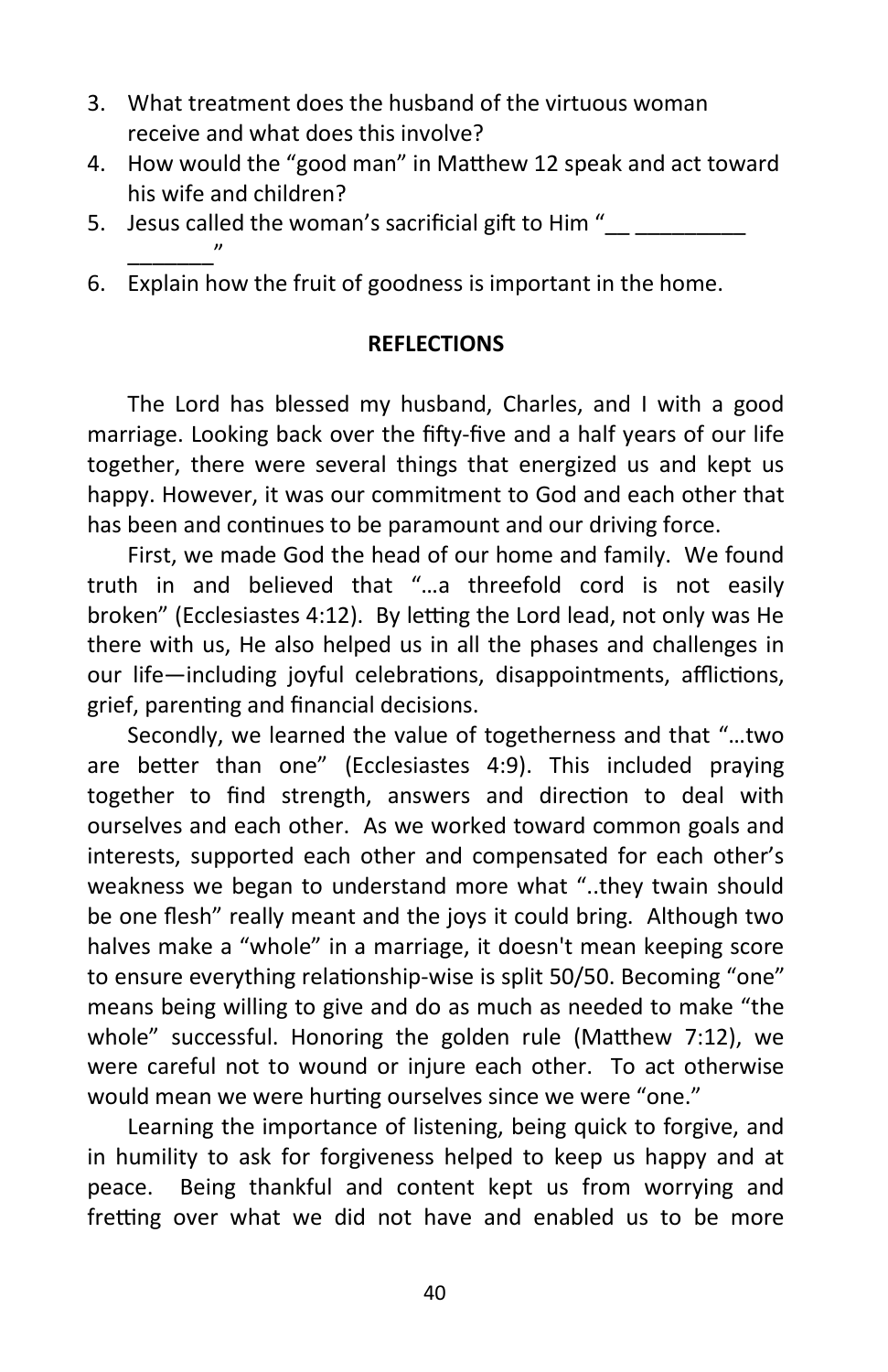appreciative for the things we did have

God is a wonderful, patient teacher and leader. After all these years, He is still the third, and most important, cord in our threefoldcord marriage. We still look to Him!

> —Bro. Charles and Sis. Geneva Lowe, Tulsa, Oklahoma Married September 18, 1964

# **AUGUST 30, 2020**

#### **FAITH**

*"But the fruit of the Spirit is love, joy, peace, longsuffering, gentleness, goodness, faith, meekness, temperance."*

**Proverbs 28:20** A faithful man shall abound with blessings: but he that maketh haste to be rich shall not be innocent.

**Luke 16:10** He that is faithful in that which is least is faithful also in much: and he that is unjust in the least is unjust also in much.

**11** If therefore ye have not been faithful in the unrighteous mammon, who will commit to your trust the true riches?

**12** And if ye have not been faithful in that which is another man's, who shall give you that which is your own?

**I Corinthians 4:2** Moreover it is required in stewards, that a man be found faithful.

**I Corinthians 13:6** [Charity] Rejoiceth not in iniquity, but rejoiceth in the truth;

**7** Beareth all things, believeth all things, hopeth all things, endureth all things.

**I Timothy 4:12** Let no man despise thy youth; but be thou an example of the believers, in word, in conversation, in charity, in spirit, in faith, in purity.

**II Timothy 2:22** Flee also youthful lusts: but follow righteousness, faith, charity, peace, with them that call on the Lord out of a pure heart.

**MEMORY VERSE:** Most men will proclaim every one his own goodness: but a faithful man who can find? **—Proverbs 20:6**

**CENTRAL THOUGHT**: The word faith is scripturally given in two senses: an assent of the will to, belief in, and reliance upon the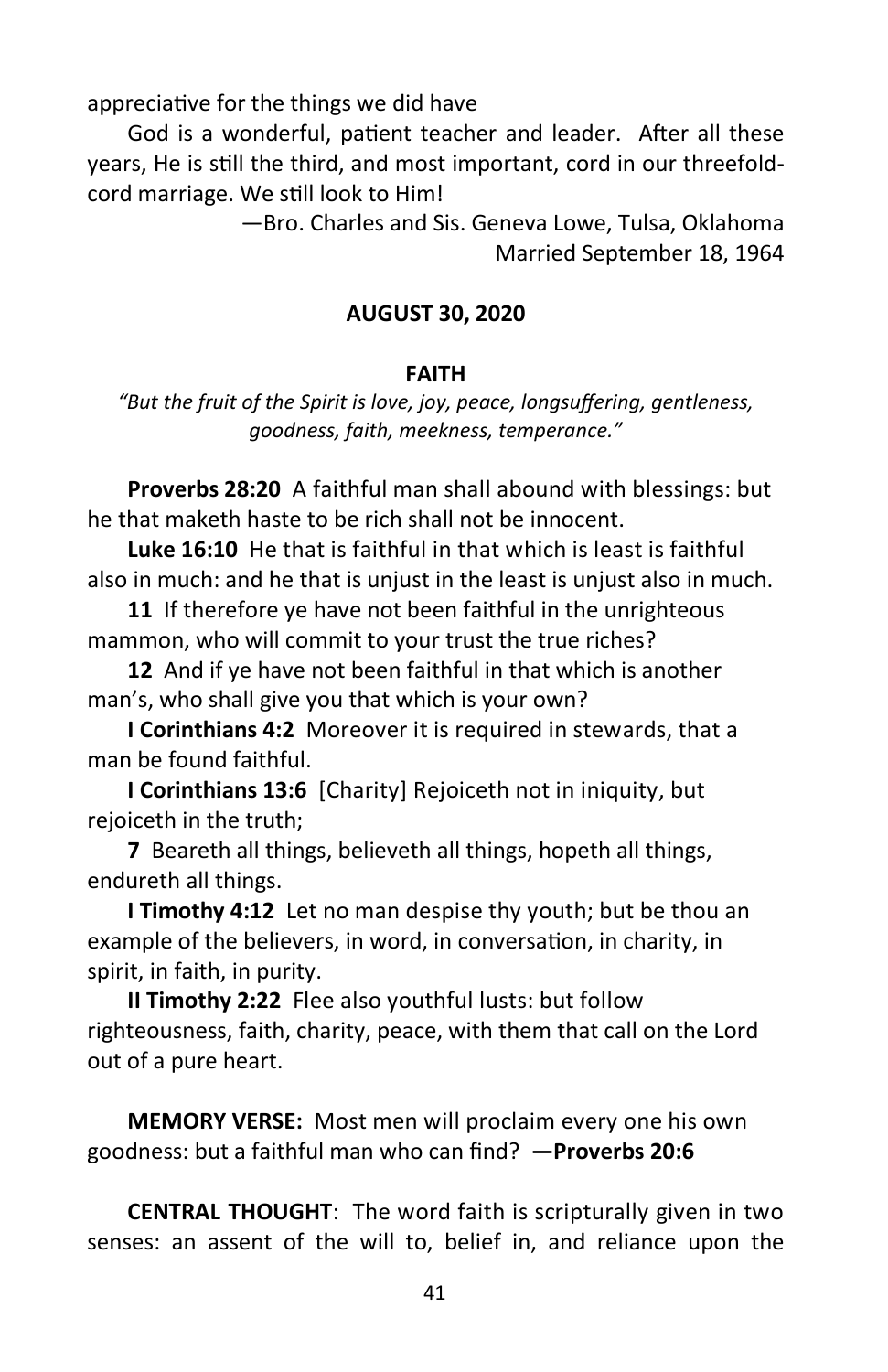faithfulness and truth of God (active sense); and fidelity, trustworthiness, and trust (passive sense). As a fruit of the Spirit, the active reliance upon a faithful God produces the God-like characteristic of faithfulness and trustworthiness in the believer.

#### **WORD DEFINITIONS**

Proverbs 28:20 and 20:6: "Faithful": from a root word meaning to confirm or support; firm; stable. The root word *aman* is the Hebrew word for faith, faithful, believe, assurance, establish, sure, steadfast, and nurse (as to support and foster, as a parent or nurse). The familiar Hebrew word "Amen" is also from this root and means verily; so be it; it is established; firm; faithful. In Isaiah 65:16 the title "God of truth" (in the King James version) is in Hebrew "The God of AMEN." When Jesus said, "Verily, verily" in His sermons, He used this word! In Revelation 3:14, this title is given to Jesus Christ—"the Amen, the faithful and true witness."

Luke 16:10 and I Corinthians 4:2 "Faithful": trustworthy; sure; true. From a primitive root meaning *to convince; to assent to evidence or authority; to rely by inward certainty*. "Unjust": wicked; treacherous; unrighteous.

I Corinthians 13:7 "Believes": to have faith; entrust; credit. "Takes the best and kindest views of all men and all circumstances, as long as it is possible to do so. It is the opposite to the common spirit, which … paints it in the darkest colours, and makes the worst of it. Love is entirely alien from the spirit of the cynic, the pessimist, the ecclesiastical rival, the anonymous slanderer, the secret detractor" (*Pulpit Commentary*).

#### **LESSON BACKGROUND AND LIFE APPLICATION**

The basis of our faith is a faithful, trustworthy, sure, and certain God who cannot lie; whose name is "AMEN," whose word is forever settled in heaven and shall never pass away! Our faith then is the firm assent of our will—"I believe." It involves a "deep sense of sin, a distinct view of Christ, a consenting will, and a loving heart, together with a reliance on, a trusting in, or resting in Christ" (*Easton's Bible Dictionary*). It is being persuaded by the evidence of His truth, love, wisdom, holiness and power, with that persuasion ministered to us by the Holy Spirit, and a loving response to that persuasion, which is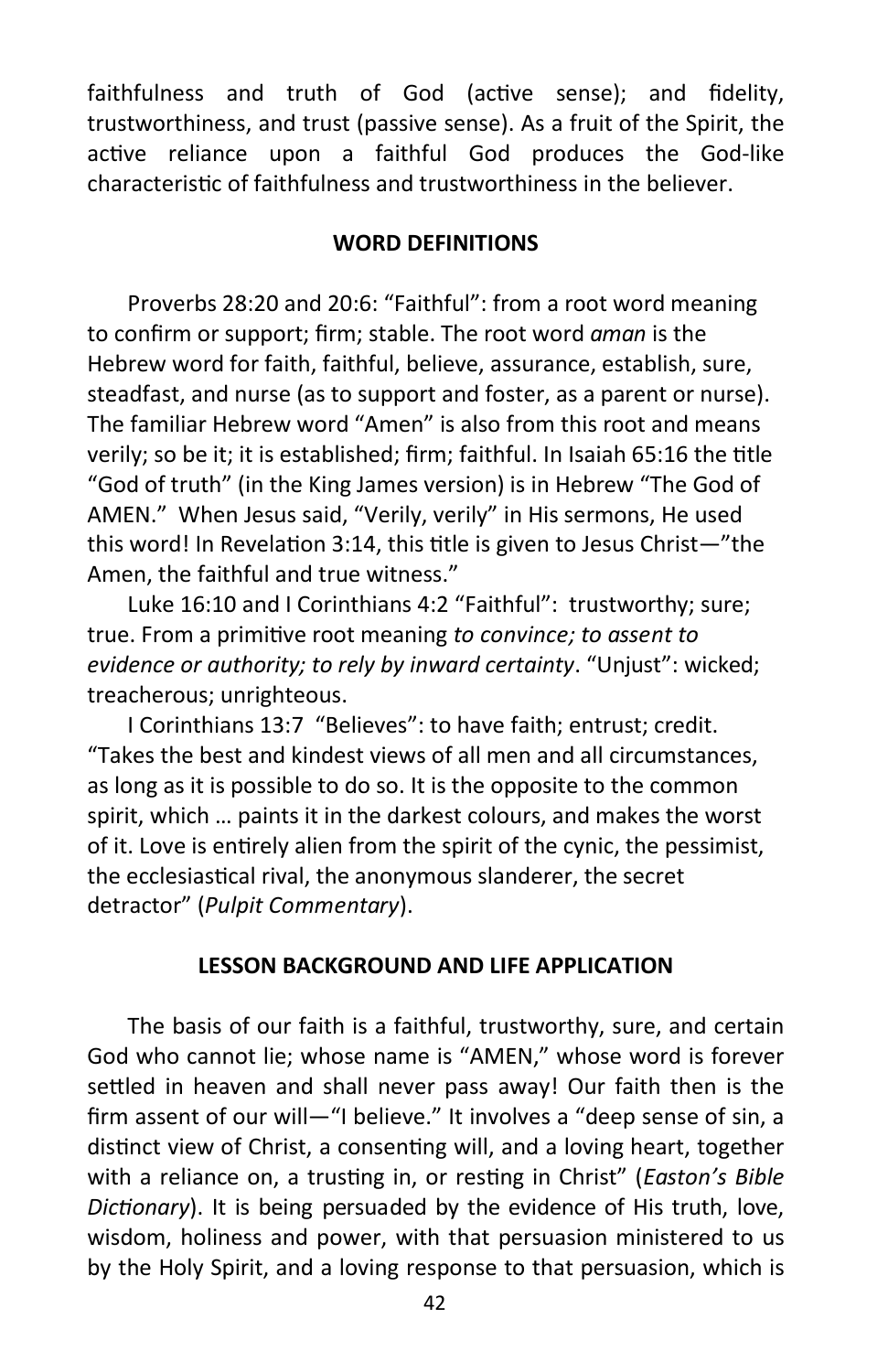what "Amen" means. "Yes, Lord, yes!" "It is true!" (An exciting thing about the word "Amen" is that it is pronounced very nearly the same in every language.)

Faith follows the same pattern as the other fruit of the Spirit love, joy, peace, longsuffering, gentleness, goodness—all are first God's characteristics and can only be produced in our lives through our union with Christ. Our ability to have fidelity and faithfulness can only come by abiding in Jesus and having His own life lived out in and through us by the infilling of His Spirit.

The two verses from Proverbs in our lesson mention a faithful man. Other passages in Scripture speak of a faithful God, a faithful priest, a faithful servant, a faithful witness, a faithful spirit, a faithful ambassador, a faithful messenger, a faithful city, and a faithful steward. In the Old Testament, Joseph was an example of faithfulness, whether he was a steward in Potiphar's house, keeper of the prison or governor of Egypt. Another example was when Jehoash (Joash) was king (II Kings 12:15). The people had given willingly of their money to repair the temple, and the money bags were committed into the care of the workmen to use to buy stones and timbers. Because they were men who "dealt faithfully" no one had to police their activities or "reckon" with them to make sure they were using the money honestly and fairly.

Our lesson teaches us that faithfulness, the fruit of abiding in Christ and trusting in a trustworthy God, is required in a steward. Are we not stewards over the homes and families God has given us? We are stewards over the marriage bond; the covenant into which we entered before God and witnesses. We are stewards of the financial resources which are involved in having a family. We are stewards of little hearts which are entrusted into our care. A man, in reality, is a steward of his wife's heart, which she entrusted into his care and keeping; a woman is a steward of her husband's heart. She wields a power over his desires, affections and emotions.

The word "unfaithful" in the Bible and the word "treacherous" are the same Hebrew word. Malachi 2:14-16 speaks to the man who dealt treacherously with his wife. This is where God stated that He hated putting away (divorce). "Take heed to your spirit," He said, "that ye deal not treacherously.

God is looking for a people of faith; when Jesus comes again, his question was, will He find faith on the earth? Will He find faithful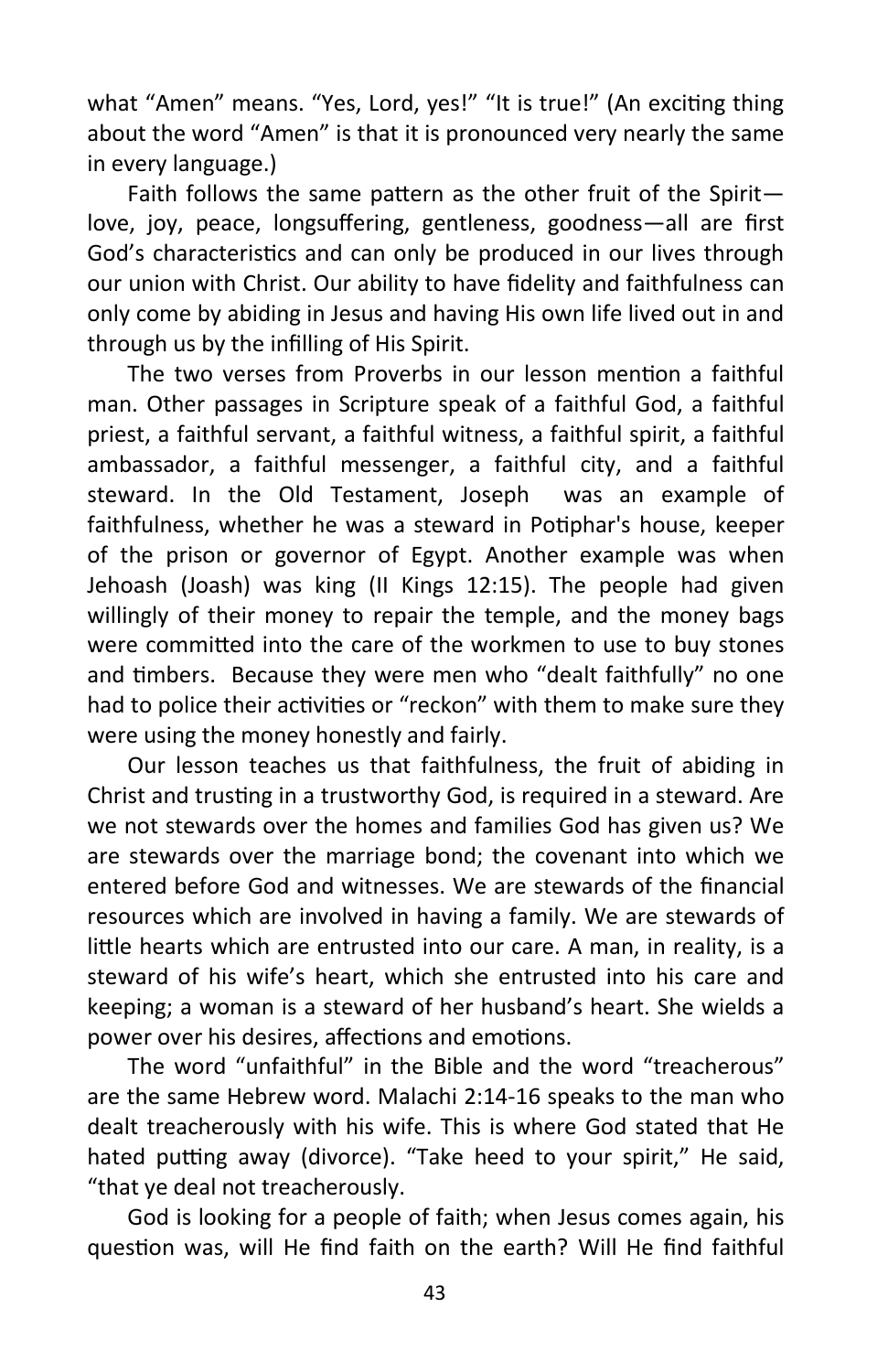messengers, faithful ambassadors, faithful witnesses? Will he find Zion a faithful city? Will He find His people being fervent in spirit, diligent in business matters, and showing fidelity and integrity to employers, clients and customers? Will He find fathers, mothers, wives and husbands being true and faithful to their marriages and families?

—Sis. Angela Gellenbeck

#### **DISCUSSION:**

- 1. What (or Who) is the basis for our faith?
- 2. How is faith ministered to us by the Holy Spirit?
- 3. Our belief and trust in a trustworthy God produces \_\_\_\_\_\_\_\_\_\_\_\_\_\_\_\_\_\_\_\_ in our lives.
- 4. Paul spoke to the Corinthians about faithfulness in a steward. Give an example of a faithful Old Testament steward.
- 5. Jesus spoke about being faithful in that which is "least," which in the context is evidently speaking about money matters. What did Jesus then mean by "that which is much"?
- 6. Unfaithfulness and \_\_\_\_\_\_\_\_\_\_\_\_\_\_\_\_\_\_\_\_\_ mean the same in the Bible. How does this apply to marriage?

#### **REFLECTIONS**

In the United States, in 2019 there were almost 62 million married couples. Currently the divorce rate is just under 50%. Researchers estimate that 41% of all first marriages will end in divorce. Faithfulness in marriage is a virtue lacking in many homes today; not just those broken with divorce or separation, but also in those that are still intact but missing the love, respect, honor, and loyalty so necessary in family relationships.

God ordained marriage and declared it to be "honorable." Love is of God, and was to be the foundation of marriage and the home. The perfect plan for the family unit centered around the husband and wife each filling their places by serving one another, as well as their family, in love and with love. True love begets the virtues and the fruits of the Spirit. A home and marriage founded on respect, honor, and loyalty will be a happy home.

So, the question is, who can find a faithful man? There have been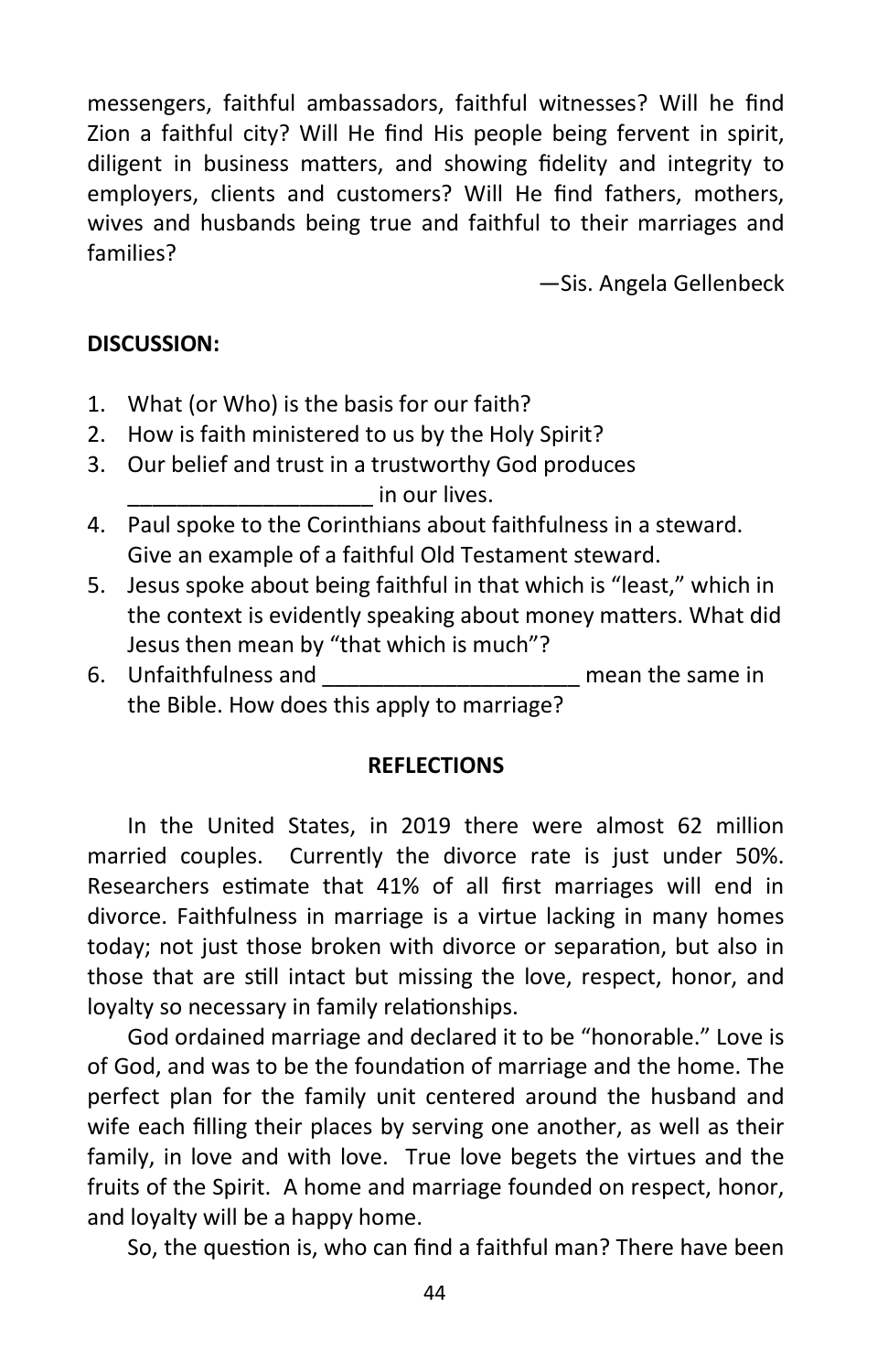examples that shine forth with faithfulness, and oh how beautiful! We have witnessed honorable faithfulness in a marriage when the vows were put to the test—in sickness or in health. For this couple, life brought some hard challenges with the wife becoming an invalid fairly young. This "faithful man" did not take the easy way. Some could have taken selfish actions and "put her away" and fulfilled the desires for a family and an enjoyable life. But, this man has served his wife, loving and honoring her. We have called this man "a jewel."

God is calling for us to be faithful to our companions and in our families. God is calling for us to "swear to our own hurt and change not." God is calling for us to be "lights" in this world, and examples of faithfulness in our marriages.

> —Bro. Loren & Sis. Maxine Busbee, Edmond, Oklahoma —Married June 1, 1963

#### **SEPTEMBER 6, 2020**

#### **MEEKNESS**

*"But the fruit of the Spirit is love, joy, peace, longsuffering, gentleness, goodness, faith, meekness, temperance."*

**Psalm 25:9** The meek will he guide in judgment: and the meek will he teach his way.

**Psalm 37:11** But the meek shall inherit the earth; and shall delight themselves in the abundance of peace.

**Psalm 147:6** The LORD lifteth up the meek: he casteth the wicked down to the ground.

**Psalm 149:4** For the LORD taketh pleasure in his people: he will beautify the meek with salvation.

**Proverbs 3:34** Surely he scorneth the scorners: but he giveth grace unto the lowly.

**Zephaniah 2:3** Seek ye the LORD, all ye meek of the earth, which have wrought his judgment; seek righteousness, seek meekness: it may be ye shall be hid in the day of the LORD's anger.

**Matthew 5:5** Blessed are the meek: for they shall inherit the earth.

**Matthew 11:28** Come unto me, all ye that labour and are heavy laden, and I will give you rest.

**29** Take my yoke upon you, and learn of me; for I am meek and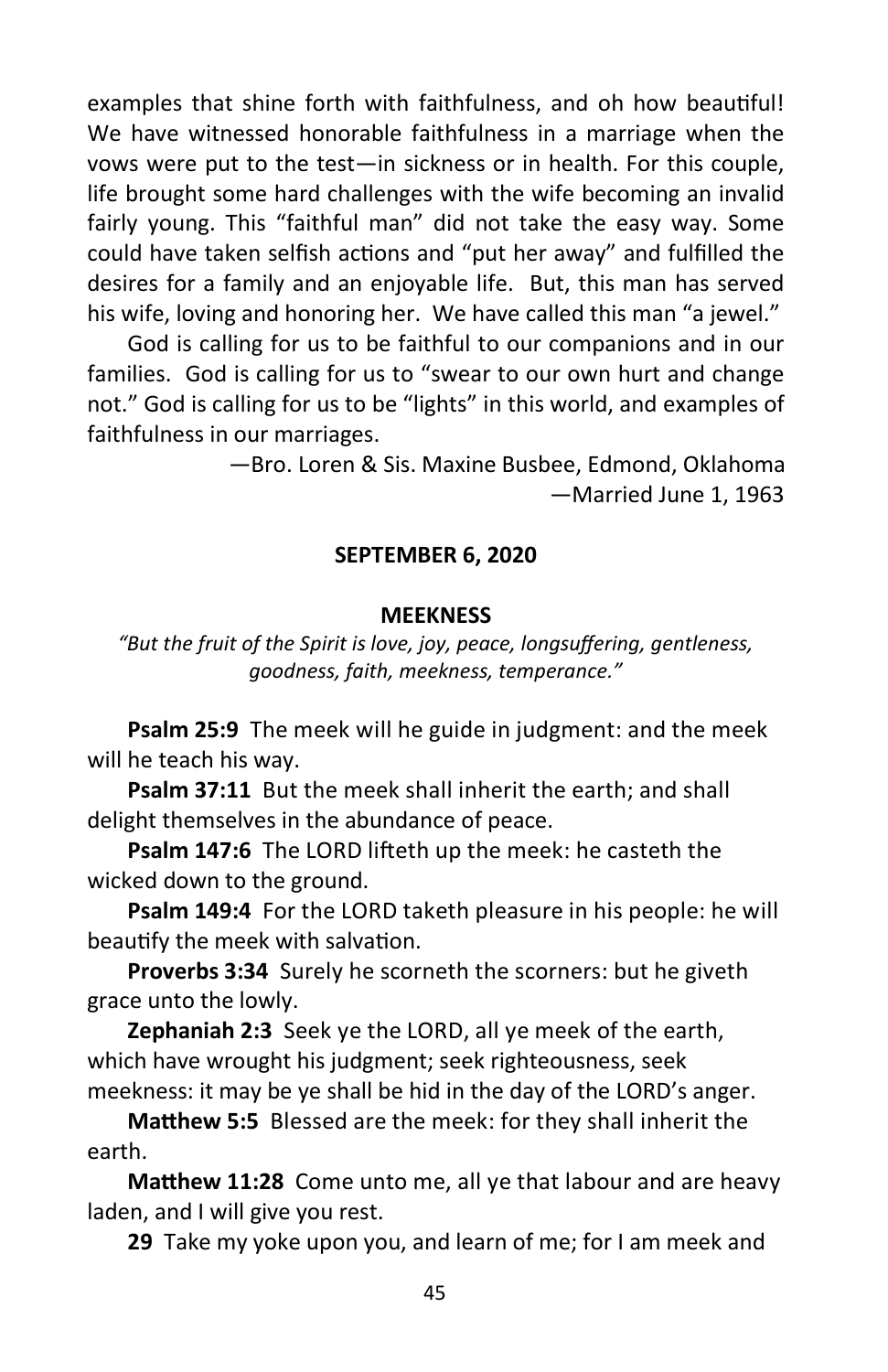lowly in heart: and ye shall find rest unto your souls.

**30** For my yoke is easy, and my burden is light.

**Galatians 6:1** Brethren, if a man be overtaken in a fault, ye which are spiritual, restore such an one in the spirit of meekness; considering thyself, lest thou also be tempted.

**Ephesians 4:1** I therefore, the prisoner of the Lord, beseech you that ye walk worthy of the vocation wherewith ye are called,

**2** With all lowliness and meekness, with longsuffering, forbearing one another in love;

**3** Endeavoring to keep the unity of the Spirit in the bond of peace.

**I Timothy 6:11** But thou, O man of God, flee these things; and follow after righteousness, godliness, faith, love, patience, meekness.

**II Timothy 2:24** And the servant of the Lord must not strive; but be gentle unto all men, apt to teach, patient,

**25** In meekness instructing those that oppose themselves; if God peradventure will give them repentance to the acknowledging of the truth.

**Titus 3:2b** Shewing all meekness unto all men.

**James 3:13** Who is a wise man and endued with knowledge among you? let him shew out of a good conversation his works with meekness of wisdom.

**MEMORY VERSE:** Whose adorning let it not be that outward adorning of plaiting the hair, and of wearing of gold, or of putting on of apparel; But let it be the hidden man of the heart, in that which is not corruptible, even the ornament of a meek and quiet spirit, which is in the sight of God of great price. —**I Peter 3:3-4**

**CENTRAL THOUGHT:** Meekness, a blend of gentleness and strength, is the spirit of Christ Himself, and is a Christian grace rather than a natural virtue. Humility and moderation are expressed by meekness.

# **WORD DEFINITIONS**

Psalm 25:9; 37:11; 147:6; 149:4; Proverbs 3:34 (lowly); Zephaniah 2:3 "Meek": poor; afflicted; humble; lowly. From a root meaning "to put down; to become low; depress; afflict." It is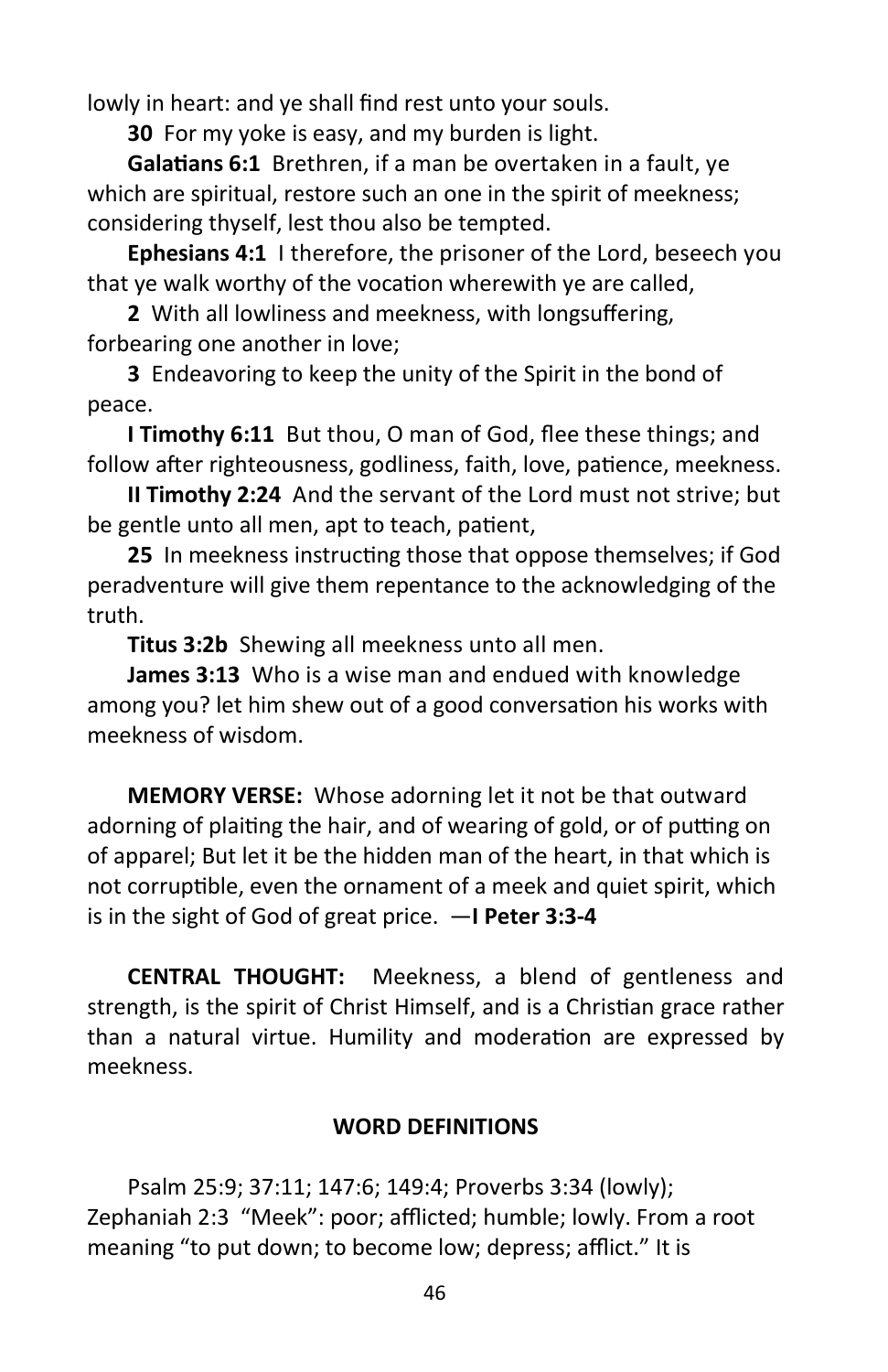interesting that the word *proud* in the Old Testament comes from a word that means "to rise up."

Matthew 5:5; 11:29; I Peter 3:4 "Meek": (Greek: praus) mild; humble; "exercising God's strength under His control; demonstrating power without harshness; a blend of gentleness (reserve) and strength" (*HELPS Word Studies*). "The Greek word 'praus' (prah-oos) was used to define a horse trained for battle. Wild stallions were brought down from the mountains and broken for riding. Some were used to pull wagons, some were raced, and the best were trained for warfare. They retained their fierce spirit, courage, and power, but were disciplined to respond to the slightest nudge or pressure of the rider's leg. They could gallop into battle at 35 miles per hour and come to a sliding stop at a word. They were not frightened by arrows, spears, or torches. Then they were said to be *meeked*. As centuries went by the secret of training such animals was passed from the Greeks to the Roman legions, then to the Moors, the Spanish conquistadors, and finally the Austrian Empire. We see a few war horse descendants today in the Lippizanner horses of the Spanish Riding School of Vienna.To be meeked was to be taken from a state of wild rebellion and made completely loyal to, and dependent upon, one's master. It is also to be taken from an atmosphere of fearfulness and made unflinching in the presence of danger. Some war horses dove from ravines into rivers in pursuit of their quarry. Some charged into the face of exploding cannons as Lord Tennyson expressed in his poem, 'The Charge of the Light Brigade.' These stallions became submissive, but certainly not spineless. They embodied power under control, strength with forbearance" (Sam Whatley, *readjourneymagazine.com*)

Ephesians 4:2 "Meekness": "the natural expression of a lowly state of mind, opposed to boisterous self-assertion and rude striving with others; it genders a subdued manner and a peace-loving spirit that studies to give the soft answer that turneth away wrath" (*Pulpit Commentary*)

#### **LESSON BACKGROUND AND LIFE APPLICATION**

The Old Testament verses in our lesson today describe God's view of the special grace of meekness and His promises for persons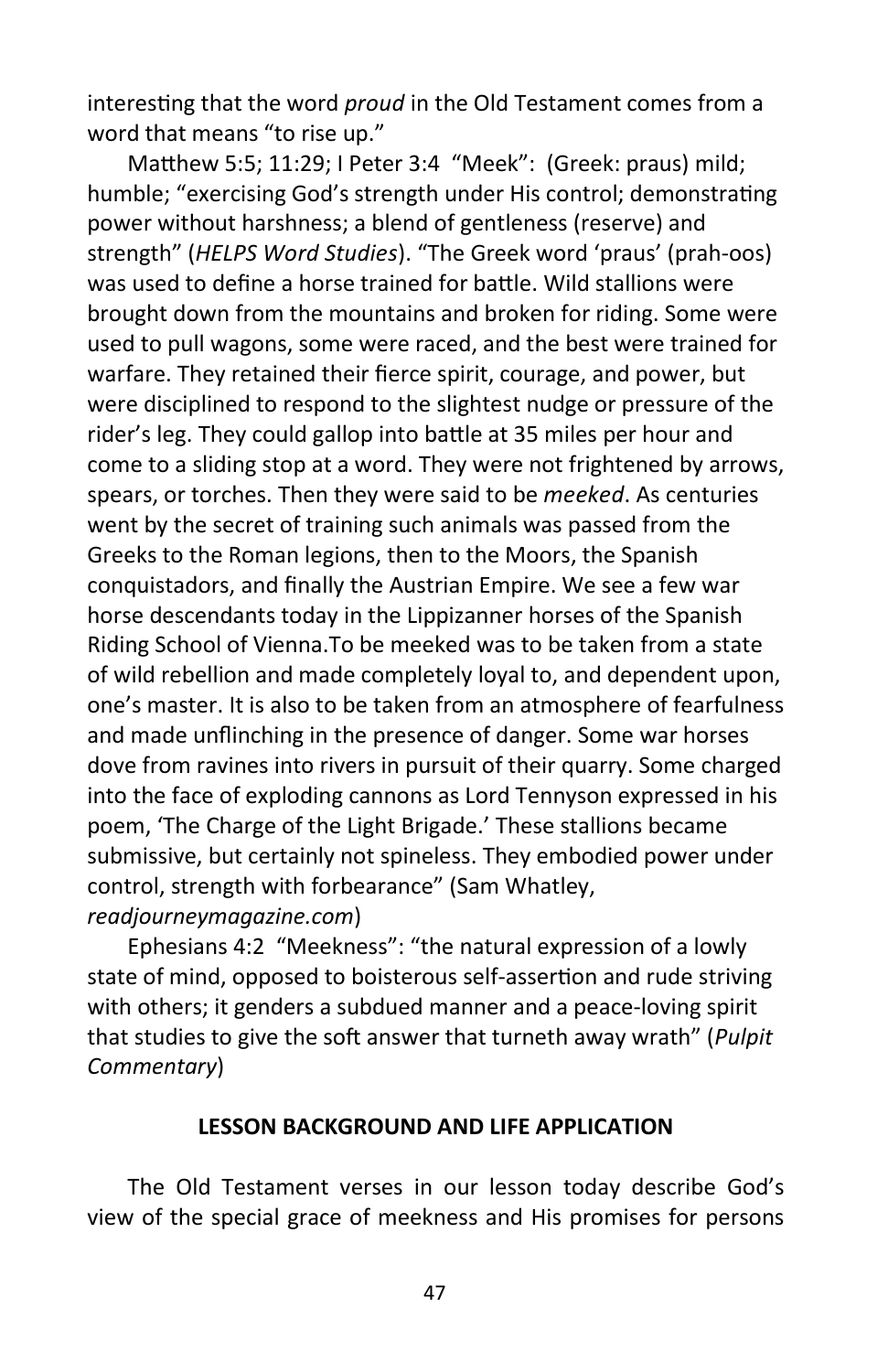who will seek for it: He will teach them His way; He will give them the earth as their inheritance, which in the New Testament points to a spiritual application. God will cause the meek to delight themselves in an abundance of peace; He will lift them up; He will give them grace; He will beautify them with His deliverance and salvation; He will hide them in the day of His anger.

In the New Testament, Jesus promises rest to the meek; by meekness and lowliness is the bond of spiritual unity kept. The believers are admonished to earnestly pursue meekness, show meekness to all men, and meekly instruct opposers and those who have been overtaken in faults. The wisdom of a truly wise man is marked by meekness. Wives are to adorn themselves with meekness and quietness of spirit, upon which God places high value.

In Biblical examples of meekness, such as Moses, Jesus, and Paul, we find strength and focused authority. Where each might have unleashed harshness and given vent to hateful, savage and bitter vengefulness, we see self-control and self-restraint. Therefore, scriptural meekness is not weakness, timidity or cowardice. It is power and strength properly used.

We notice in Jesus' Sermon on the Mount that "blessed are the meek" comes after "blessed are the poor in spirit" and "blessed are they that mourn." "[Meekness] is the conduct and disposition towards God and man which follows from the inward experience described in the two former Beatitudes" (*MacLaren's Expositions*).

My interest in meekness at this time has to do with marriage, because it is mentioned by the apostle that a wife's adornment is to be a meek and quiet spirit. As I read that the Greek word for meek has to do with a horse that has been trained, it gave me a mental picture of a husband and a wife who have had God take the wildness and egotism and cowardice out of them. They are both being trained to pull together, not apart. They are both loyal to the core to the duties of the home and family, and to the will of God. The sweet atmosphere in the home of peace and contentment is so valuable to them they will not choose to fight for selfish whims nor cunningly connive to achieve them. They courageously confront issues that divide them and work through them, each yielding to what they know God requires. God, give us meekness!

—Sis. Angela Gellenbeck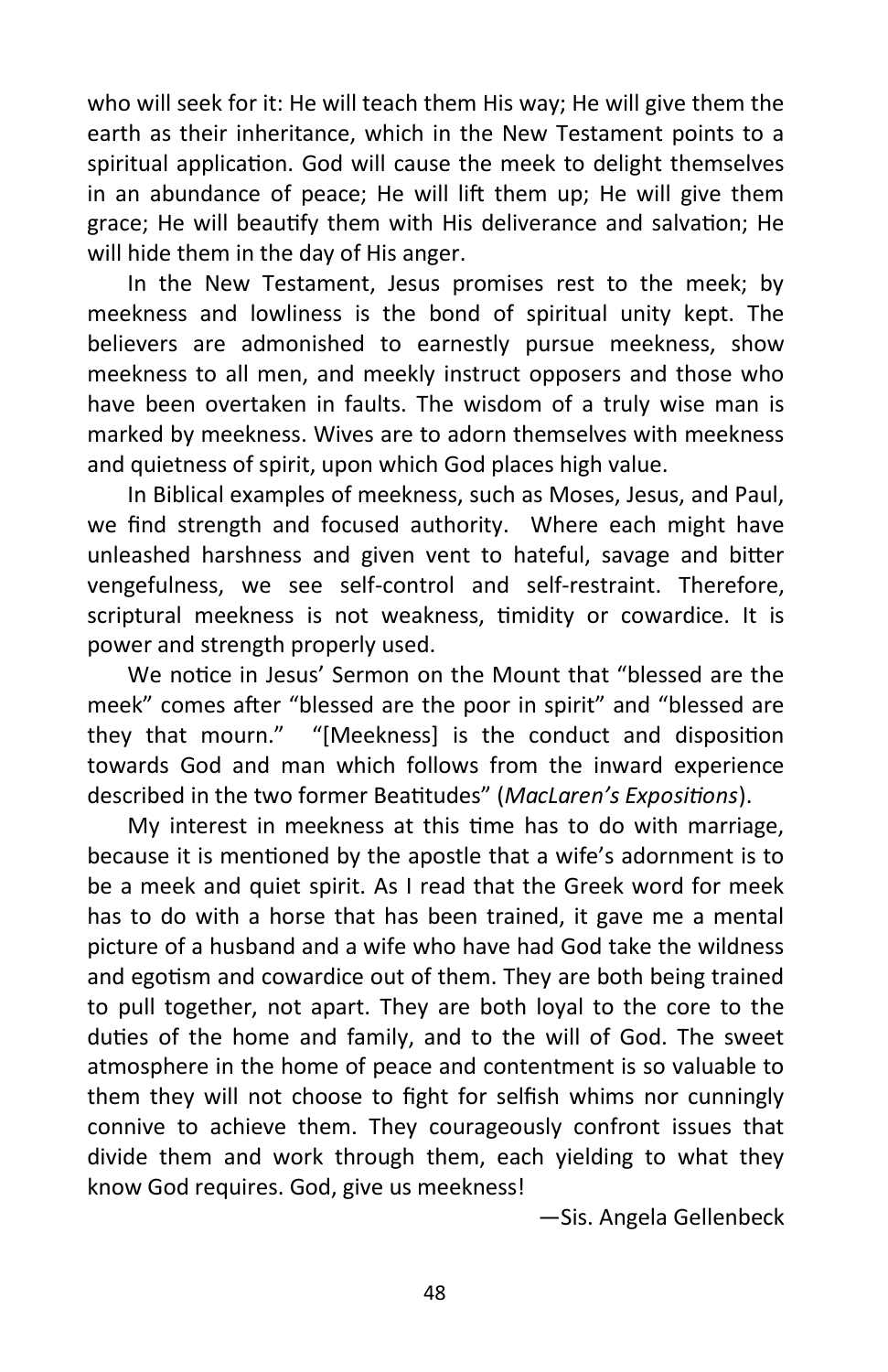# **DISCUSSION:**

- 1. Share the promises in God's Word for the one who is meek.
- 2. Share a Biblical example of meekness.
- 3. Explain the "blend" contained in meekness.
- 4. Express how necessary it is for both husband and wife to bear the fruit of meekness.

# **REFLECTIONS**

Communicating in meekness and wisdom can build respect, love, and loyalty! "A soft answer turneth away wrath: but grievous words stir up anger" (Proverbs 15:1).

1 Samuel 25 tells the story of Nabal, a very rich man of whom David, when he was in the wilderness hiding from Saul, asked for food. Nabal railed on David and refused to help him with food when he was in need. His sharp, demeaning, and unkind words stirred anger and resentment in the heart of David. This was Nabal's way. His servant testified of him that he was "such a son of Belial, that a man cannot speak to him." Nabal's wife Abigail said to David, "Let not my lord, I pray thee, regard this man of Belial, even Nabal: for as his name is, so is he." When you look up the Hebrew for Nabal, it says "dolt." According to Webster, dolt means "a heavy, stupid fellow; a blockhead; to behave foolishly."

In contrast, James 3:13 speaks of a wise man. "Who is a wise man and endued with knowledge among you? let him shew out of a good conversation his works with meekness of wisdom." When our conversation, our words, and our actions are in meekness, it opens many doors in marriage. James 3:17 tells us the wisdom from above is pure, peaceable, gentle, and easy to be entreated (easy to speak to)!

In marriage the thought processes between husband and wife are very different sometimes. This can lead to scorn, resentment and anger. When we are gentle, peaceable, and easy to talk to, we can learn by healthy communication to appreciate each others' differences. Meekness can make us able to "build" together and accomplish wonderful purposes when it wouldn't be possible otherwise.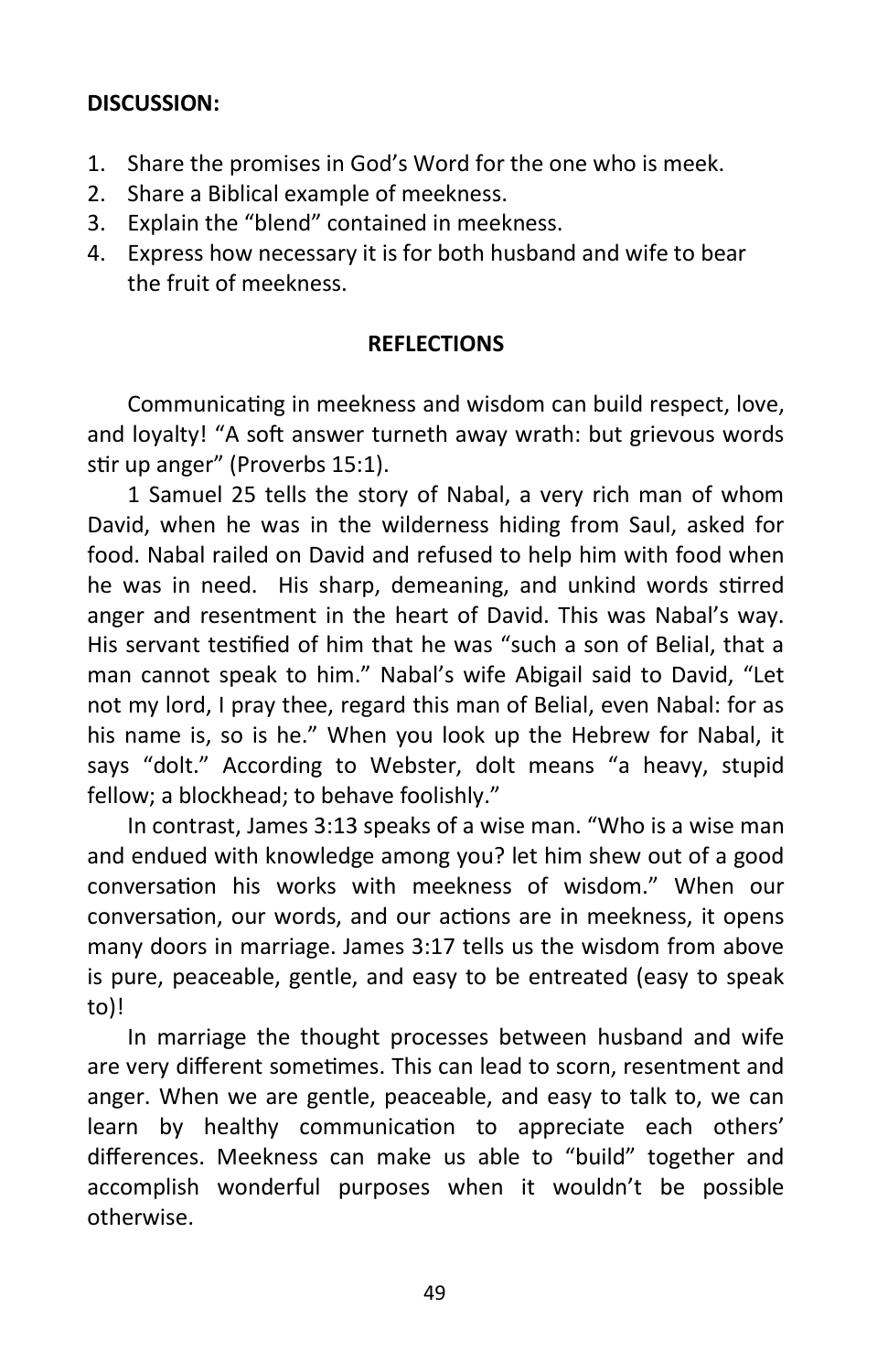Our own feelings of inadequacy can hinder meekness because we are trying to prove who we are. If we will truly come to Jesus and learn of Him; learn of his love and how much He values us, then we don't have to prove our worth. We can take the yoke of submission to Christ and of being a servant to others. We can learn of His love and then truly be meek and gentle. Meekness is not weakness but is "exercising God's strength under His control," as was mentioned in the lesson. Oh, if we could learn this early in life, how much trouble it would save us and the people that have to live around us! Let us allow God to make us great by His gentleness (Psalm 18:35).

When we are "meek" we will:

Be easy to approach. This is what "easy to be intreated" means. Instead of being like a thorn bush when being approached about something difficult, we can have an inviting, trusting atmosphere.

Be peaceable. When someone "wants" peace, there is ground to find resolution to our differences.

Be gentle. Fear of an "explosion" keeps people from communicating. This greatly complicates the marriage relationship.

The benefits of meekness can hardly be overstated. Allowing God to work meekness into every area of our life will make for a wonderful oneness in spiritual, emotional, and physical ways that the stiff and the proud can only dream of. This is inheriting the promises given to us by the Lord of life! He will beautify the meek with salvation, guide them in judgment, and teach them His way.

> —Bro. Phillip and Sis. Rosie Gellenbeck, Guthrie, Oklahoma Married November 15, 1980

# **SEPTEMBER 13, 2020**

# **TEMPERANCE, PART ONE (THE DESIRES OF THE FLESH)**

*"But the fruit of the Spirit is love, joy, peace, longsuffering, gentleness, goodness, faith, meekness, temperance."*

**Matthew 5:27** Ye have heard that it was said by them of old time, Thou shalt not commit adultery:

**28** But I say unto you, That whosoever looketh on a woman to lust after her hath committed adultery with her already in his heart.

**Luke 9:23** And he said to them all, If any man will come after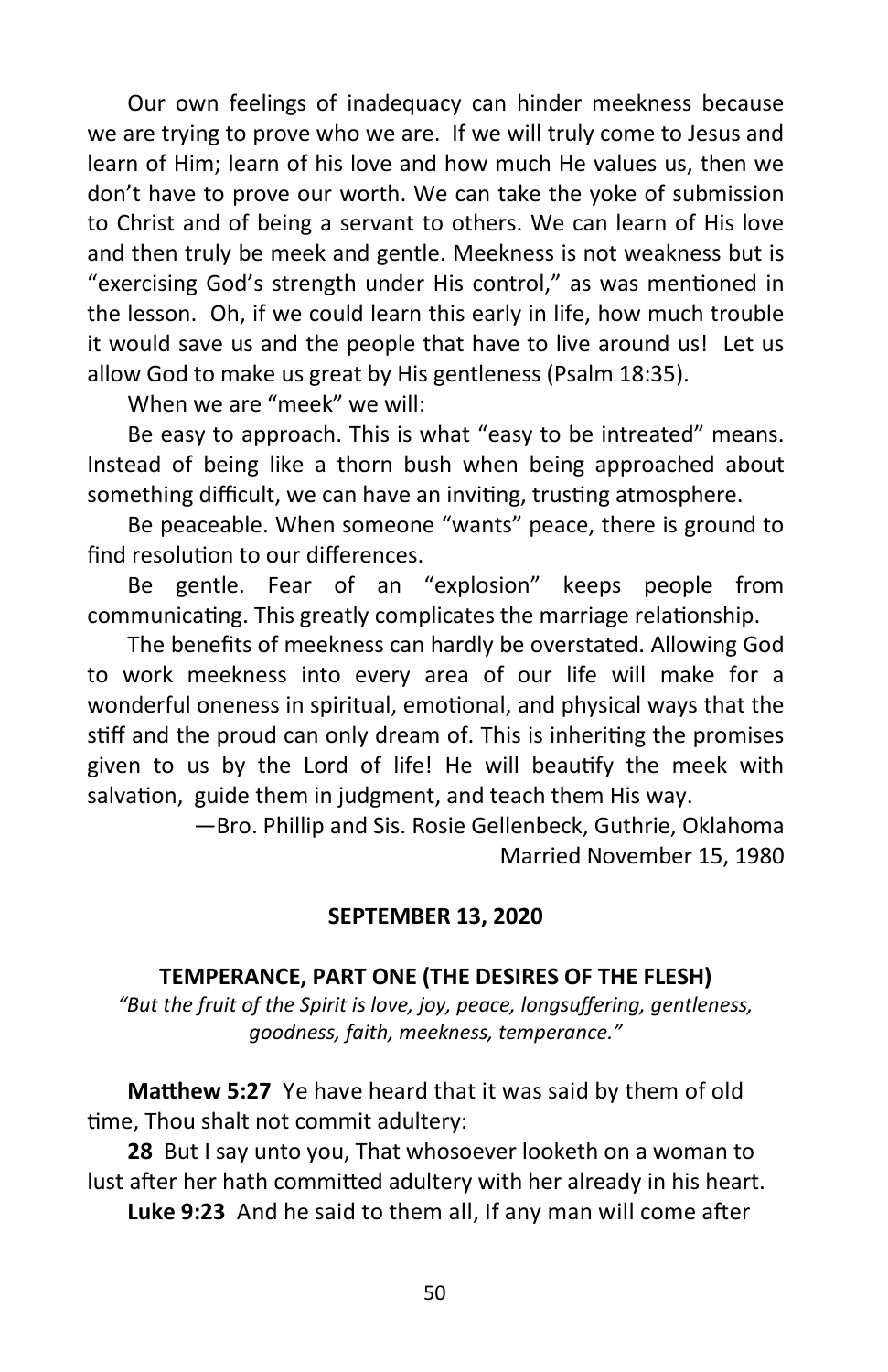me, let him deny himself, and take up his cross daily, and follow me.

**Luke 21:34** And take heed to yourselves, lest at any time your hearts be overcharged with surfeiting, and drunkenness, and cares of this life, and so that day come upon you unawares.

**Romans 6:12** Let not sin therefore reign in your mortal body, that ye should obey it in the lusts thereof.

**13** Neither yield ye your members as instruments of unrighteousness unto sin: but yield yourselves unto God, as those that are alive from the dead, and your members as instruments of righteousness unto God.

**Romans 8:13** For if ye live after the flesh, ye shall die: but if ye through the Spirit do mortify the deeds of the body, ye shall live.

**I Corinthians 6:12** All things are lawful unto me, but all things are not expedient: all things are lawful for me, but I will not be brought under the power of any.

**I Corinthians 9:27** But I keep under my body, and bring it into subjection: lest that by any means, when I have preached to others, I myself should be a castaway.

**Galatians 5:24** And they that are Christ's have crucified the flesh with the affections and lusts.

**I Thessalonians 4:3** For this is the will of God, even your sanctification, that ye should abstain from fornication:

**4** That every one of you should know how to possess his vessel in sanctification and honour;

**5** Not in the lust of concupiscence, even as the Gentiles which know not God.

**I Peter 2:11** Dearly beloved, I beseech you as strangers and pilgrims, abstain from fleshly lusts, which war against the soul.

**MEMORY VERSE:** And beside this, giving all diligence, add to your faith virtue; and to virtue knowledge; And to knowledge temperance; and to temperance patience; and to patience godliness; And to godliness brotherly kindness; and to brotherly kindness charity. **—II Peter 1:5-7**

**CENTRAL THOUGHT:** In order to be a disciple of Jesus, live a godly life, and gain eternal life, believers must deny the flesh, put to death the desires that oppose Jesus' life in the soul, and keep the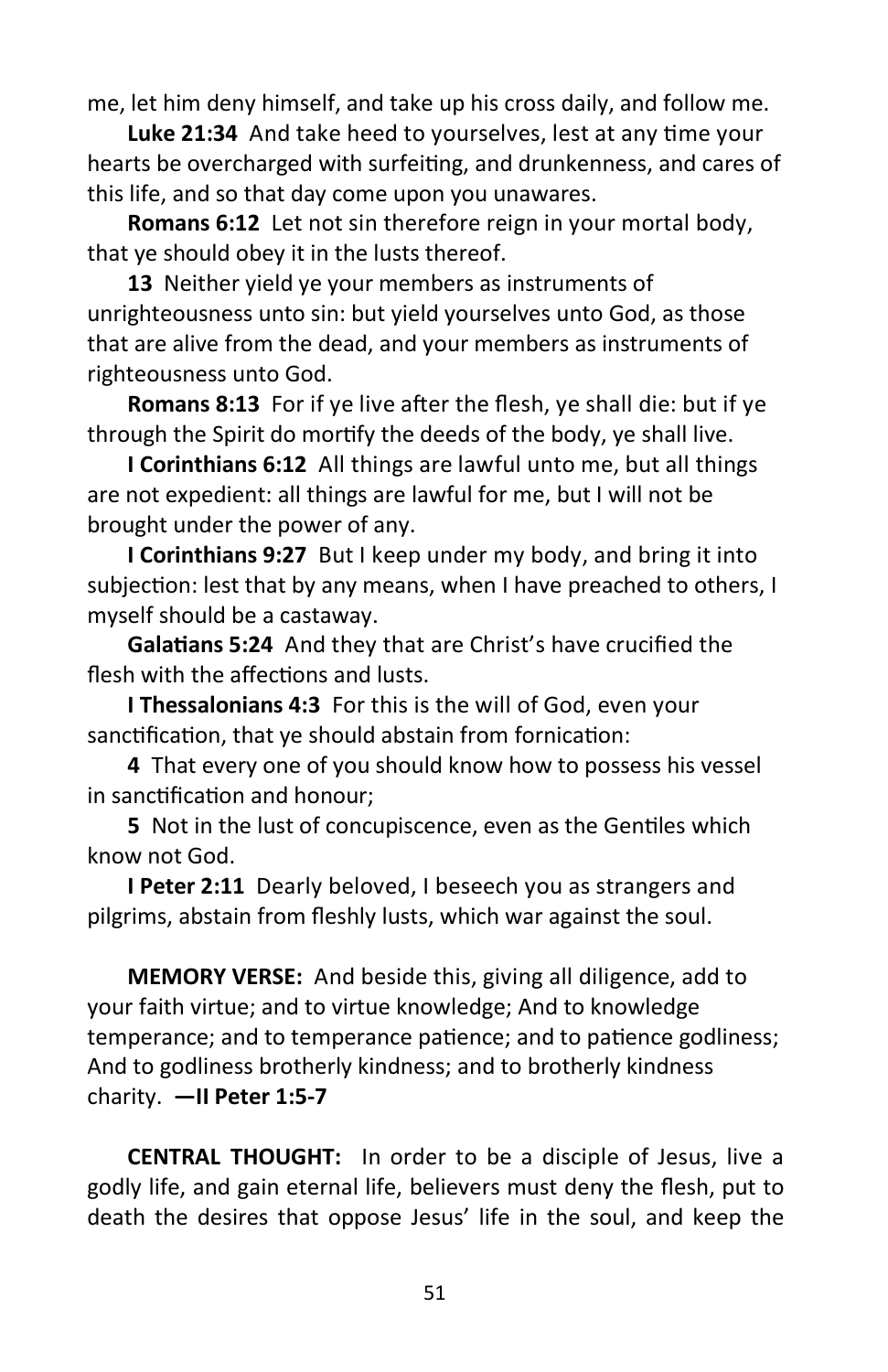appetites of the body under the control of the Spirit.

# **WORD DEFINITIONS**

Matthew 5:28 "Lust": passionate desire; from a word meaning *to long for, to set the heart upon.*

Luke 9:23 "Daily": an every day experience; a similar passage to Matthew 16:24 and Mark 8:34; *daily* is only mentioned by Luke.

Luke 21:34 "Surfeiting": drunken nausea or headache; dissipation from excess food or drink; "To feed with meat or drink, so as to oppress the stomach and derange the functions of the system; to overfeed and produce sickness or uneasiness" (*Webster*).

Romans 6:13 "Instruments": implements; arms; weapons.

Romans 8:13 "Mortify": put to death; make to die; destroy.

I Corinthians 6:12 "Expedient": to bring together; profitable; beneficial. "Power": wield power over; have authority; master; dominate.

I Corinthians 9:27 "I keep under": strike in the face (literally, *under the eye*); discipline; subdue; keep in subjection. "Castaway": "a metaphor derived from the testing of metals, and the casting aside of those which are spurious" (*Pulpit Commentary*); in other places rendered "reprobate" or "rejected;" unapproved after testing; counterfeit; of no value; worthless.

Galatians 5:23 and II Peter 5:6 "Temperance": only in New Testament four times; mastery; self-control; continence (to hold or withhold—*Webster*); dominance from within; a firm control over the passions.

I Thessalonians 4:4 "Possess": acquire; win; have mastery over. "His vessel": implement; goods; instrument; figuratively interpreted two ways: 1) his wife, as acquiring a wife of one's own was an ordinary Greek expression and familiar also to the Hebrews; a man's wife was called by Peter "a weaker vessel;" however, this also meant the man was a vessel; therefore, 2) his own body. Paul said, "We have this treasure in earthen vessels," meaning in our bodies. "In sanctification and honour": "Paul views marriage... in its chaste and religious form… a remedy against sensual passion, not a gratification of that passion (*Expositor's Greek Testament*). "The victim of sensual passion ceases to be master of his own person—he is possessed; and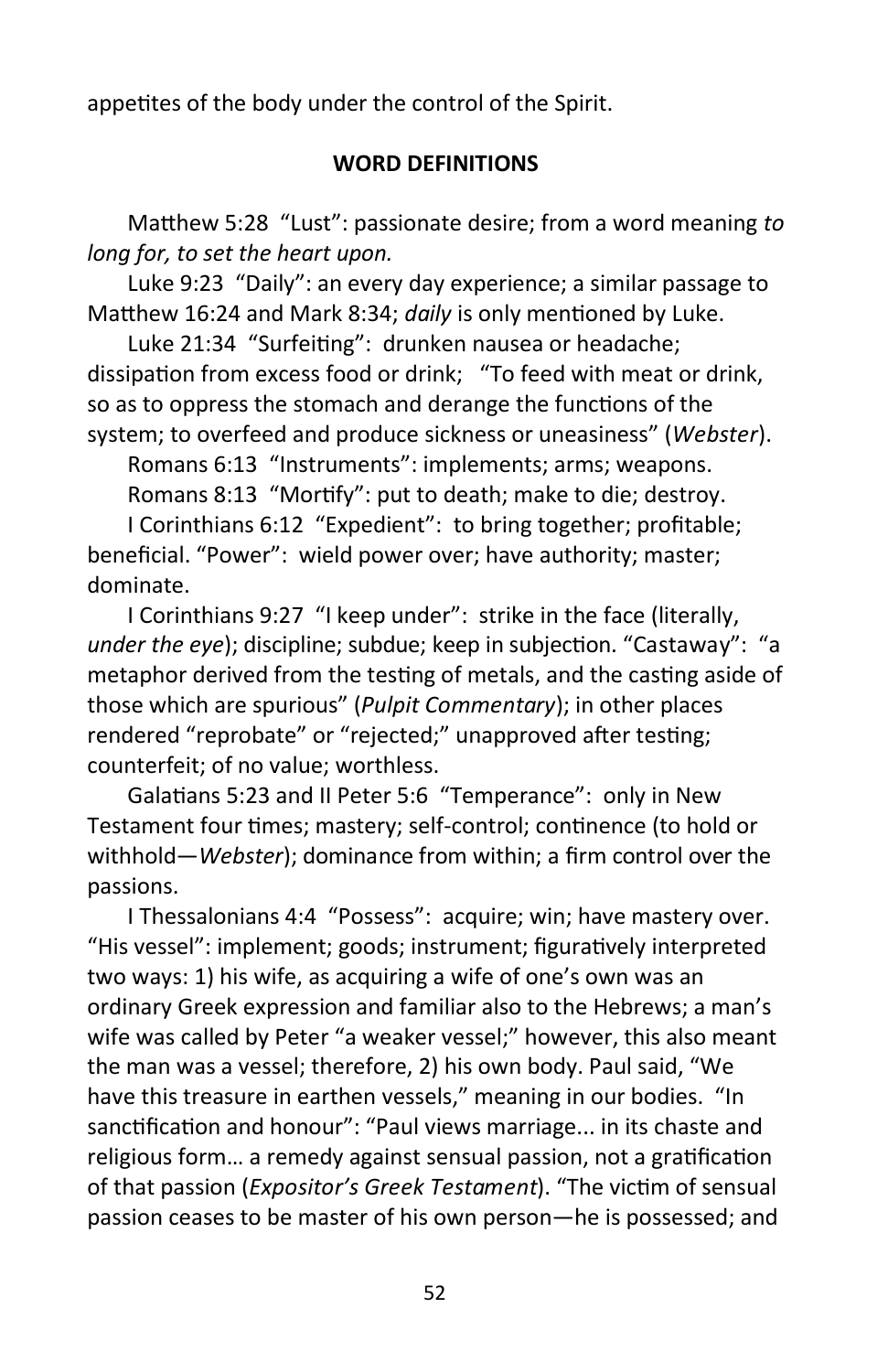those who formerly lived in heathen uncleanness, had now as Christians to possess themselves of their bodies, to "win" the "vessel" of their spiritual life and make it truly their own, and a fit receptacle for the redeemed and sanctified self" (*Cambridge Bible for Schools and Colleges*).

# **LESSON BACKGROUND AND LIFE APPLICATION**

The Old Testament background for the teachings of Jesus and the apostles gives us understanding of God's mind about self-control. Solomon's wisdom in both Proverbs and Ecclesiastes weighs in: "Hast thou found honey? Eat so much as is sufficient for thee" and "It is not good to eat much honey" (Proverbs 25:16 and 27), and "Blessed art thou, O land, when thy ...princes eat in due season, for strength, and not for drunkenness" (Ecclesiastes 10:17)!

Daniel's purpose to not defile himself with the Babylonian king's diet of unclean meats and excess of wine was a part of the "excellent spirit" he possessed as a prophet of the true God. The Old Testament priests were not to partake of wine at all.

In matters of purity, we have positive examples of Job (31:1), who "made a covenant" with his eyes to keep him from thinking impure thoughts, and Joseph, who fled the temptation presented to him by Potiphar's wife, even though it cost him dearly. David's costly sin with Bathsheba is a solemn lesson directly connecting with what Jesus said about "looking" to lust.

Jesus went on to talk about cutting out the eye or hand that causes us to fall into sin, as a figurative way to express the kind of "violence" a person must use in the spiritual battle against his own flesh. Paul also expresses the fight with an illustration from the Greek athletes. "I keep under my body." To the Romans he used the words "mortify" and "crucify." These illustrations give us the sense as strongly as Jesus expressed it: a disciple must "take up his cross daily."

Peter also reminded the saints that as pilgrims and strangers, who are not of the world, we are not to be mastered by the passions and desires of the flesh, but are to abstain. He showed the development of graces in the Christian life, and temperance is one of those graces.

Our lesson today drives home the importance of self-control in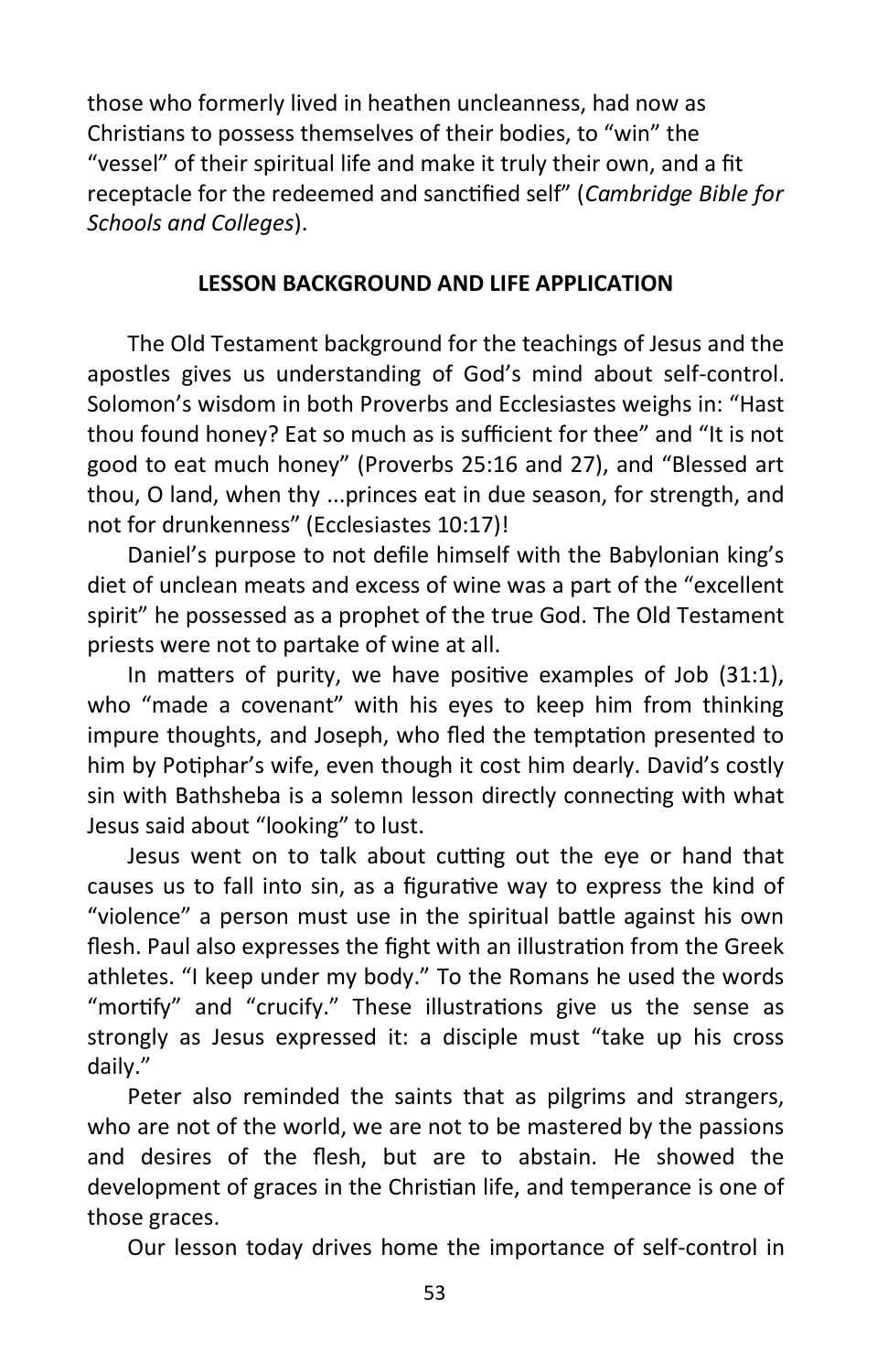marriage and daily life in the home. Looking at several studies of major causes for divorce, I found that infidelity, domestic violence, substance abuse and financial stress were at the top. Lack of commitment, constant arguing, and lack of communication were major contributors also. Temperance—the mastery of the appetites of the body, the control of the emotions, attitudes and words, the rule over the passions and desires—is the answer for the marriage problems in our world.

Who is master in my life? My desires or Christ? Paul helped us understand how to make the difficult choices in the area of our appetites. Something may be lawful to eat or drink, he told the Gentiles, who were not bound by the scruples of Jewish dietary law, "But I will not be brought under the power of any." That is an excellent rule to follow.

—Sis. Angela Gellenbeck

#### **DISCUSSION:**

- 1. What constitutes adultery, according to Jesus?
- 2. What is the Bible answer to dealing with the flesh and its desires?
- 3. What is the will of God and an essential part of our personal sanctification, or holiness?
- 4. What does "keep under" mean to the Christian?
- 5. Discuss what it means to be brought under the power of a food or drink.

#### **REFLECTIONS**

"She girdeth her loins with strength, and strengtheneth her arms" (Proverbs 31:17). According to this scripture, we need to be aware if there is anything that we're eating or doing that is sapping our strength and hindering the fulfilling of our duties as wives and mothers. Individuals are different, but we can ask God for guidance.

In our memory verse, "patience" follows "temperance." How easy it is to be impatient when we're "spread too thin." It's so easy to be over-busy and cram too many things into our lives, but may God give us wisdom to know how to have temperance in the duties of life.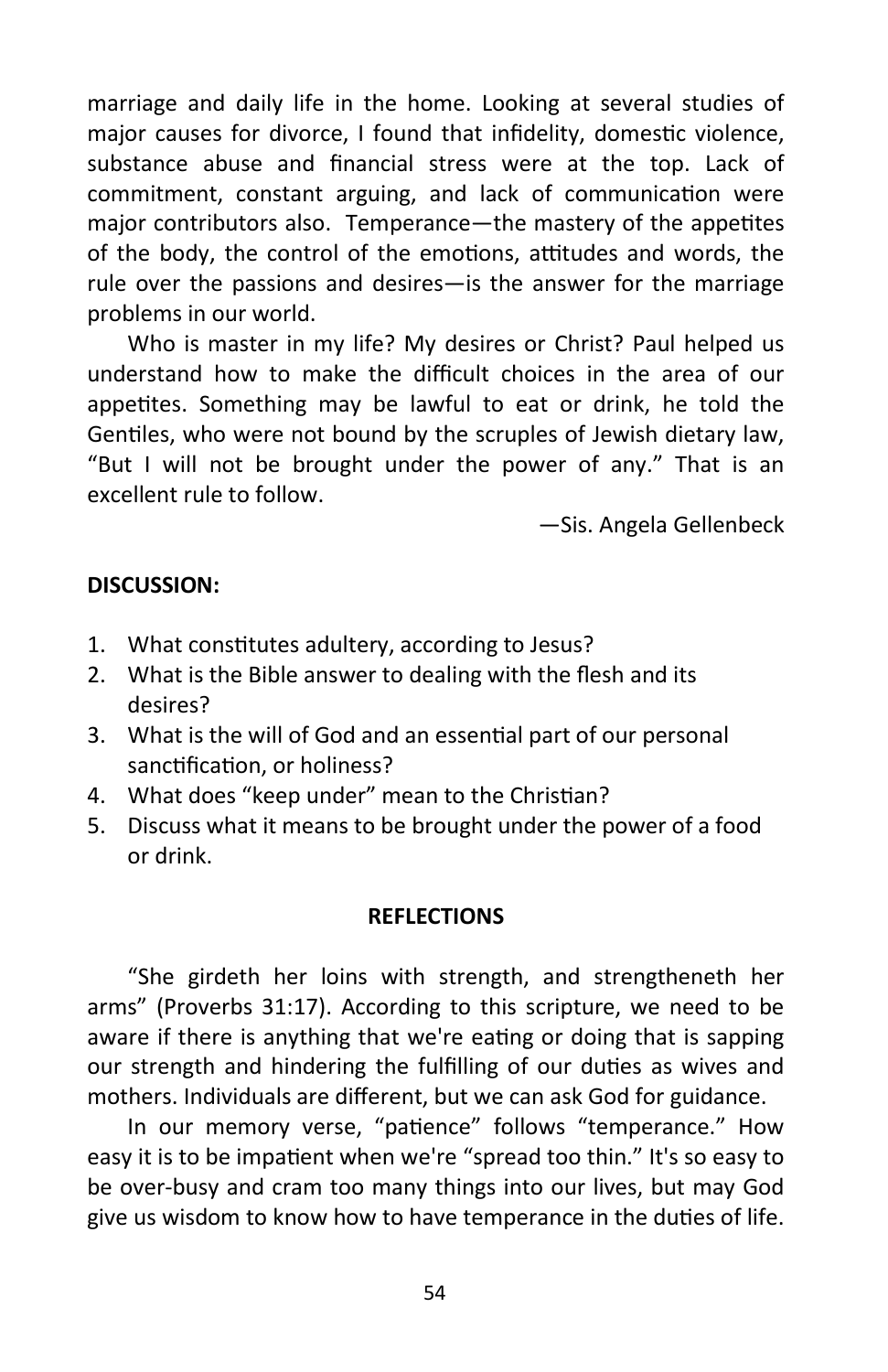As someone said, "We do have a charge in life, but we should not be overcharged."

According to research, being routinely overcharged and stressed can have adverse effects on children. "Parental stress can weaken the development of a child's brain or immune system....Stress is highly contagious between parent and child, even if the parent is unaware of his or her own anxiety." (*Kids Pick up on Everything* by David Code).

Since David wasn't out doing battle as kings were expected to do—Bro. Louis Kimble used to say he SURELY should have TURNED HIS HEAD instead of lazing around gazing upon Bathsheba. When the devil tempts through our flesh, it's not innocent! It's black, dark, and evil! It leads to death! Swift and sure! "And make not provision for the flesh, to fulfil the lusts thereof" (Romans 13:14).

"Quit you like men." Don't give satan an inch! "Casting down imaginations." The air is charged in the culture all around us, everywhere. Let us be up and doing...every man to his post of duty! Be firm and true! Go! Get up! And may God keep you! Up to our task, fellows!! Gird up purity about thyself! Pursue and turn loose the Spirit of the Lord in our private thoughts, life, home, family, and on the job. Over and over, we must ask, and the Lord will help us to lift up His standard against the devil.

> —Bro. Nelson and Sis. Genece Doolittle, Loranger, Louisiana Married April 17, 1976

# **SEPTEMBER 20, 2020**

#### **TEMPERANCE, PART TWO (ANGER)**

*"But the fruit of the Spirit is love, joy, peace, longsuffering, gentleness, goodness, faith, meekness, temperance."*

**Psalm 37:8** Cease from anger, and forsake wrath: fret not thyself in any wise to do evil.

**Proverbs 14:17a** He that is soon angry dealeth foolishly.

**Proverbs 14:29** He that is slow to wrath is of great understanding: but he that is hasty of spirit exalteth folly.

**Proverbs 16:32** He that is slow to anger is better than the mighty; and he that ruleth his spirit than he that taketh a city.

**Proverbs 19:11** The discretion of a man deferreth his anger;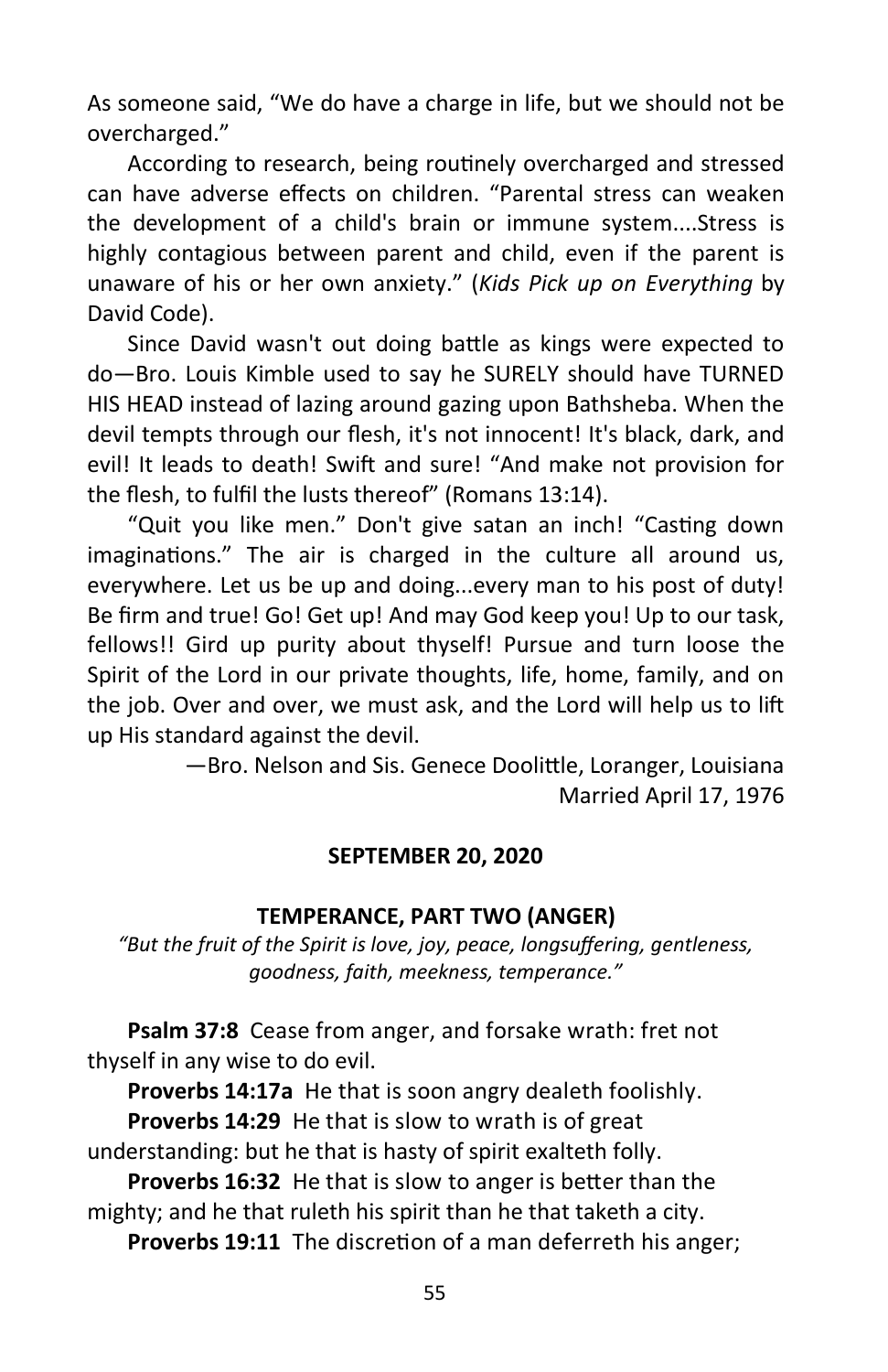and it is his glory to pass over a transgression.

**Proverbs 25:28** He that hath no rule over his own spirit is like a city that is broken down, and without walls.

**Ecclesiastes 7:9** Be not hasty in thy spirit to be angry: for anger resteth in the bosom of fools.

**Ephesians 4:26** Be ye angry, and sin not: let not the sun go down upon your wrath:

**27** Neither give place to the devil.

**31** Let all bitterness, and wrath, and anger, and clamour, and evil speaking, be put away from you, with all malice:

**32** And be ye kind one to another, tenderhearted, forgiving one another, even as God for Christ's sake hath forgiven you.

**MEMORY VERSE:** Wherefore, my beloved brethren, let every man be swift to hear, slow to speak, slow to wrath: For the wrath of man worketh not the righteousness of God. **—James 1:19-20**

**CENTRAL THOUGHT**: While God's anger is always the response of His holiness against willful and inexcusable sin and is tempered by His love for mankind, the anger of man is born of selfish interest, the response of an insulted carnal nature, and can be instantly enraged or blaze long afterward; both extremes are sins that must be put away.

# **WORD DEFINITIONS**

Psalm 37:8 "Anger": from a word also used for *countenance* and *face*; also *nose* or *nostril*; "to snort." "Wrath": fury; rage; indignation; the same word is also used for *poison*.

Proverbs 14:17 "Soon angry": quick-tempered.

Proverbs 19:11 "Discretion": prudence; insight: the same word is used for *prudence, wisdom, understanding, and knowledge*; also to describe Abigail, who turned away David's anger (I Samuel 25:3). "Deferreth": prolongs; makes long; endure; slow to anger.

Ecclesiastes 7:9 "Resteth": settle down and remain. "[Anger] hath its settled and quiet abode, is their constant companion, ever at hand upon all occasions, whereas wise men resist, and mortify, and banish it" (*Matthew Poole's Commentary*).

Ephesians 4:26 "Angry": to make angry; irritate; provoke;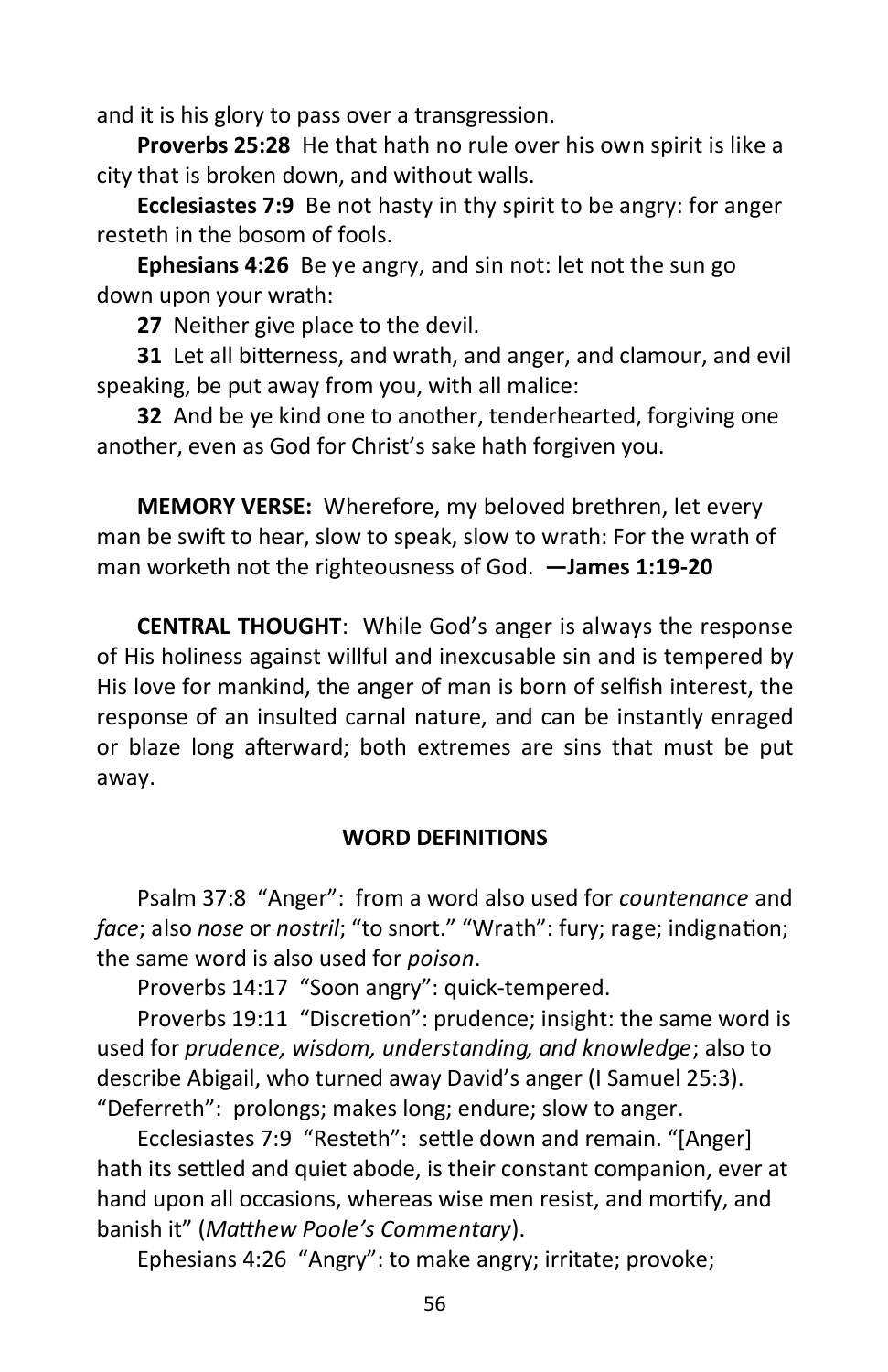become exasperated; enrage.

Ephesians 4:27 "Devil": slanderer; false accuser; one who sets at variance. "Excess of wrath is forbidden, as giving opportunity to the enemy, who desires to break up unity, and 'set at variance' those who should be one in Jesus Christ" (*Ellicott's Commentary for English Readers*).

Ephesians 4:31 "Bitterness": acrid; pungent; sharp. From a word meaning "to cut." A harsh, resentful spirit. "Wrath": to be in a heat; breathe violently; strong passion. "Anger": from a word meaning *to teem or swell, as a plant or fruit swelling with juice.* "The natural disposition, temper, character; movement or agitation of soul, impulse, desire, any violent emotion, but especially anger" (*Thayer's Greek Lexicon*). "Clamour": outcry; with great emotion. "Evil speaking": injurious speech; blasphemy; abusive language; railing. "Malice": an underlying principle of evil; wicked disposition; spite; viciousness.

Ephesians 4:32 "Kind": sweet; amiable; gentle in bearing with wrong; pleasant; useful. "Tenderhearted": sympathetic with the infirmities, griefs and miseries of others; compassionate; merciful. "Forgiving": showing favor and pardon.

# **LESSON BACKGROUND AND LIFE APPLICATION**

Our lesson today is part two of the study of temperance or selfcontrol. The Old Testament verses speak much to us about the control of our spirit. Wisdom, prudence, and understanding from God are offered as answers to the problem of a hasty spirit. It is the fool who allows his life to be out of control in this area. God lays out the path to wisdom clearly: fear and reverence Him; cry out to Him daily for wisdom; hate evil.

To find examples showing how God dealt with man's anger, we can go as far back in the Bible as the very first family. God asked Cain, "Why are you angry?" It would be good if when we find ourselves in a spiritual struggle with anger, we ask ourselves this question. Let God go through the memories, the years, the inherited disposition, the childhood environment, the learned behaviors. Let Him reveal the "why" to our hearts.

Another time, God questioned Jonah, "Do you well to be angry?"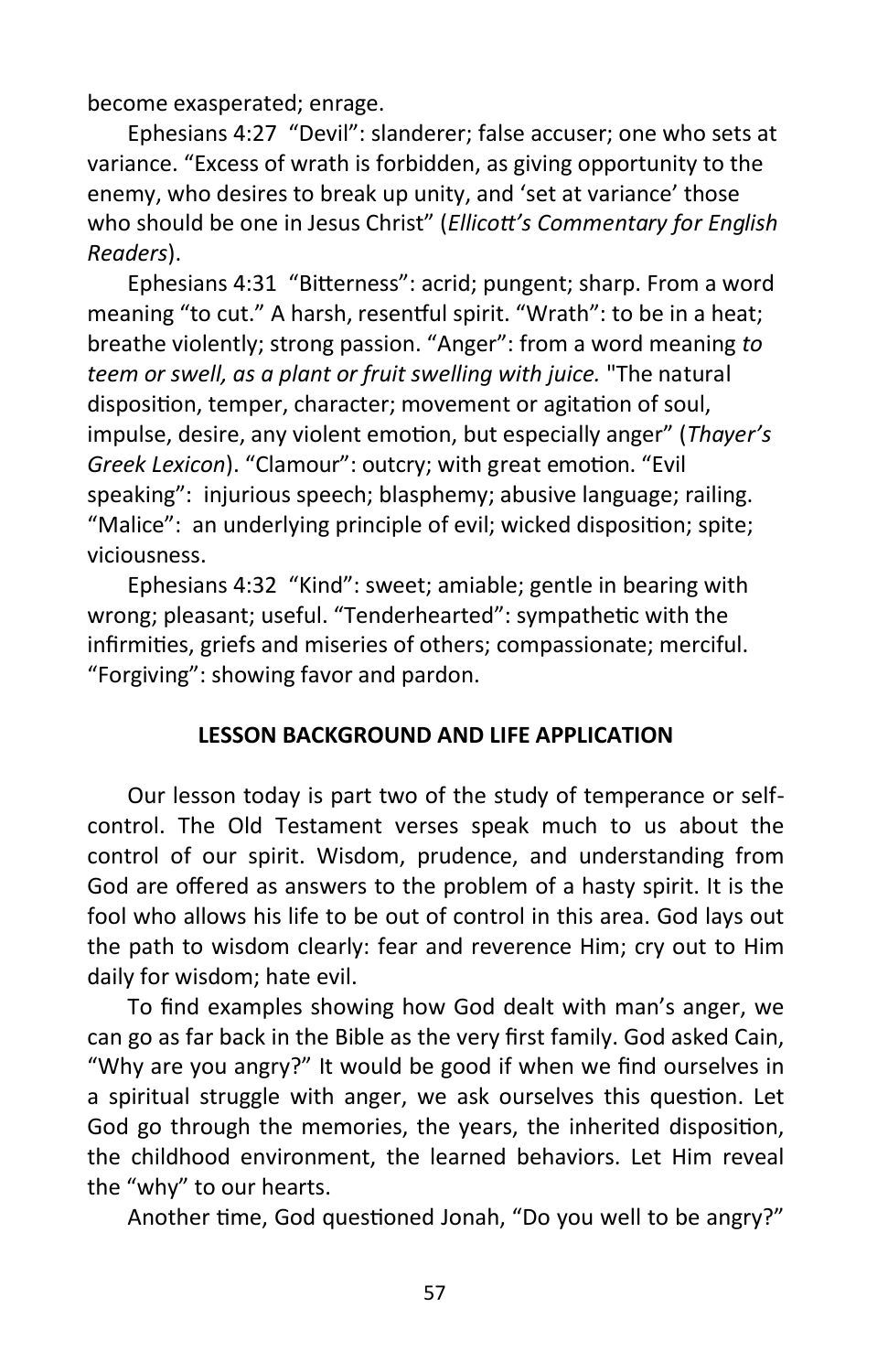To which Jonah retorted, "I do well to be angry!" Anger is easy to justify within ourselves. It blinds our reason so we will even argue with God.

The Bible speaks of having our loins girded about; girding up the loins of the mind; having the loins girded about with truth. Husbands are not to allow bitterness to develop in their minds toward their wives. Wives are to be sober and discreet. Parents are not to provoke their children to wrath when administering discipline. What does this have to do with a girded mind? The mind, or the seat of the emotions, is to be *controlled*. The New Testament word *discreet* is a combination of two Greek words meaning, (1 safe, preserved, whole; and (2 to rein in or curb the midriff; figuratively, the feelings or sensitive nature; also the mind or cognitive faculties. It means selfcontrolled, moderate as to opinion or passion, sober, and temperate. What reins in or controls and curbs the loins—the mind or inner feelings and emotions—of a man or woman is God's truth.

The truths in the New Testament are clear about God's plan for dealing with this very common human problem. I don't believe the admonition would be given for putting away wrath and anger if He didn't also intend to give us the grace and power to do so. Again we see the answer in coming to God for wisdom: be swift to hear. Get still before God. Listen to what He reveals to your heart and obey what He says. Only He can control the passion within and the expression without. The secret to overcoming lies in the positive actions of kindness, tenderness and forgiveness.

—Sis. Angela Gellenbeck

#### **DISCUSSION:**

\_\_\_\_\_\_\_\_\_.

\_\_\_\_\_\_\_\_\_\_\_ \_\_\_\_\_\_\_\_.

- 1. He that is slow to anger \_\_\_\_\_\_\_\_ \_\_\_\_\_\_\_\_\_\_\_\_\_\_\_\_\_\_\_, but he that is soon angry example that is soon angry the state of  $\mathbf{r}$ .
- 2. He who rules his spirit is better than  $\frac{1}{\sqrt{2}}$   $\frac{1}{\sqrt{2}}$   $\frac{1}{\sqrt{2}}$
- 3. He who doesn't rule his spirit is like a broken down
- 4. What is the secret to deferring anger, or making someone slow to anger?
- 5. A callows anger to rest in his bosom.
- 6. What positive actions are to replace anger, wrath, and malice?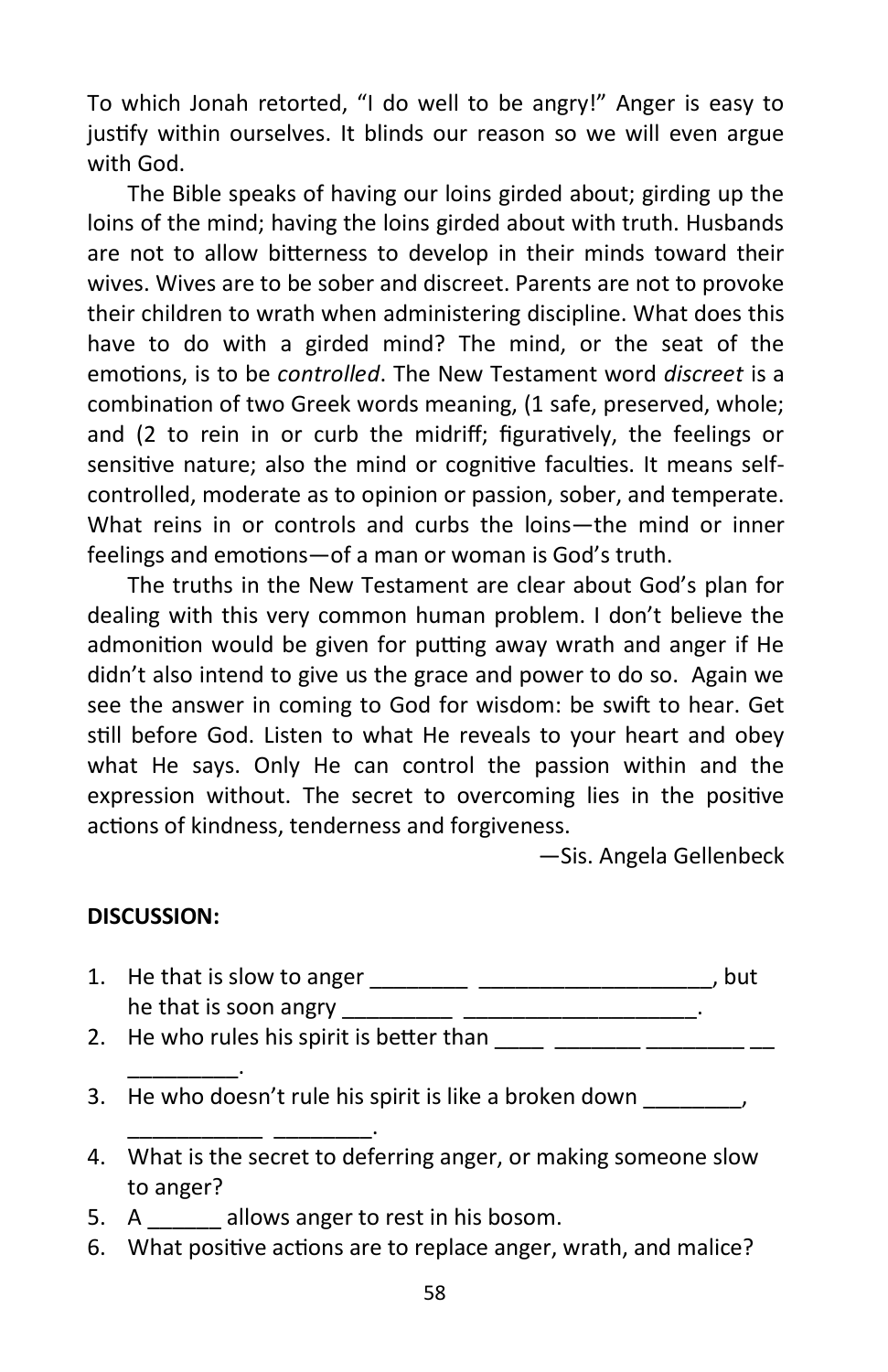#### **REFLECTIONS**

When a man and a woman come together and take the marriage vows, they promise to love, honor, cherish each other and seek the other's happiness, as well as their own. With those vows comes great responsibility to each other and to the children who are born to them. Too many times we see those vows forgotten and angry words are spoken. Quarreling and fighting take place. Those things break down the stability of the family unit and create insecurity in the children. This comes from the carnal human nature. The inner workings of the two of them set the tone of the home.

I had an experience some years ago that opened my eyes to the power of the enemy I had never experienced before. My husband, Gerald, was a taxidermist, and we have a small taxidermy supply business. We were at the state taxidermy convention where we had a booth at their trade show. He went out with some things to put in the truck and I came a little later with the rest of our things, as we were checking out of the hotel. I found the truck locked and he was nowhere to be seen. I waited a little while and he came around the building; he had gone to check the U-haul trailer parked on the other side of the building. The devil got in the truck with us as we rode across the parking lot to the convention hall. A sudden fury came over me and an urging to tell him how awful that was. I knew he had locked the truck out of habit, not thinking I was coming later. No big deal. The urging got so strong I almost could not keep my mouth shut, but I was determined by the help of the Lord, I would not say a word because I knew it would be a blast if I opened my mouth, and I obeyed that spirit. I was thankful the Holy Spirit was with me and came on the scene and intervened by the time we got to the center. That evil spirit was gone in an instant and I was free, able to ask him about the trailer in a kind voice. Victory was sweet. We were able to go to our booth where a couple who had heard of Gerald's cancer being divinely healed came to us in tears asking for prayer for their little grandson who was being afflicted with a disease similar to ALS. Had I given in to the temptation to give him a good "going over," we would not have been in any shape to administer hope and comfort which comes from the Holy Spirit. "Keep thy heart with all diligence….." (Proverbs 4:23).

> —Bro Gerald and Sis. Connie Flynn, Loranger, Louisiana Married September 25, 1959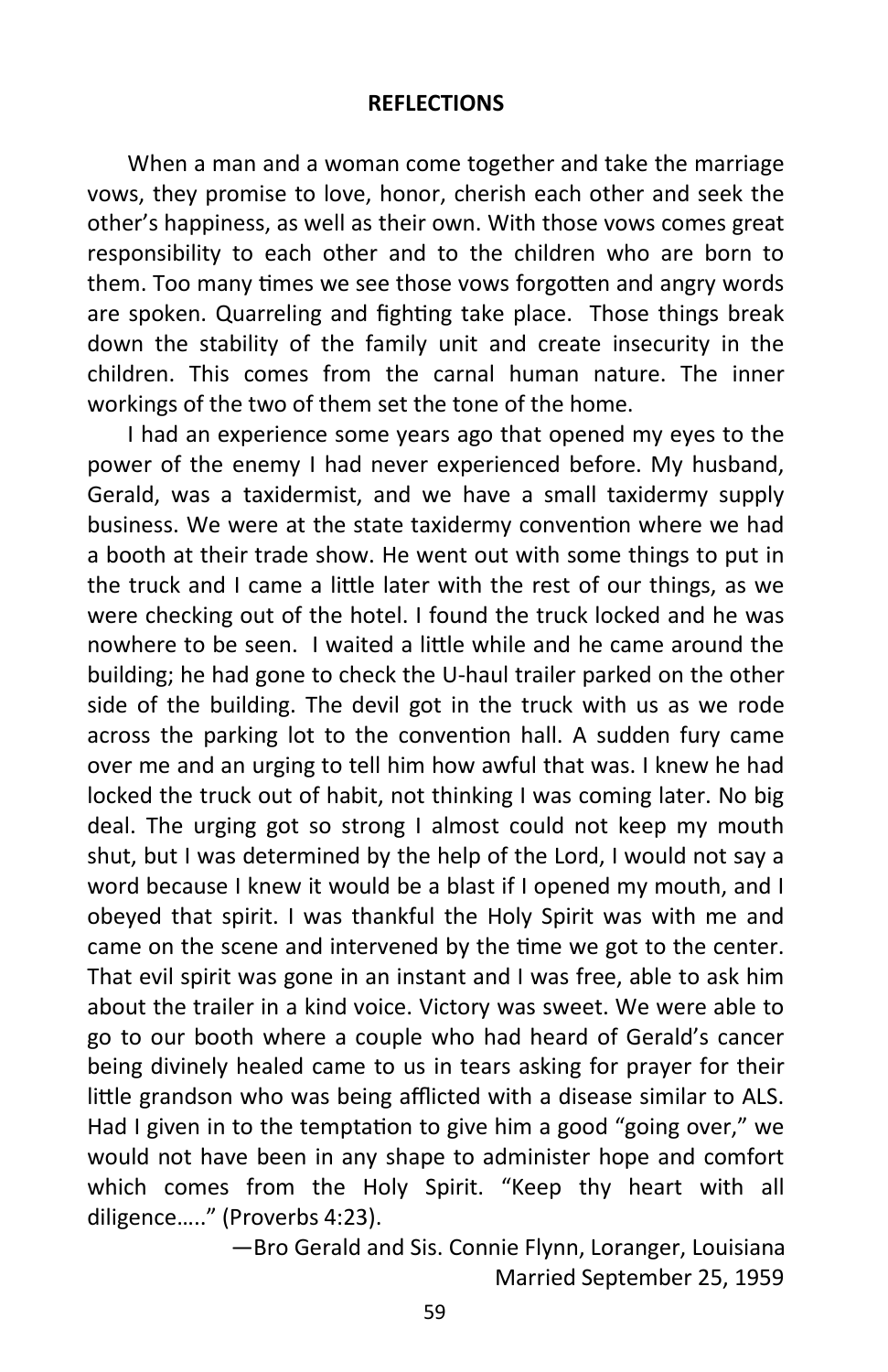# **SEPTEMBER 27, 2020**

#### **BEARING FRUIT UNTO ETERNAL LIFE**

*"But the fruit of the Spirit is love, joy, peace, longsuffering, gentleness, goodness, faith, meekness, temperance."*

**Psalm 1:1** Blessed is the man that walketh not in the counsel of the ungodly, nor standeth in the way of sinners, nor sitteth in the seat of the scornful.

**2** But his delight is in the law of the LORD; and in his law doth he meditate day and night.

**3** And he shall be like a tree planted by the rivers of water, that bringeth forth his fruit in his season; his leaf also shall not wither; and whatsoever he doeth shall prosper.

**Jeremiah 17:7** Blessed is the man that trusteth in the LORD, and whose hope the LORD is.

**8** For he shall be as a tree planted by the waters, and that spreadeth out her roots by the river, and shall not see when heat cometh, but her leaf shall be green; and shall not be careful in the year of drought, neither shall cease from yielding fruit.

**II Peter 1:5** And beside this, giving all diligence, add to your faith virtue; and to virtue knowledge;

**6** And to knowledge temperance; and to temperance patience; and to patience godliness;

**7** And to godliness brotherly kindness; and to brotherly kindness charity.

**8** For if these things be in you, and abound, they make you that ye shall neither be barren nor unfruitful in the knowledge of our Lord Jesus Christ.

**10** Wherefore the rather, brethren, give diligence to make your calling and election sure: for if ye do these things, ye shall never fall:

**11** For so an entrance shall be ministered unto you abundantly into the everlasting kingdom of our Lord and Saviour Jesus Christ.

**MEMORY VERSE:** Awake, O north wind; and come, thou south; blow upon my garden, that the spices thereof may flow out. Let my beloved come into his garden, and eat his pleasant fruits.

**—Song of Solomon 4:16**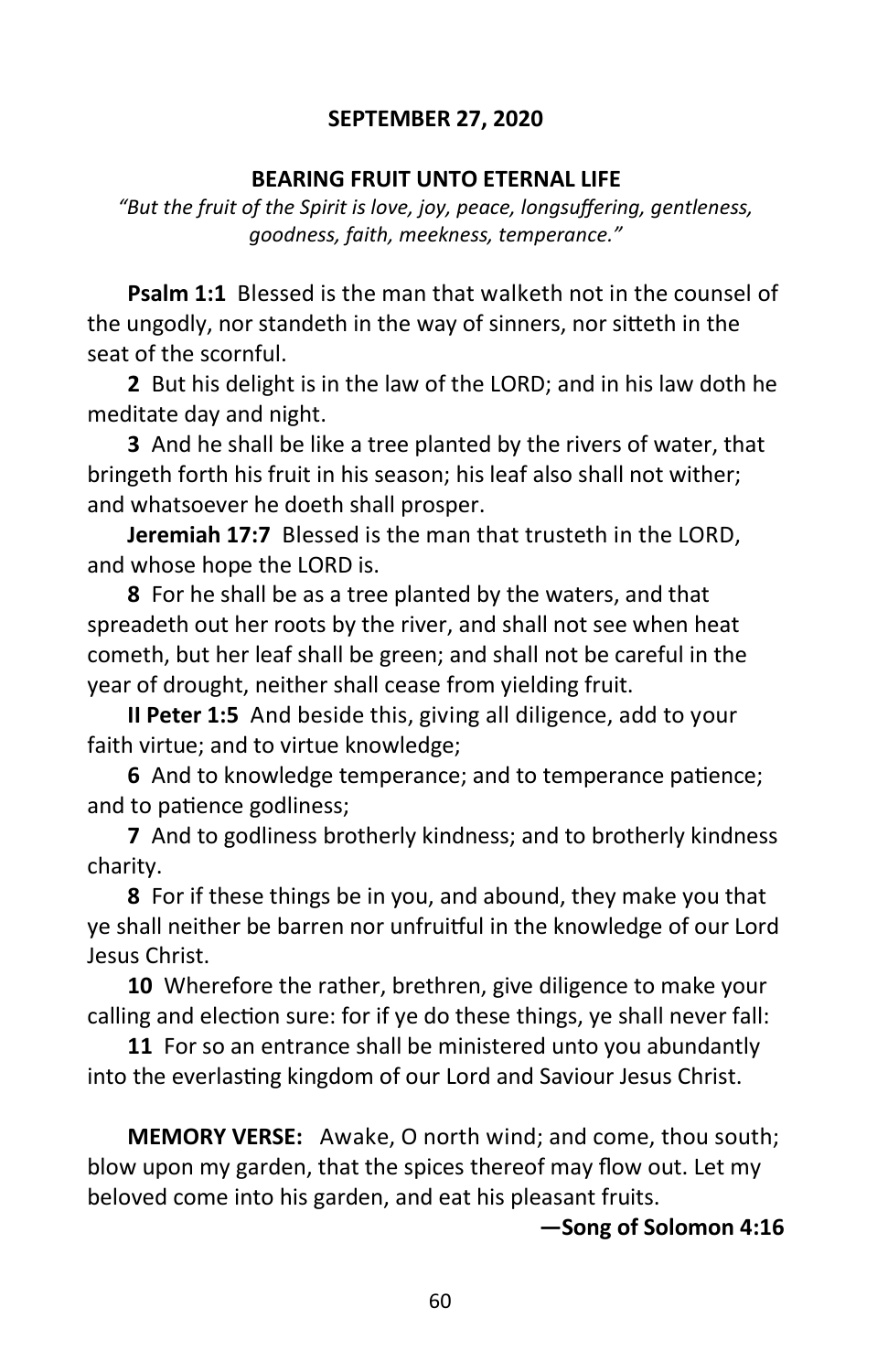**CENTRAL THOUGHT:** The pleasant fruit we bear is a blessing to our lives and to the lives of those around us, giving joy to our Lord and lasting into eternity.

#### **WORD DEFINITIONS**

Psalm 1:2 "Delight": longing; desire; pleasure. "In his law doth he meditate": "The law or truth of God is not distasteful to him, but he so delights in it as to desire to become more and more acquainted with it, and to have its truths impressed more and more on his heart" (*Barnes' Notes on the Bible*). "It is no irksome restriction of his liberty but the object of his love and constant study" (*Cambridge Bible for Schools and Colleges*). "To meditate in God's word, is to discourse with ourselves concerning the great things contained in it, with close application of mind and fixedness of thought. We must have constant regard to the word of God, as the rule of our actions, and the spring of our comforts; and have it in our thoughts night and day" (*Matthew Henry Commentary*).

Jeremiah 17:8 "Shall not see when heat cometh": shall not fear when heat cometh (*Hebrew text; Septuagint; Vulgate; Revised Version*). "Shall not be careful in the year of drought": shall not be anxious. Because it is planted by the riverside, it is not dependent on rainfall.

II Peter 1:5 "Diligence": Haste; bringing in all zeal or effort. "Unless you work with haste, with earnestness, and therefore with much putting forth of strength, your faith will not evolve the graces of character which is in it to bring forth. All that galaxy of light and beauty will shine forth on the one condition of diligence, and it will not appear without that." (*MacLaren's Expositions*). "Virtue": moral excellence; manliness; valor. "Knowledge": "experiential, functional knowledge, connecting theory to application" (*HELPS Word Studies*).

II Peter 1:6 "Temperance": dominion within; self-control; selfrestraint; true mastery from within. "Patience": a remaining behind or remaining under; endurance; steadfastness; perseverance. "Godliness": from two Greek words meaning "well" and "venerate or pay homage." A heart response that expresses itself in reverence to God.

II Peter 1:7 "Brotherly kindness": affection for fellow believers. "Charity": goodwill; from a word which means "to prefer;" hence, a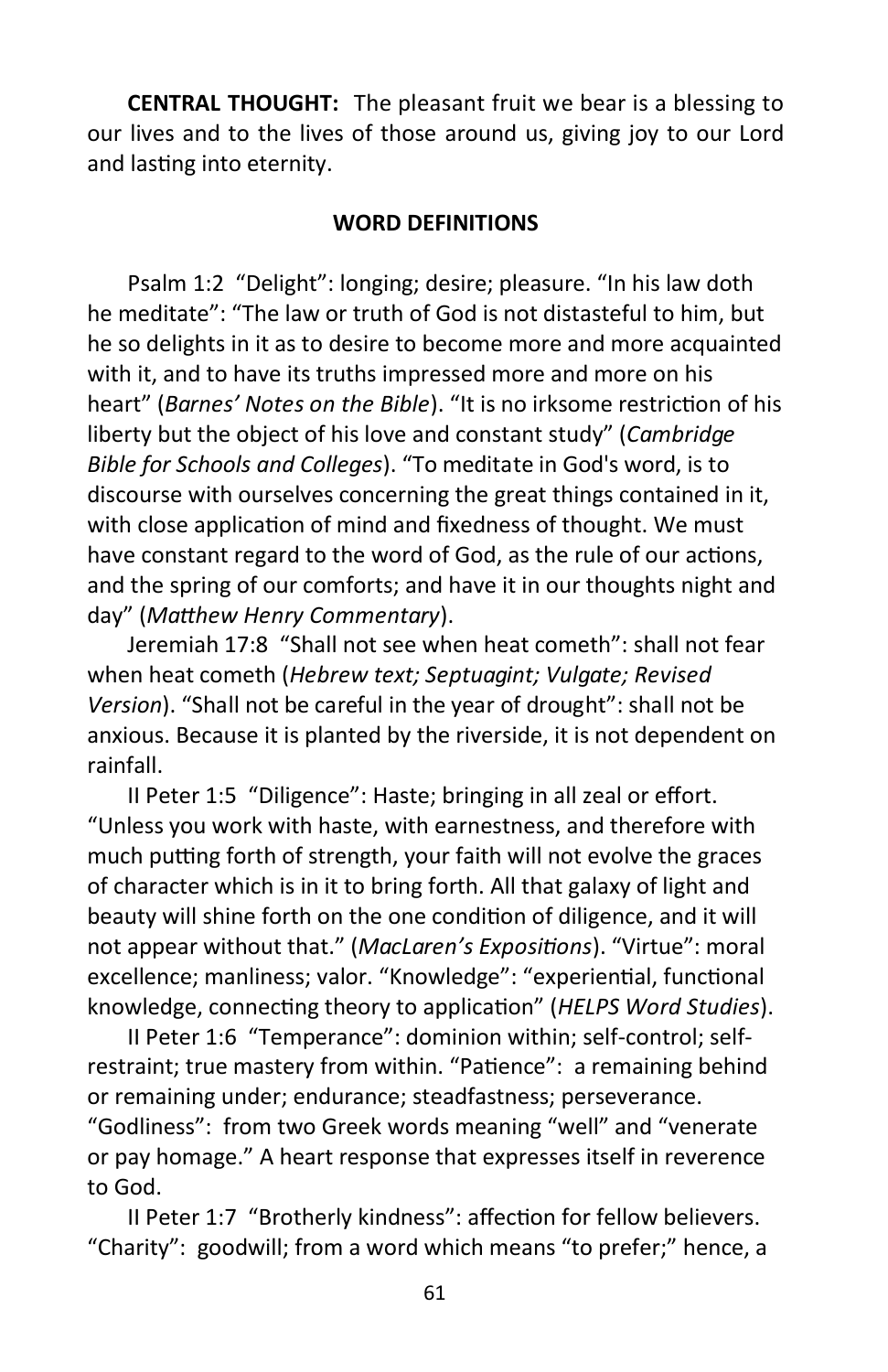moral preference or act of the will.

II Peter 1:8 "Barren": idle; lazy; thoughtless; unprofitable; injurious. "Unfruitful": from two Greek words meaning "no fruit"; eternally fruitless; a waste; profitless.

II Peter 1:11 "Abundantly": richly; copiously.

#### **LESSON BACKGROUND AND LIFE APPLICATION**

We end this study with the picture set forth in Psalms 1 and Jeremiah 17 of the person who sets his or her hope, trust and delight upon the Lord, and loves and meditates upon His Word. Similar pictures in Ezekiel and Revelation describe a beautiful tree of life, also by the river, whose fruit and leaves are for healing. This is very deep and most certainly applies to Christ; but, as He is, so are we in this world. The fruit and leaves are symbolic of the way we share the life and wholeness and healing of Christ within us to the troubled souls about us.

Jesus spoke in John 15 of the fruit that should "remain." The apostle Peter connected this beautiful, fruit-bearing life to the other world, the eternal realm. Peter went on to talk about his "decease," using the Greek word "exodus," which Luke also used in his gospel when he spoke of the conversation Jesus had with Moses and Elijah about His "decease." But Peter also talks about an "entrance" into eternal glory. Surely, to the Christian, death is truly an exodus from the bondage, corruption, and limitations of mortality and an "abundant" entrance into the eternal presence of our Lord and Savior. When Paul gave his beautiful exposition about love, he said it "never fails." It endures. These are eternal fruits. Their beauty—the pleasure they give to others and to God—never ends.

Our memory verse is from the spiritual allegory written by Solomon, where we find many comparisons of marriage to our spiritual relationship with Christ. In this verse, the bride invites the north and south winds to blow into her garden and release the fragrance of the spices and fruits there for the enjoyment of her spouse. In the same way, we don't fear the heat, drought, winds, or other trials of life, because through them the fragrance of the fruit of our lives can be released to bring joy and beauty to our Lord.

—Sis. Angela Gellenbeck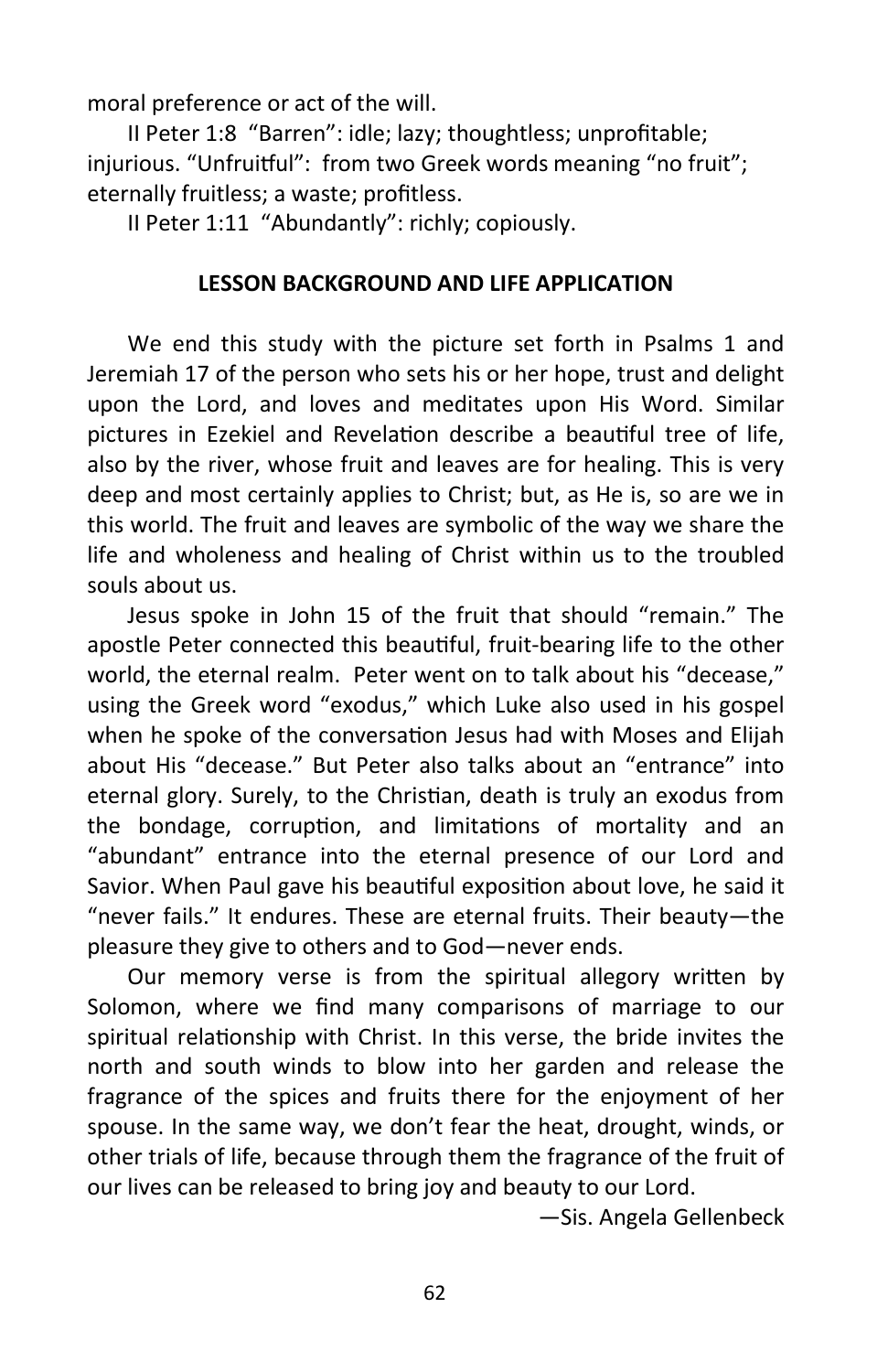# **DISCUSSION:**

- 1. What does the blessed man do and not do; and to what is he compared?
- 2. In Jeremiah's tree illustration, what four things are a result of being planted by the water and spreading out roots by the river?
- 3. Name the seven qualities to be added to our faith and the quality that accomplishes this.
- 4. From what negative characteristics will we be kept if we add and abound in these graces?
- 5. Of what two things will we assure ourselves if we are diligent?
- 6. What brings out the fragrances in the beloved's garden? Share the spiritual application.

# **REFLECTIONS**

The fruits produced in our lives will manifest the "spirit" that is being given liberty to work within us! And herein lies the secret to the fruit of the Spirit. If we have consecrated our lives to God, allowed His love to be perfected in our hearts and lives, then His love, working in and through us, will cause us to be willing to deny ourselves for the good of others. But this fruit will only continue to bear as long as that consecration is maintained! The real question is, what are we allowing to work in our lives?

If we yield to the desire of the flesh, to speak "one word" in retaliation, to get even, to inflict pain, cause hurt, or to cast a reflection on the one who has wronged or displeased us, it will hinder the good fruits from bearing in our lives! While that "one word" may not cause us to be "cut off" from God, we must remember that the enemy's goal is to get us to be like the tree in Luke 13:7. "One word" may seem like a little thing to some, but oh what a difference it would make in our world today if people followed our Savior's example and the fruits of the Spirit were allowed to bear in people's lives!

How many marriages would be prospering instead of ending up in bitter divorce? How many lives would be saved because the good fruit brought about reconciliation between siblings instead of resulting in murder, as in the story of Cain and Abel? How many homes would be a haven of rest, a place of encouragement and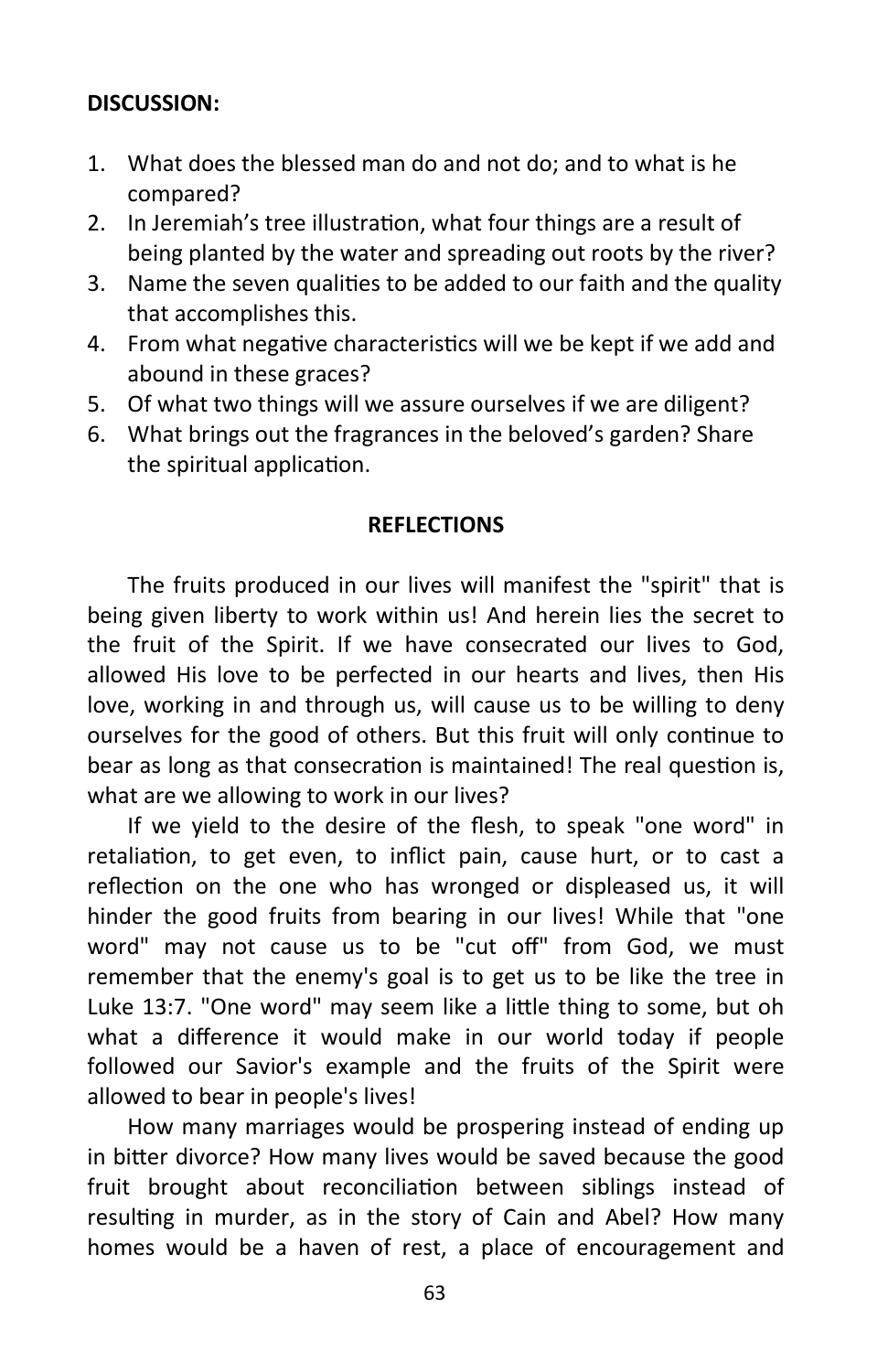support instead of a place of continual strife and contention? How many arguments, hurt feelings, and misunderstandings would be avoided if that "one word" had not been spoken?

How much difference would it make in our lives, our homes, our marriages, our congregations, if we would each humbly follow our Savior's example and instead of rising up in our own defense, meekly endure the wrong, the hurt, the disappointment, or frustration, and be willing to "suffer in silence" for the salvation of their souls?

> —Bro. Curtis and Sis. Karen Williams, Sapulpa, Oklahoma Married August 13, 1983